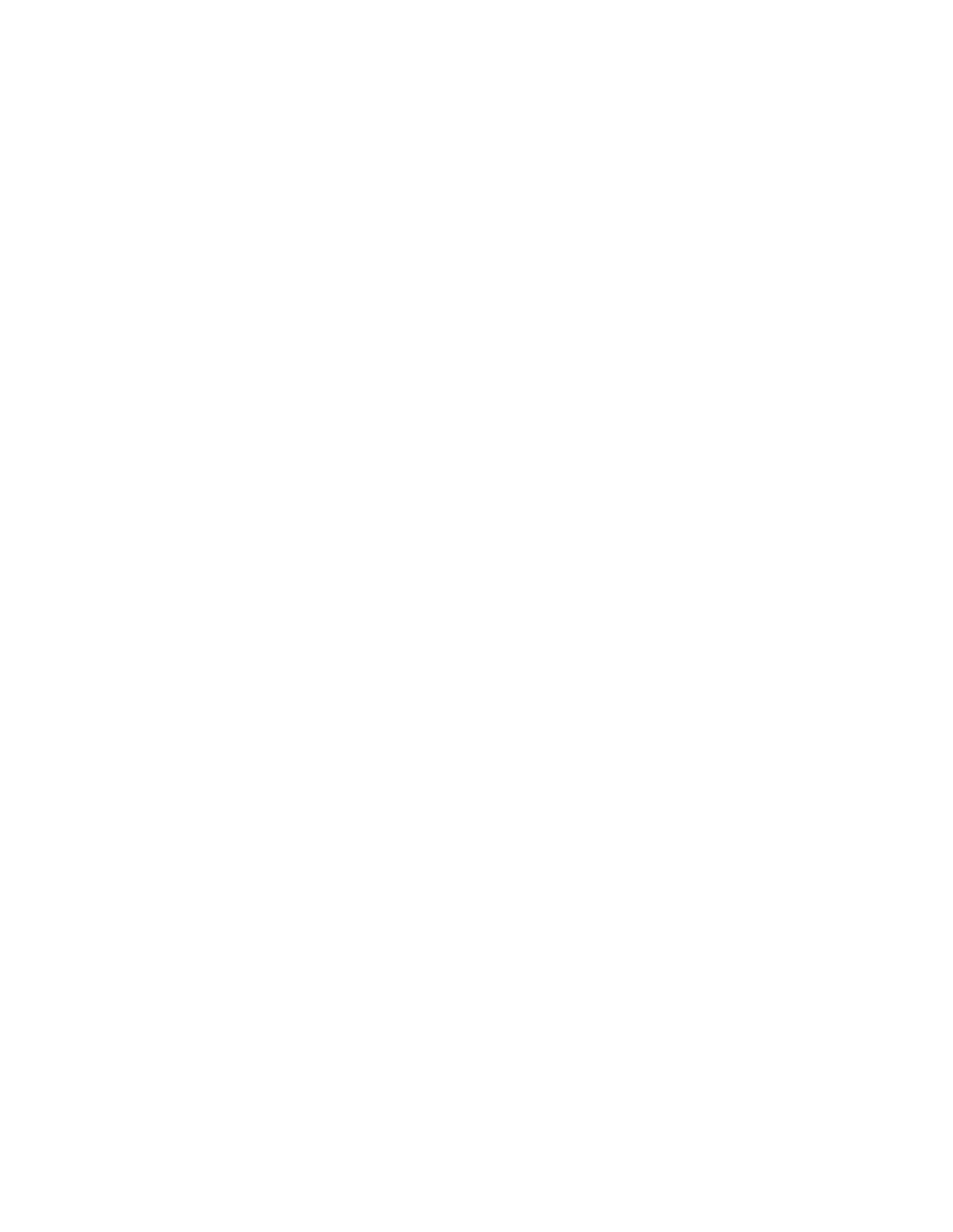**Rates of Reported Sexually Transmitted Infections since Admission to Canadian Federal Prison and Associated Incarceration Characteristics and Sexual Risk-Behaviours** 

Dianne Zakaria

Jennie Mae Thompson

&

Frederic Borgatta

Correctional Service of Canada

July 2010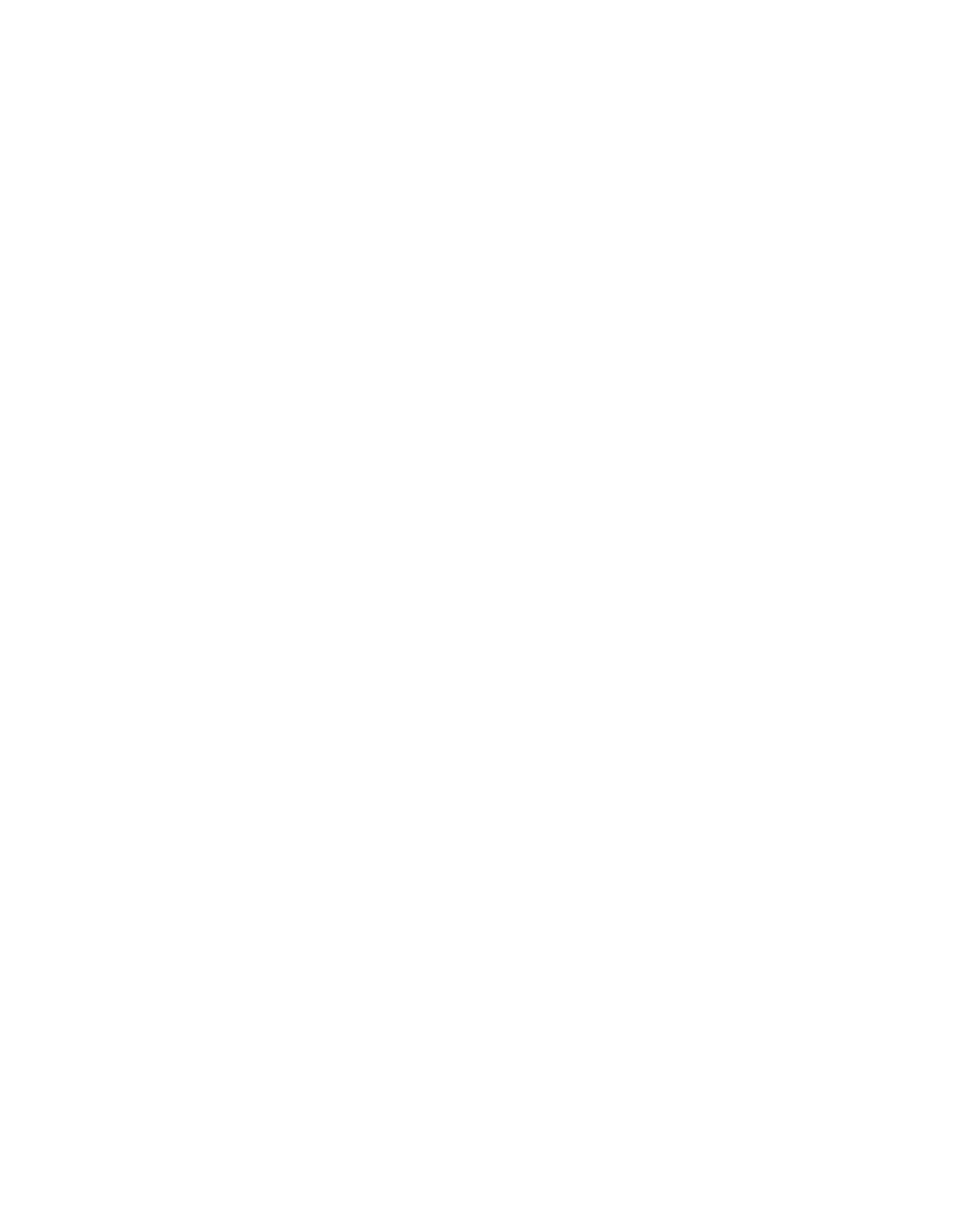#### **Acknowledgements**

<span id="page-4-0"></span>The authors would like to thank the National Inmate Infectious Diseases and Risk Behaviours Survey Working Group for their guidance and insightful feedback throughout questionnaire design and report development (Jacqueline Arthur, Katherine Dinner, Marie-Line Gilbert, Emily Henry, Gayatri Jayaraman, Rhonda Kropp, Tammy Maheral, Marissa McGuire, Mary Beth Pongrac, Jonathan Smith, Greg Springer, and Jill Tarasuk). The support, cooperation and dedication of the National Senior Project Manager (Heather Lockwood), the Regional Survey Coordinators (Kimberley Andreassen, Michelle Beyko, Teresa Garrahan, David Lewis, and Hélène Racicot) and institutional survey coordinators (Tim Ankers, Cathy Ball, Bob Barkley, Louise Barriage, Gaston Bélanger, Réjean Bérard, Diane Bergeron, Sherry Blakeney, Laura Bodvarsen, Lori Boss-Greenhow, Michèle Boutin, Celeste Bowes-Koep, Randall Breaton, Pam Briar, Marsha Brown, Bev Bruce, Joan Christianson, Pénélope Cossette, Shelley Crawford, Solange Cyr, Johanne Demètre, Micheline Désilets, Penny Drury, Mary Ann Dundas, Annette Dupuis, France Duquet, Claire Erkan, Donna Fillmore, Linda Fumerton, Debbie Fury, Lyne Giroux, Carla Grace, Sue Groody, Derek Hutchings, Kevin Jean, Pat Jones, Virginia Jugo, Wally Klein, Dan Larocque, Luc Lavigne, Sylvain Lefebvre, Gail Lévesque, Cherie Maceachern, Daniel Major, Alison Martin, Penny Martin, Dorothy McGregor, Mark Noon-Ward, Tim O'Hara, Enid Oke, Viateur Perreault, Christian Rivest, Johanne Roy, Eva Sabir, Holly Samuels, Suzanne Scott, Dale Shackleford, Marg Smith, Natalie Soroka, Stéphanie Fournier, Jeff Strange, Paul Taylor, Tana Taylor, Brenda Tilander-Masse, Liza Trohan, Darlene Turk, Mario Veilleux, Vicki Vervynck, Katherine Visser, Lorena Watson, Marilyn Winters, and Carol Young) were integral to survey implementation and data collection. Finally, none of this work would have been possible without the participation of Correctional Service of Canada management, federal penitentiary staff and inmates.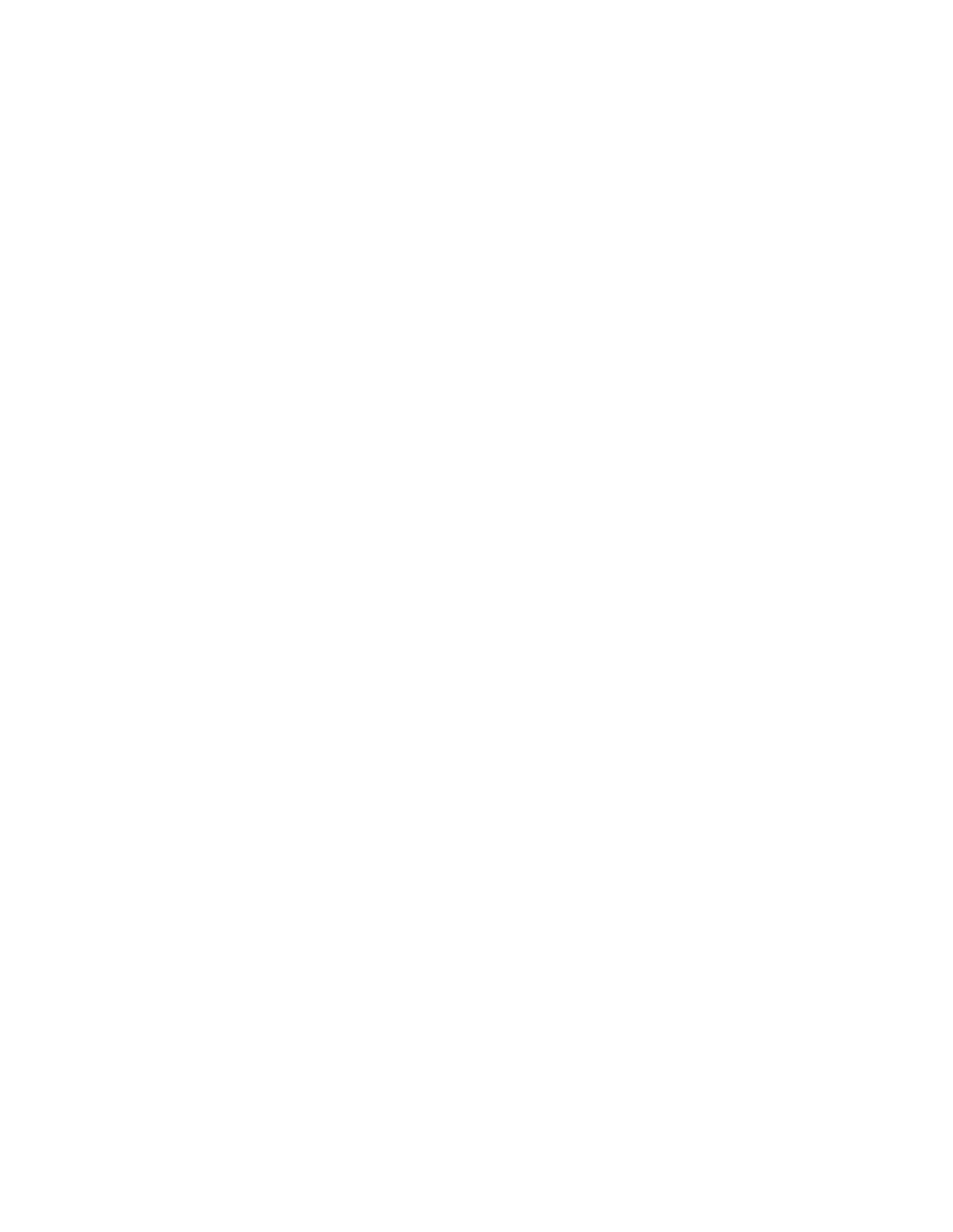### **Executive Summary**

<span id="page-6-0"></span>**Key words**: *risky sexual behaviour, exchange-sex, unprotected casual sex, sex with a partner of the same sex, sexually transmitted infections (STI), STI rates, inmate survey*

Previous research indicates that Canadian federal inmates, particularly women, are a high-risk group for sexually transmitted infections (STIs), but information about incarceration characteristics and sexual behaviours most strongly associated with these infections in correctional systems is sparse. To address this and other deficiencies in the literature, in 2007 the Correctional Service of Canada (CSC) conducted the National Inmate Infectious Diseases and Risk Behaviours Survey (NIIDRBS), a self-administered paper questionnaire completed by a large sample of Canadian federal inmates ( $n = 3,370$ ). This report presents NIIDRBS data on the rate of reported STIs since admission to Canadian federal prison. Further, it examines associations between reporting an STI since admission and several incarceration characteristics and sexual behaviours.

The overall rate of at least one reported STI since admission to federal prison was 158 per 10,000 person-years served. Comparisons across sub-groups revealed elevated rates in women and Aboriginal males. Specifically, the rate of reporting an STI since admission was 4.5 times greater in women than men (669 vs. 150 per 10,000 person-years) and 1.6 times greater in Aboriginal males than non-Aboriginal males (222 vs. 136 per 10,000 person-years).

Among men, several incarceration characteristics and in-prison sexual behaviours were associated with reporting an STI since admission to federal prison. First, the odds of reporting an STI were about two times greater among males in maximum security compared to males in minimum security. Second, after serving a total of eight years cumulatively, the odds of reporting an STI among males appeared to consistently increase over time, plateauing after 14 years. After serving more than 16 years, the odds of reporting an STI had increased by a factor of 1.8 relative to those serving two years or less. Last, the odds of reporting an STI were approximately five times greater among males reporting exchange-sex (i.e., a transaction involving the exchange of sex for money, works, rigs, drugs or goods) compared to those who did not. Only 1.8% of the male population, however, reported this high-risk activity during the past six months in prison. Among recently sexually active women, reporting an STI since admission was associated with only one in-prison sexual behaviour. Specifically, those reporting an STI since admission were 1.6 times more likely to have unprotected sex with a casual partner than those not reporting an STI (56% vs. 35%).

With respect to community sexual behaviours, only one remained significantly associated with reporting an STI since admission among men: the odds of reporting an STI were about 3.4 times greater among those reporting sex with males compared to those who did not. Among women, several sexual behaviours in the community were significantly associated with reporting an STI since admission. First, the odds of reporting an STI were approximately three times greater in those reporting sex with females compared to those who did not. Second, the odds of reporting an STI were approximately 2.4 times greater among those being paid for sex compared to those who were not. Last, the odds of reporting an STI were 85% lower among those reporting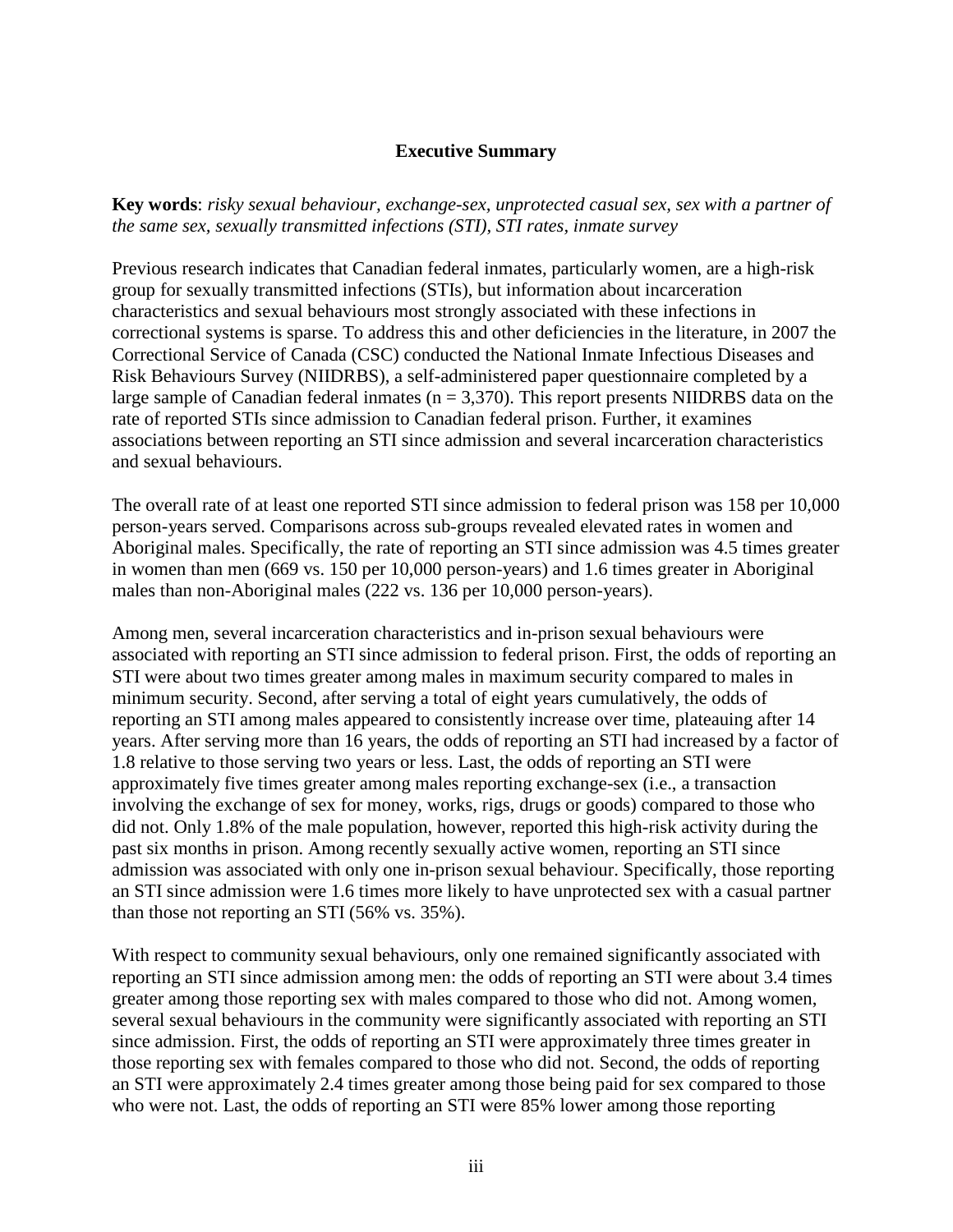unprotected sex with a regular partner compared to those who did not. This last finding is counterintuitive. Unprotected sex is generally considered a risk-factor for STIs but our finding indicates it is protective. Although further research is necessary to validate this finding, it does reinforce the importance of distinguishing between unprotected sex with casual partners and regular partners.

Presently, all of the identified sexual risk-behaviours are screened for in the intake health status assessment at CSC. Healthcare professionals can use this assessment to identify individuals at elevated risk for STIs while incarcerated and thus more likely to benefit from regular STI testing at CSC. Since cumulative time served and security level were also associated with an increased risk of reporting an STI since admission among men, education, screening and testing needs to continue beyond admission, particularly among high-risk subgroups, and access to harmreduction items (i.e., condoms, dental dams, and lubricant) needs to be monitored across security levels.

The primary limitations of this research arise from the cross-sectional design of the NIIDRBS and its reliance on self-report. To overcome these limitations, it may be useful in future research to test all inmates using biosamples (e.g., urine tests) at admission and regular follow-ups to maximize the accuracy of estimating the date of infection and recalling risk-behaviours.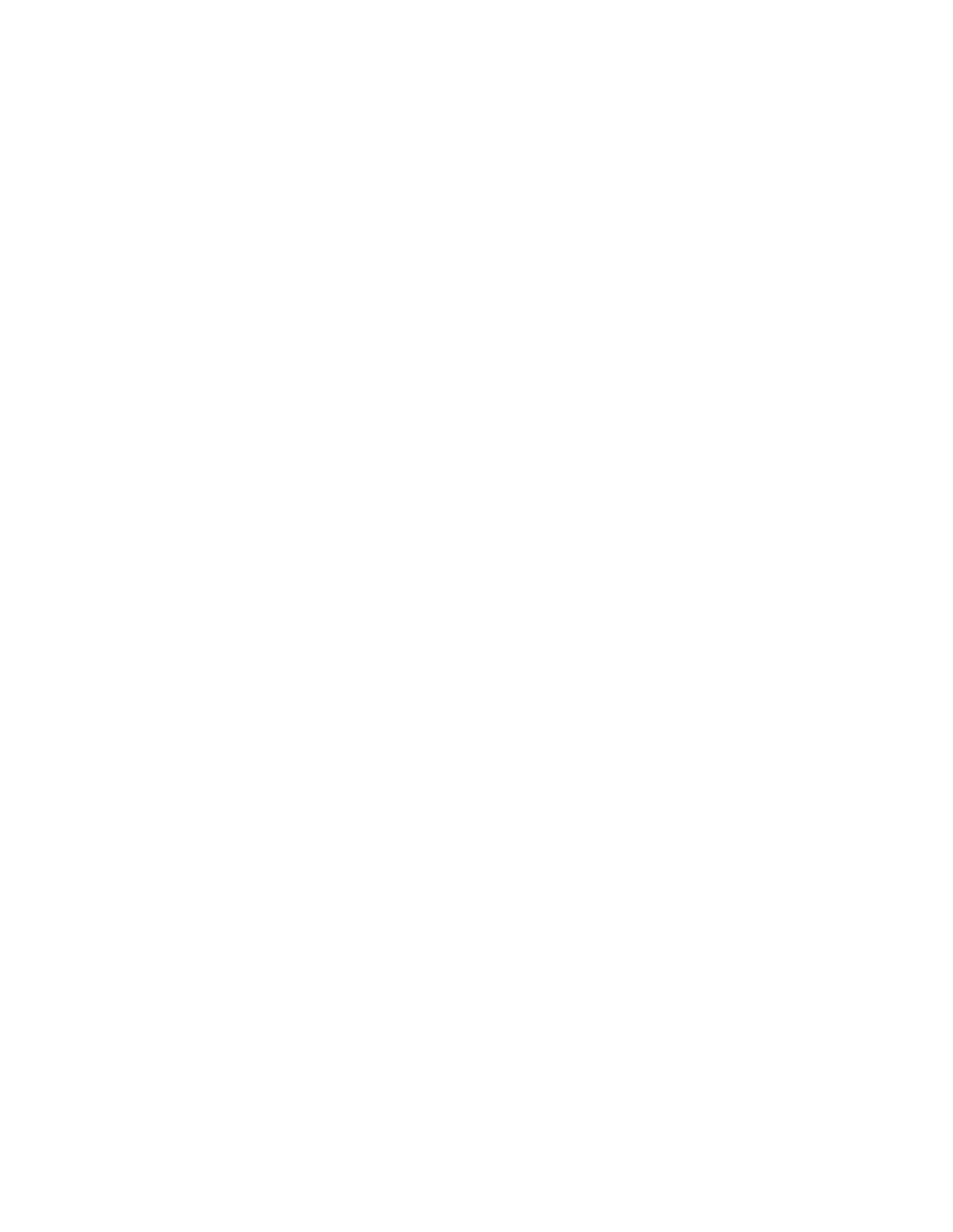## **Table of Contents**

<span id="page-9-0"></span>

| Adverse Health Consequences of Sexually Transmitted Infections (STI)  1                    |  |
|--------------------------------------------------------------------------------------------|--|
| Rates of STIs among the Canadian General Population and Canadian Federal Inmates  1        |  |
|                                                                                            |  |
|                                                                                            |  |
|                                                                                            |  |
|                                                                                            |  |
|                                                                                            |  |
|                                                                                            |  |
|                                                                                            |  |
|                                                                                            |  |
|                                                                                            |  |
|                                                                                            |  |
|                                                                                            |  |
|                                                                                            |  |
|                                                                                            |  |
|                                                                                            |  |
|                                                                                            |  |
|                                                                                            |  |
|                                                                                            |  |
|                                                                                            |  |
|                                                                                            |  |
|                                                                                            |  |
|                                                                                            |  |
|                                                                                            |  |
|                                                                                            |  |
| Incarceration characteristics and in-prison sexual behaviours associated with reported STI |  |
|                                                                                            |  |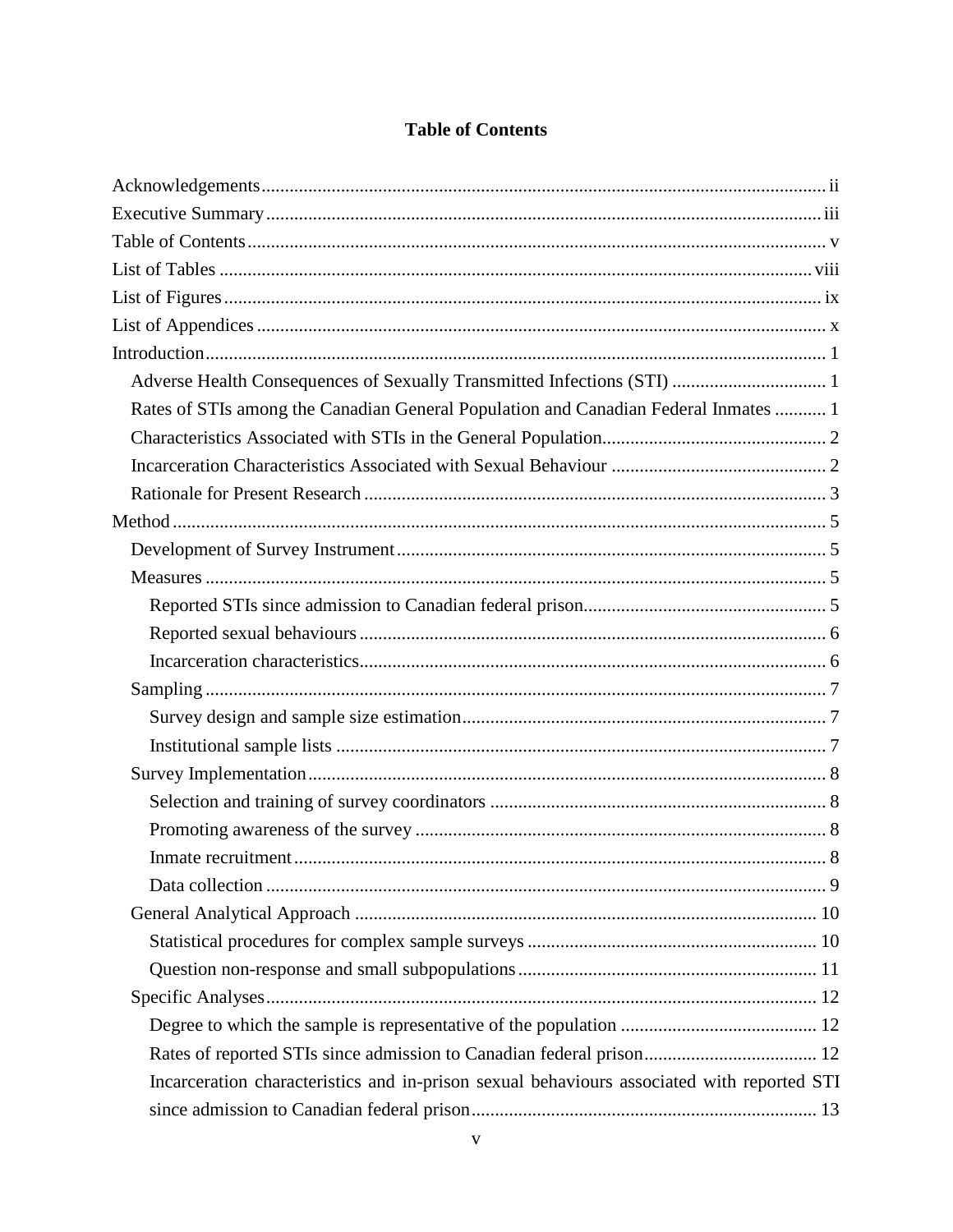| Logistic regression of reported STI since admission on incarceration characteristics and in- |
|----------------------------------------------------------------------------------------------|
|                                                                                              |
| Community sexual behaviours associated with reported STI since admission to Canadian         |
|                                                                                              |
| Logistic regression of reported STI since admission on community sexual behaviours for       |
|                                                                                              |
|                                                                                              |
|                                                                                              |
|                                                                                              |
|                                                                                              |
| Rates of reported STIs since admission by Aboriginal self-identification  17                 |
| Incarceration Characteristics and In-Prison Sexual Behaviours Associated with Reported STI   |
|                                                                                              |
|                                                                                              |
|                                                                                              |
| Logistic regression of reported STI since admission on incarceration characteristics and in- |
|                                                                                              |
|                                                                                              |
|                                                                                              |
|                                                                                              |
|                                                                                              |
| Community Sexual Behaviours Associated with Reported STI since Admission to Canadian         |
|                                                                                              |
| Logistic regression of reported STI since admission on community sexual behaviours for       |
|                                                                                              |
| Unprotected sex with a regular partner during the last six months in the community  28       |
|                                                                                              |
|                                                                                              |
|                                                                                              |
|                                                                                              |
| Incarceration Characteristics and In-Prison Sexual Behaviours Associated with Reported STI   |
|                                                                                              |
| Community Sexual Behaviours Associated with Reported STI since Admission to Canadian         |
|                                                                                              |
|                                                                                              |
|                                                                                              |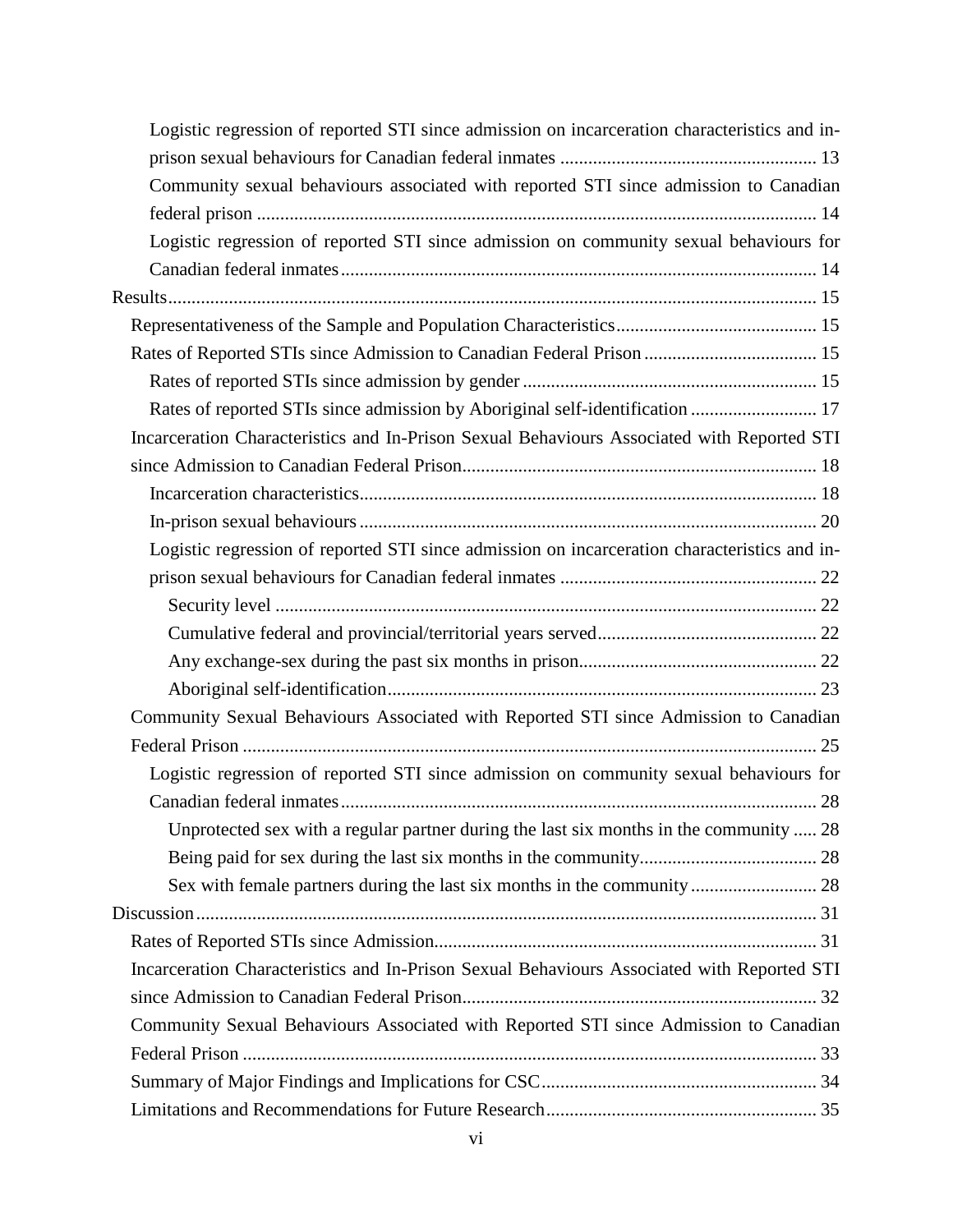|--|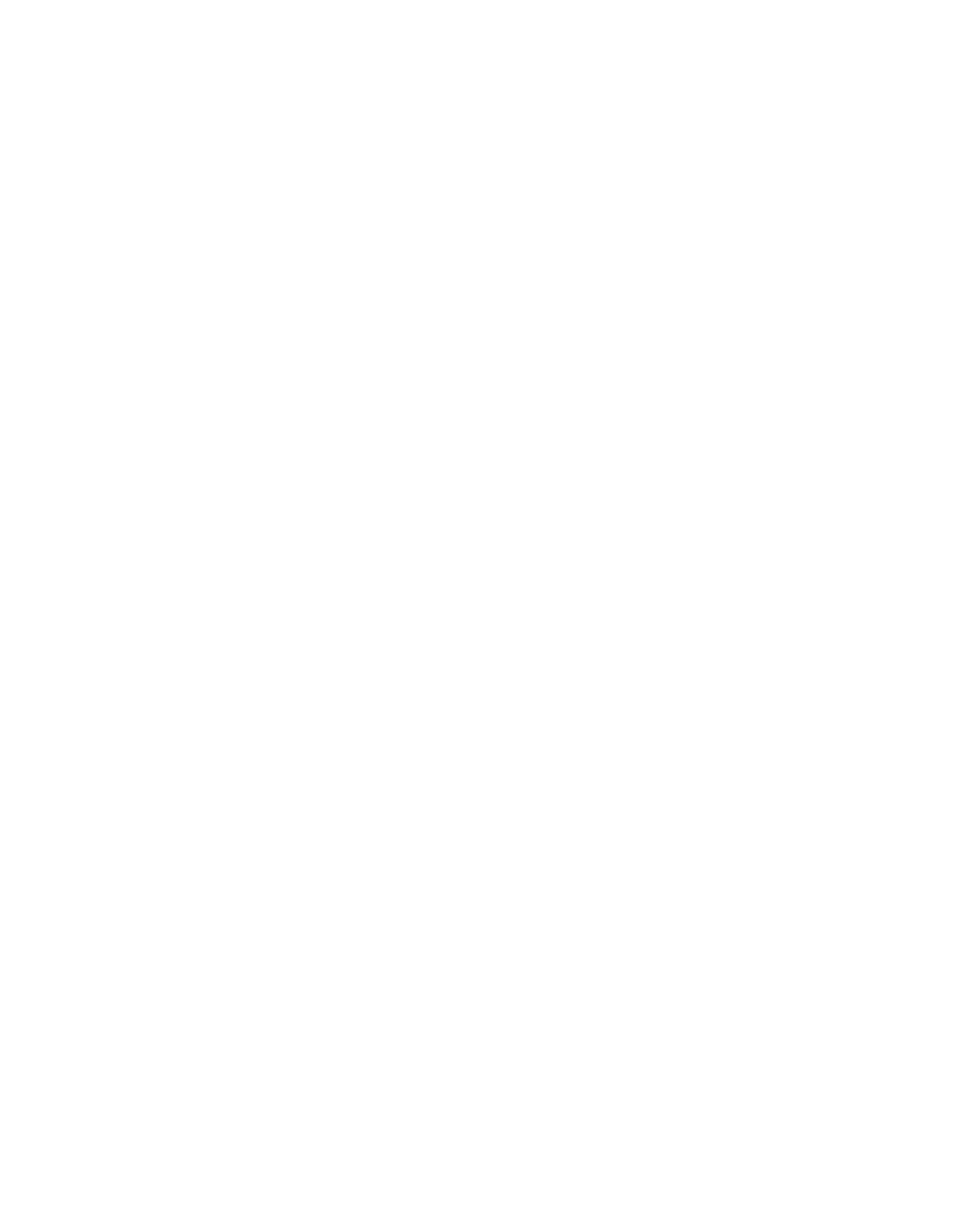## **List of Tables**

<span id="page-13-0"></span>

| Table 1 Incidence Rate (per 100,000) of STIs in Canadian Federal Inmates and the Canadian    |
|----------------------------------------------------------------------------------------------|
|                                                                                              |
| Table 2 Rate of Reported STIs since Admission among Canadian Federal Inmates  16             |
| Table 3 Rate of Reported STIs since Admission among Canadian Federal Male Inmates by         |
|                                                                                              |
| Table 4 Rate of Reported STIs since Admission among Canadian Federal Women Inmates by        |
|                                                                                              |
| Table 5 Incarceration Characteristics by Reported STI since Admission to Canadian Federal    |
|                                                                                              |
| Table 6 In-Prison Sexual Behaviours by Reported STI since Admission to Canadian Federal      |
|                                                                                              |
| Table 7 Logistic Regression of Reported STI since Admission on Incarceration Characteristics |
| and In-Prison Sexual Behaviours for Canadian Federal Male Inmates  24                        |
| Table 8 Community Sexual Behaviours by Reported STI since Admission to Canadian Federal      |
|                                                                                              |
| Table 9 Logistic Regression of Reported STI since Admission on Community Sexual Behaviours   |
|                                                                                              |
| Table 10 Logistic Regression of Reported STI since Admission on Community Sexual Behaviours  |
|                                                                                              |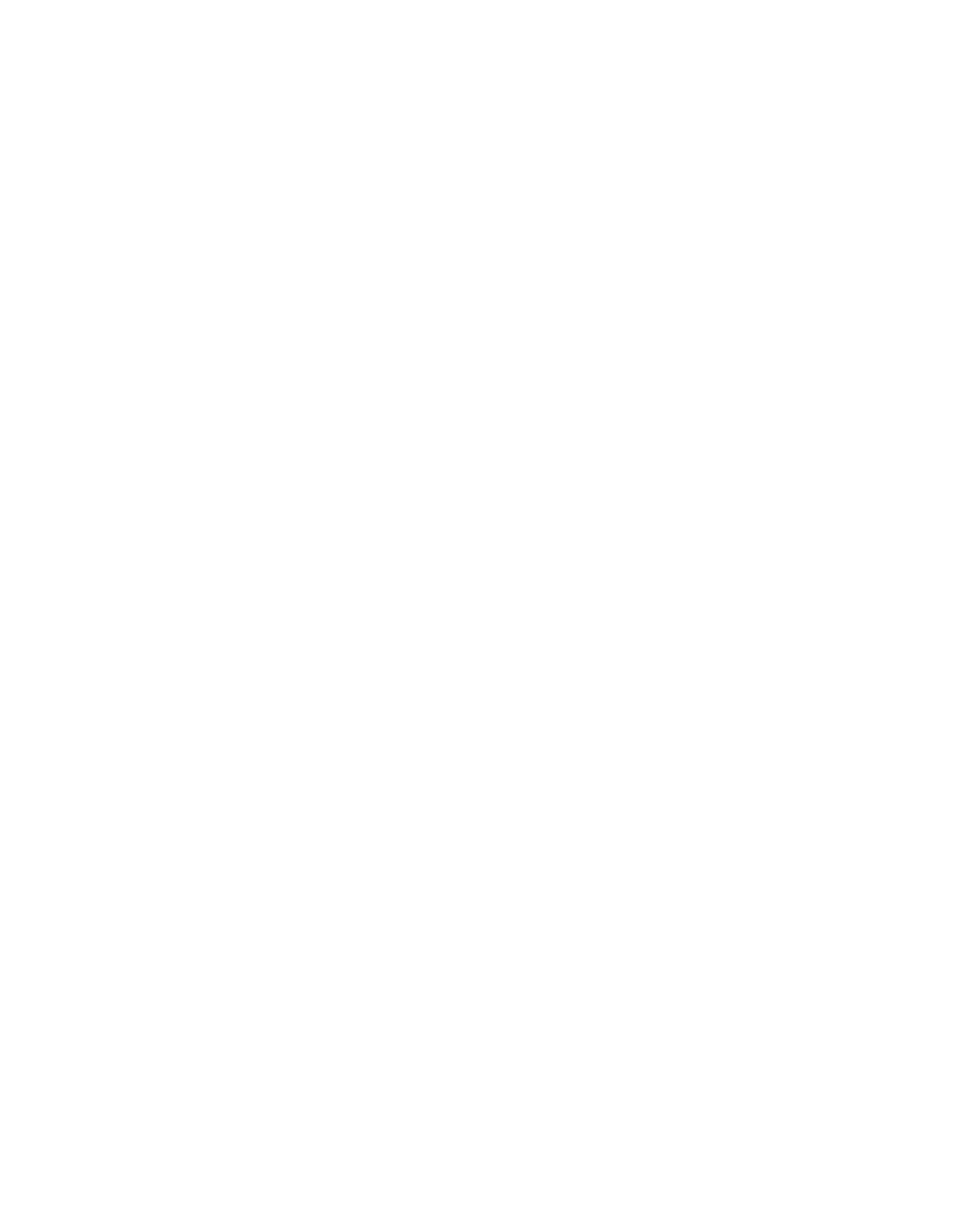# **List of Figures**

<span id="page-15-0"></span>

| <i>Figure 1.</i> Logit of Reported STI Risk since Admission by Cumulative Federal/Provincial Time |  |  |
|---------------------------------------------------------------------------------------------------|--|--|
|                                                                                                   |  |  |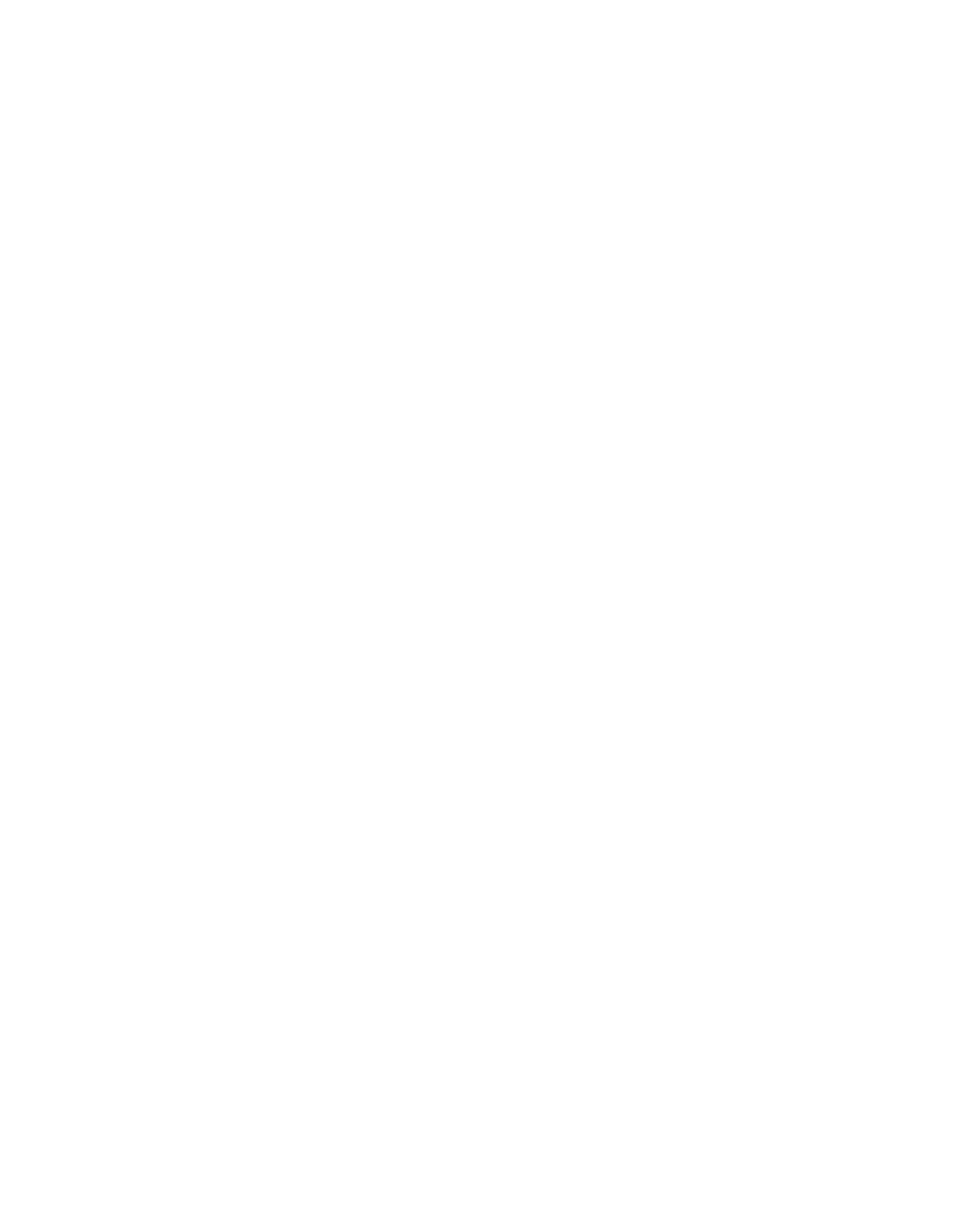# **List of Appendices**

<span id="page-17-0"></span>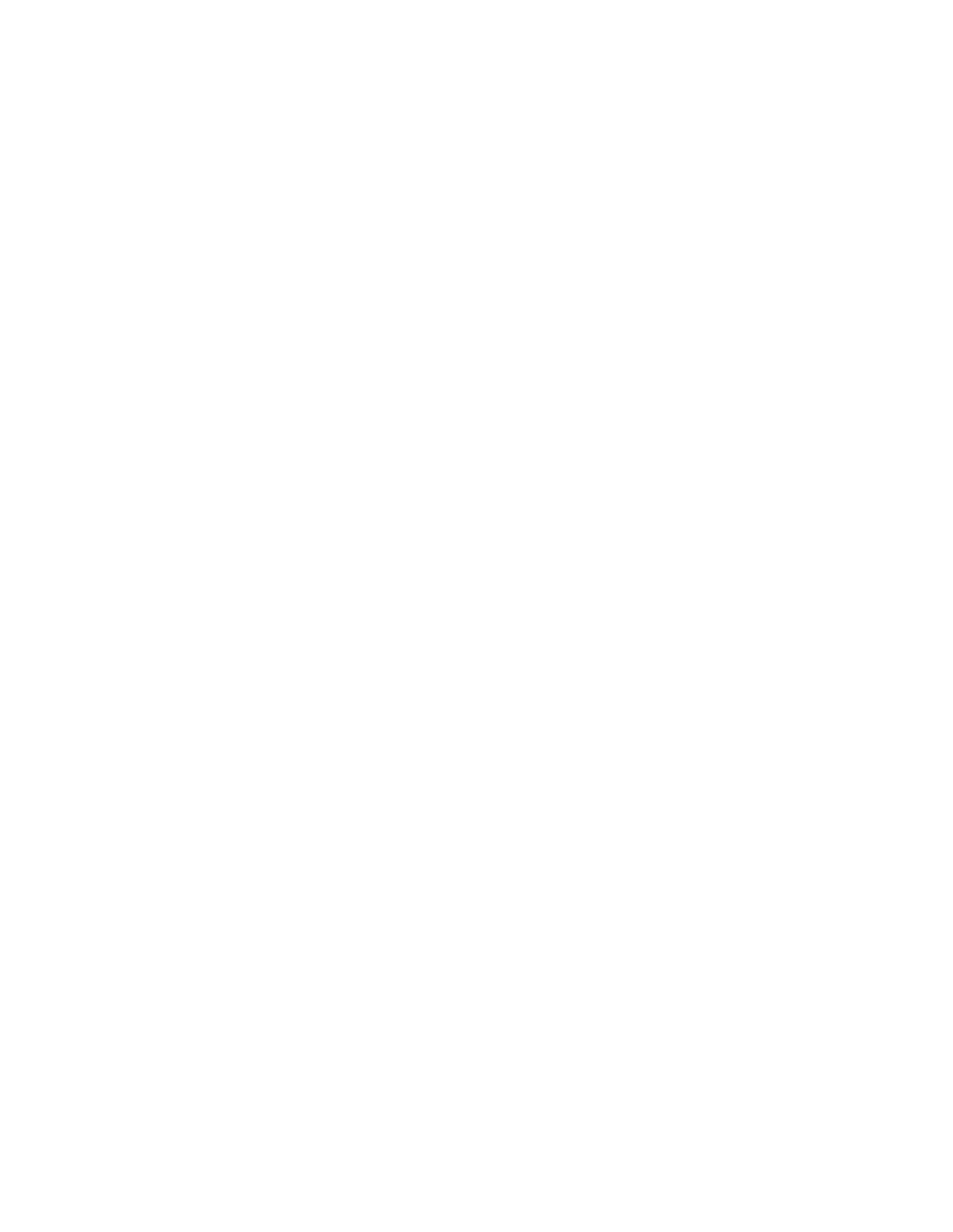#### **Introduction**

### <span id="page-19-1"></span><span id="page-19-0"></span>**Adverse Health Consequences of Sexually Transmitted Infections (STI)**

STIs can cause serious health and reproductive complications, such as cancer, central nervous system and cardiovascular system damage, blood infections, internal organ damage, arthritis, pelvic inflammatory disease, epididymitis, infertility, ectopic pregnancy, and maternalinfant transmission of the STI. Because STIs are commonly asymptomatic, they frequently go undetected and untreated. Consequently, transmission can unknowingly continue through unprotected sexual activity (Public Health Agency of Canada, 2007b, 2009, n.d.<sup>c</sup>; Centers for Disease Control, 2005, 2006a, 2006b). Moreover, the risk of acquiring and transmitting human immunodeficiency virus (HIV) through sexual contact is increased in the presence of other STIs (Public Health Agency of Canada, 2007a, 2007b, 2009). Although HIV is an STI, the risk of self-reported HIV since admission to a federal penitentiary is addressed in another report (Zakaria, Thompson, & Borgatta, in press<sup>a</sup>). Consequently, this report focuses on STIs apart from HIV.

#### <span id="page-19-2"></span>**Rates of STIs among the Canadian General Population and Canadian Federal Inmates**

A comparison of recent STI surveillance data for the Canadian general population (Public Health Agency of Canada, n.d.<sup>d</sup>) and Canadian federal inmates (Correctional Service of Canada, 2008) indicates a greater incidence rate of STIs among Canadian federal inmates (see Table 1). Table 1 also indicates that the inmate to general population differential is greater among females than males; and, that gender differentials are not consistent across the community and prison environments. Specifically, in Canadian federal prisons the rate of chlamydia, gonorrhoea and syphilis is consistently higher among women than men. In the Canadian general population, however, the rate of gonorrhoea and syphilis is greater among males than females.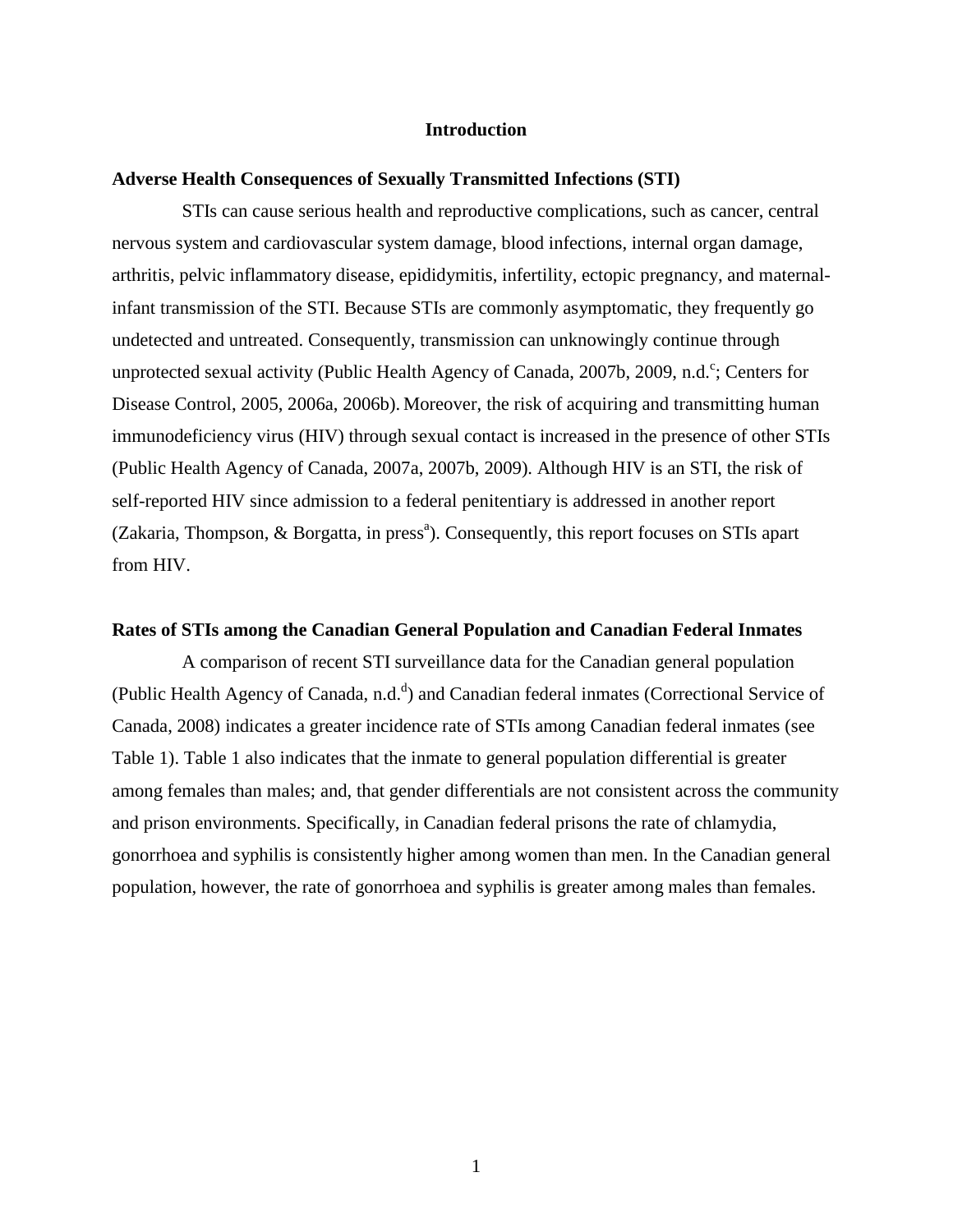Table 1:

|            |                                       | <b>Males</b>                             |                                       | <b>Females</b>                           |                                       | All                               |  |  |  |
|------------|---------------------------------------|------------------------------------------|---------------------------------------|------------------------------------------|---------------------------------------|-----------------------------------|--|--|--|
| <b>STI</b> | Canadian<br>Federal<br><b>Inmates</b> | Canadian<br>General<br><b>Population</b> | Canadian<br>Federal<br><b>Inmates</b> | Canadian<br>General<br><b>Population</b> | Canadian<br>Federal<br><b>Inmates</b> | Canadian<br>General<br>Population |  |  |  |
| Chlamydia  | 380                                   | 125                                      | 1,230                                 | 257                                      | 400                                   | 192                               |  |  |  |
| Gonorrhoea | 60                                    | 36                                       | 980                                   | 19                                       | 80                                    | 28                                |  |  |  |
| Syphilis   | 70                                    | 8                                        | 250                                   | ◠                                        | 80                                    |                                   |  |  |  |

<span id="page-20-2"></span>*Incidence Rate (per 100,000) of STIs in Canadian Federal Inmates and the Canadian General Population in 2004*

*Note.* Canadian federal inmate estimates were obtained from Correctional Service Canada's Infectious Disease Surveillance System. Canadian general population estimates were obtained from the Public Health Agency of Canada's Notifiable Diseases On-Line. STI = sexually transmitted infection.

#### <span id="page-20-0"></span>**Characteristics Associated with STIs in the General Population**

Characteristics associated with an increased risk of STIs include:

- i) sexual contact with person(s) known to have an STI;
- ii) a new sexual partner or more than two sexual partners in the past year;
- iii) sole use of non-barrier methods of contraception;
- iv) unprotected oral, vaginal or anal sex;
- v) sex with blood exchange;
- vi) sharing sex toys;
- vii) being a sex worker;
- viii) being a client of a sex worker;
- ix) exchanging sex for money, drugs, shelter or food;
- x) street involvement or homelessness;
- xi) anonymous sexual partnering;
- xii) being a victim of sexual assault or abuse; and,
- xiii) a previous STI (Public Health Agency of Canada, 2008).

#### <span id="page-20-1"></span>**Incarceration Characteristics Associated with Sexual Behaviour**

Research involving inmates has found associations between incarceration characteristics and sexual behaviour. American research found that men in maximum security had more sexual encounters with other men, a higher overall interest in sexuality (i.e., higher overall disposition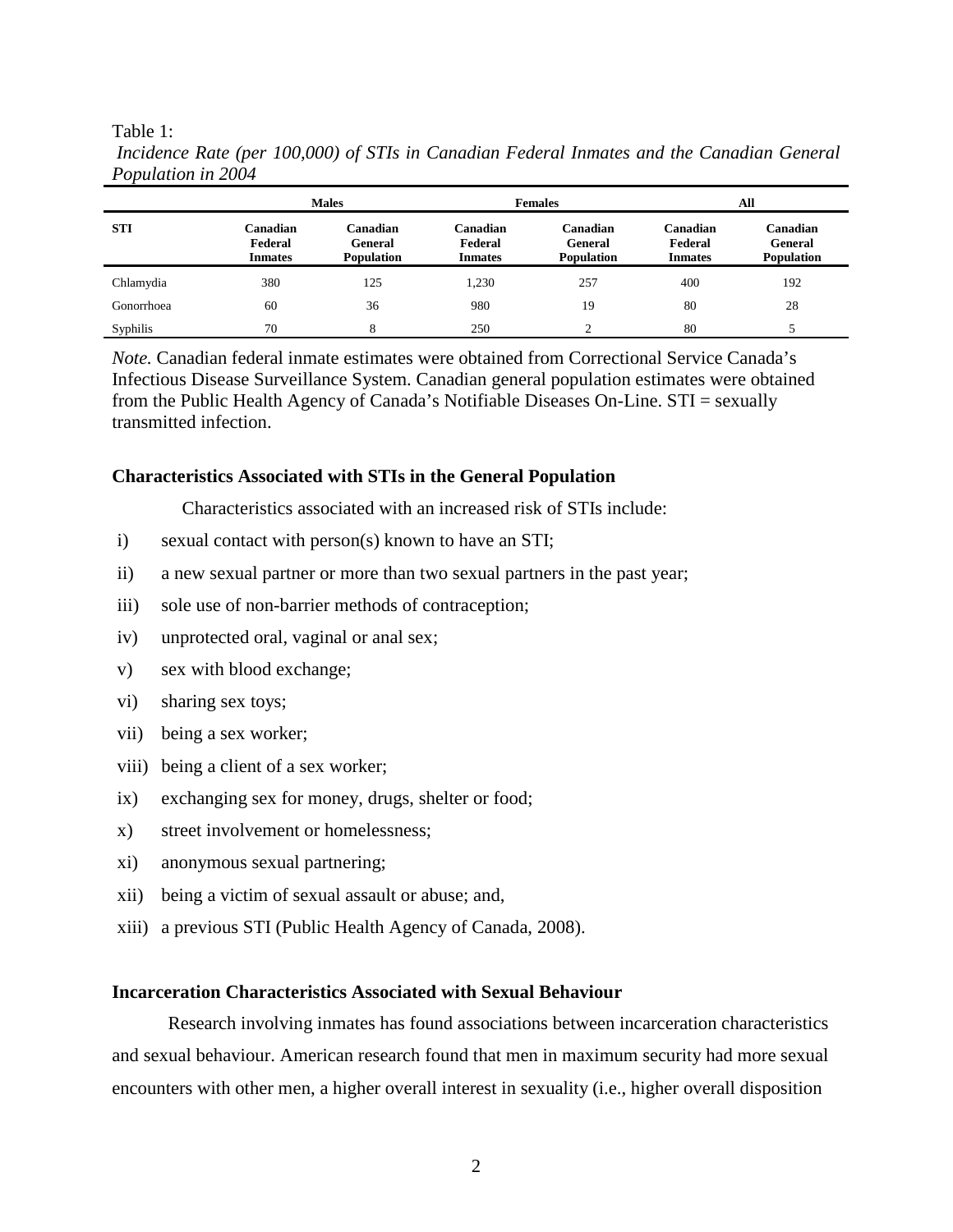towards sexual stimuli), and a less homophobic attitude compared to men in minimum security (Garland, Morgan, & Beer, 2005). Similarly, Canadian research involving federal male inmates found that the proportion of men reporting sex with another inmate increased with security level from 3% in minimum to 7% in maximum. Further, among men reporting sex with another inmate, the proportion reporting condom use decreased from 51% in minimum security to 30% in maximum security (Price Waterhouse, 1996). Consequently, one might expect the risk of STIs to increase with security level.

The amount of time incarcerated may also be related to an inmate's sexual behaviour. If the acceptability of engaging in sex with fellow inmates increases with time incarcerated, one might expect sexual activity to increase with time served. Garland et al. (2005) found that having spent a greater total time incarcerated in combination with serving a longer current sentence or being in maximum security was associated with a greater sexual preference towards the same sex. Further, greater total time incarcerated was significantly associated with sexually identifying as homosexual. Total time served, however, was not associated with the number of sexual encounters with other men after adjusting for security level and length of current sentence (Garland et al., 2005). Similarly, in a maximum security correctional facility for men in the southern U.S., amount of time served was not associated with consensual sex with other men (i.e., kissing, touching, performing oral sex, receiving oral sex, performing anal sex or receiving anal sex) (Hensley, Tewksbury, & Wright, 2001). Thus, the impact of time incarcerated on the risk of STIs is less clear.

### <span id="page-21-0"></span>**Rationale for Present Research**

Previous research indicates that Canadian federal inmates, particularly women, are a high-risk group for STIs, but information about incarceration characteristics and sexual behaviours most strongly associated with these infections in correctional systems is sparse. To address these and other deficiencies in the literature, in 2007 the Correctional Service of Canada (CSC) conducted the National Inmate Infectious Diseases and Risk Behaviours Survey (NIIDRBS), a self-administered paper questionnaire completed by a large sample of Canadian federal inmates. The survey captured information on inmates' sociodemographics; incarceration characteristics; sexual behaviours in the community and while incarcerated; and, self-reported STIs since admission to CSC for their current sentence.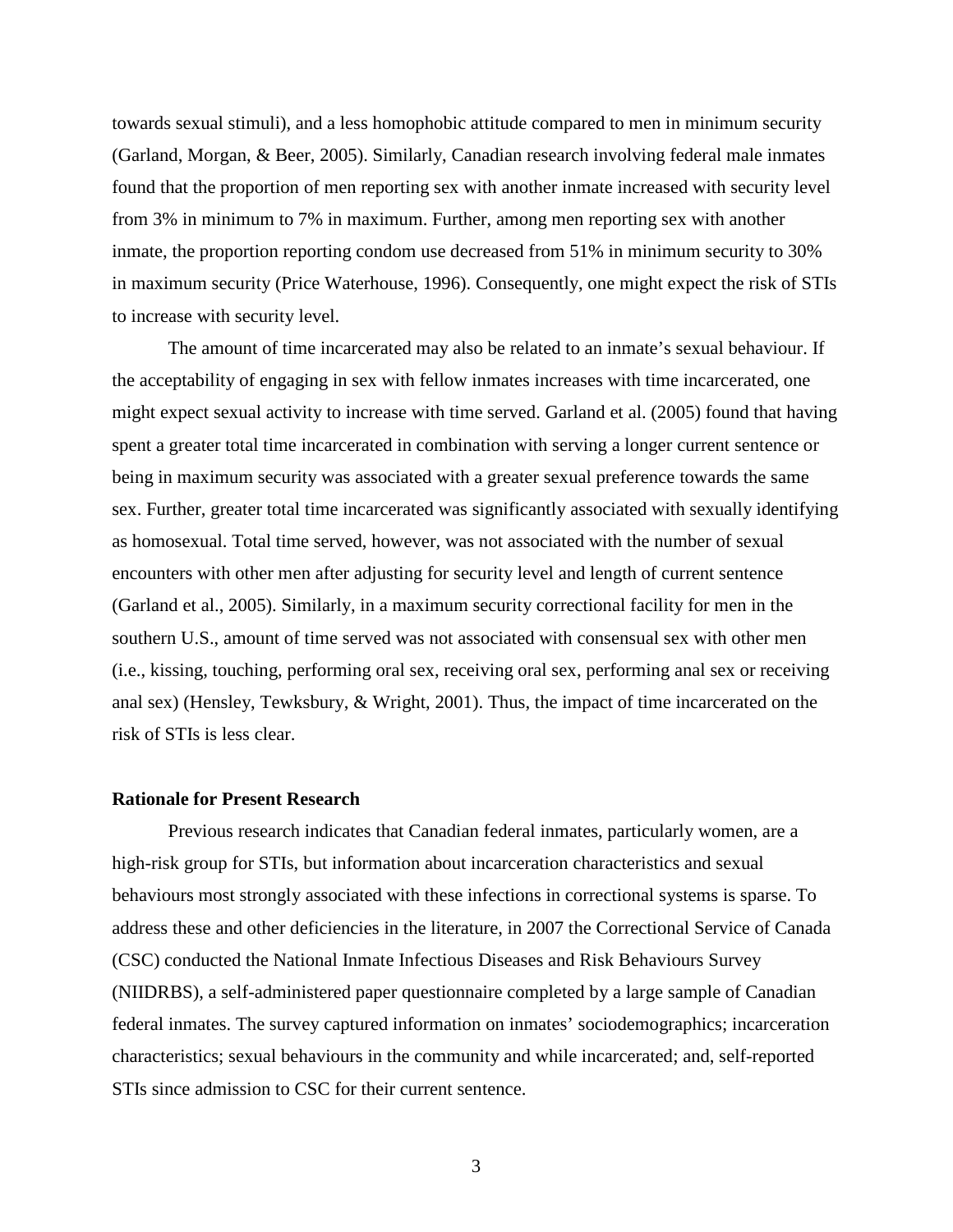This report presents NIIDRBS data on the rate of self-reported STIs since admission to Canadian federal penitentiaries. Further, it examines associations between reporting an STI since admission and sociodemographics, sexual behaviour and incarceration characteristics. Such information informs future CSC health research, policy development and programming decisions by identifying high-risk sub-groups, and incarceration characteristics or sexual behaviours related to an increased risk of STIs.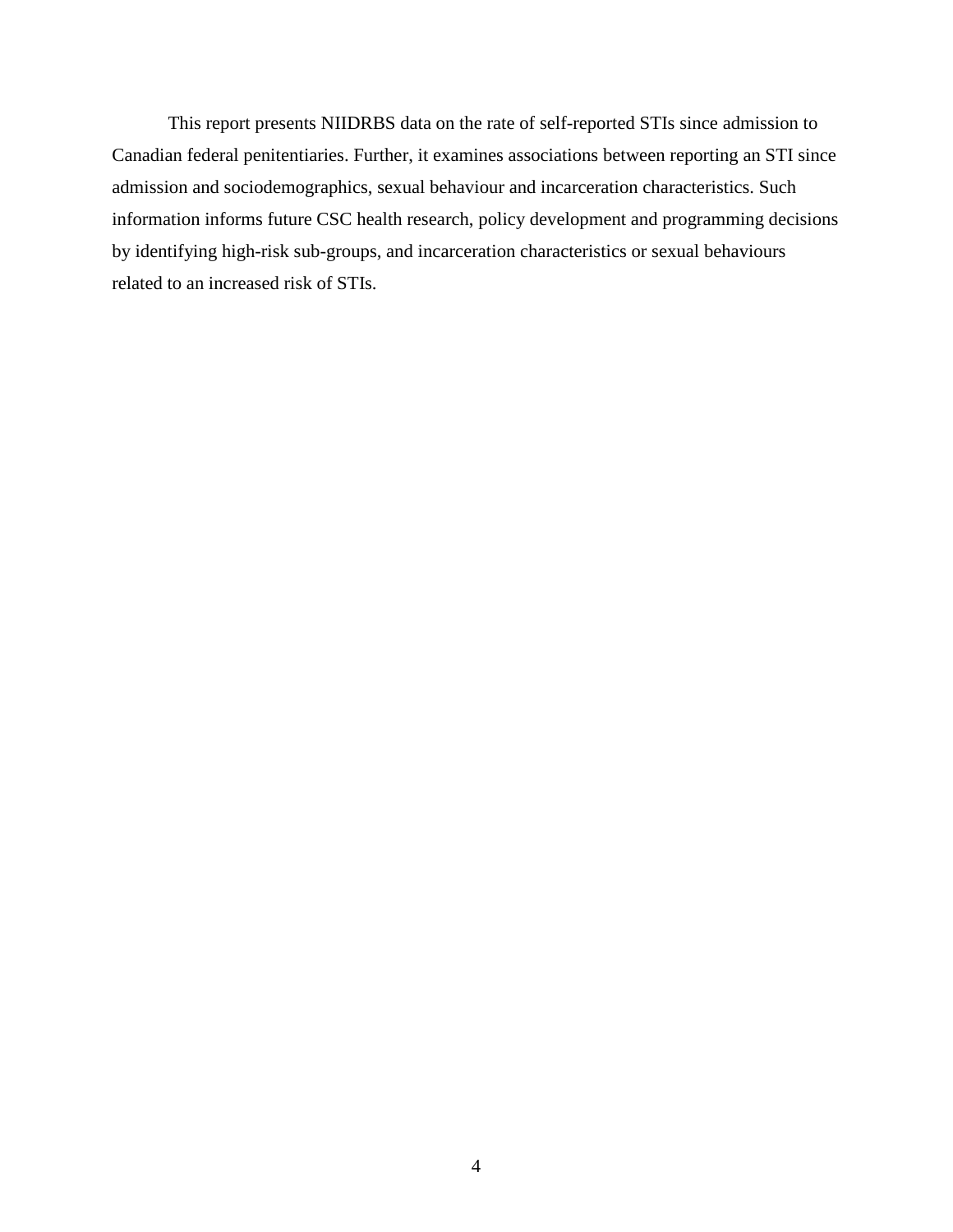#### **Method**

#### <span id="page-23-1"></span><span id="page-23-0"></span>**Development of Survey Instrument**

To obtain the data to meet the study objectives, a project team drawn from several federal government departments<sup>[1](#page-23-4)</sup> opted to use a self-administered paper and pencil questionnaire (Zakaria, Thompson, & Borgatta, in press<sup>b</sup>) as the data collection instrument. Questionnaire development included consultations with inmates in five different penitentiaries, including a women's facility and an Aboriginal inmate group, through focus groups. To maximize comprehension, the questions did not exceed a Grade 8 literacy level. Further, inmates could choose between the English or French version of the questionnaire.

The final questionnaire was 50 pages long and took inmates approximately 45 to 55 minutes to complete. The questionnaire captured information on risk-behaviours associated with the spread of blood-borne and sexually transmitted infections; inmate testing and treatment for HIV and hepatitis C virus (HCV) infections; inmate knowledge of HIV and HCV; and, inmate awareness and use of health education and harm reduction programs.

Prior to data collection, Health Canada's Research Ethics Board reviewed and approved the survey methodology.

#### <span id="page-23-2"></span>**Measures**

NIIDRBS sections relevant to this report included reported STIs since admission to federal prison, sexual behaviours, and incarceration characteristics.

#### **Reported STIs since admission to Canadian federal prison**

<span id="page-23-3"></span>Inmates reported whether they were told they had each of several STIs (chlamydia, gonorrhoea, syphilis, genital herpes, genital warts, or other STI) since admission to prison for their current sentence. Response options included: yes, no, and don't know. To minimize misclassification, "don't know" was considered the equivalent of missing. Because inmates could not report multiple episodes of a specific STI (e.g., chlamydia), these variables indicate the presence or absence of at least one episode of the STI since admission.

<span id="page-23-4"></span><sup>&</sup>lt;sup>1</sup> CSC Research Branch, CSC Public Health Branch, and the Public Health Agency of Canada HIV/AIDS Policy, Coordination and Programs Division and Community Acquired Infections Division.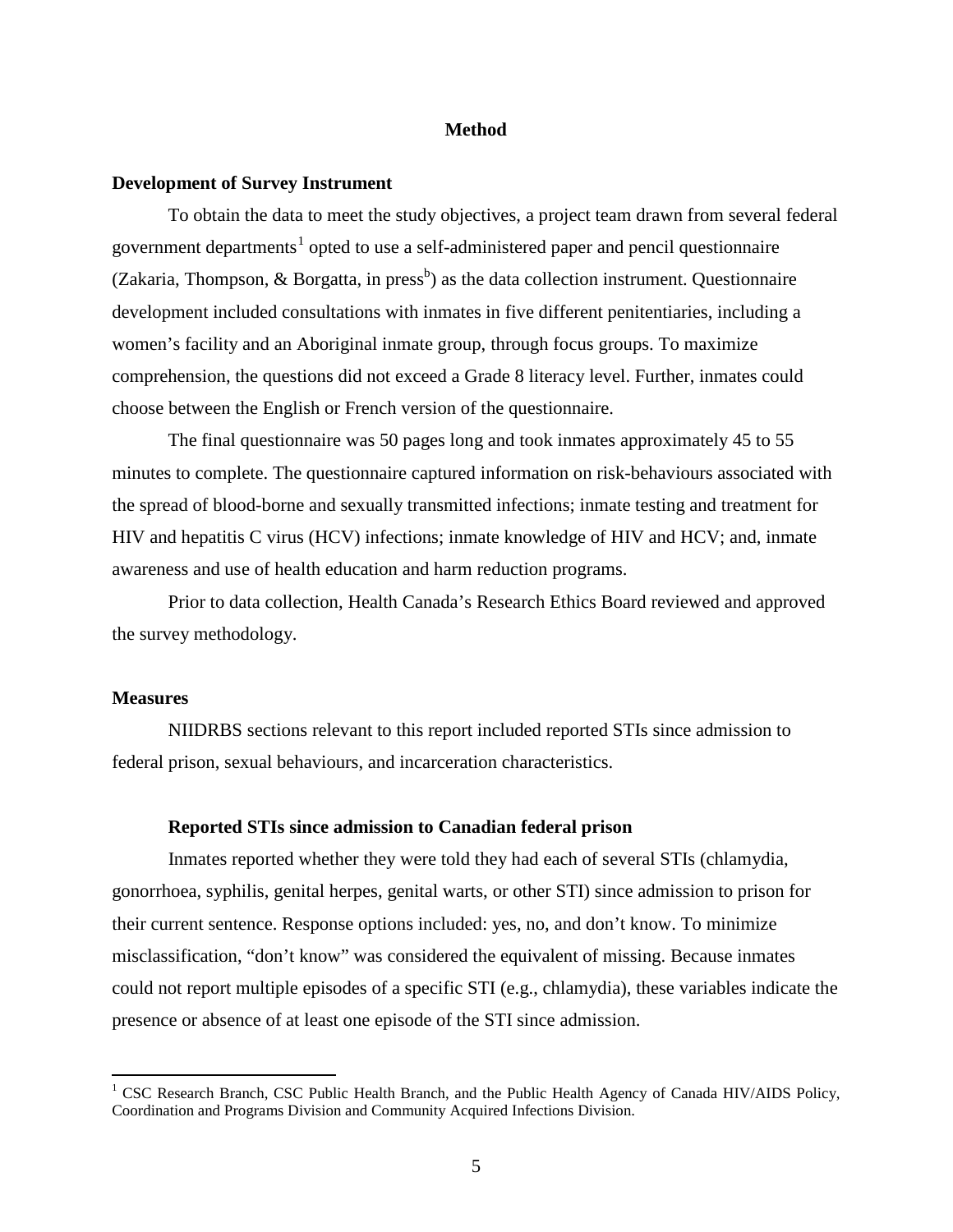An aggregate STI variable was derived from responses to the specific STI questions: inmates who responded "yes" to at least one of the STIs were assigned a value of "yes"; inmates responding "no" to each of the STIs were assigned a value of "no"; and, all other inmates were assigned a missing value.

#### **Reported sexual behaviours**

<span id="page-24-0"></span>Inmates reported on the following sexual behaviours during the past six months in prison: any sex (oral, vaginal, or anal); multiple sex partners; unprotected sex with male partners; unprotected sex with female partners; unprotected sex with regular partners; unprotected sex with casual partners (i.e., someone you don't know well); unprotected sex during private family visits; sex with a partner who has HIV, HCV, an STI or an unknown infection status; using a sex toy previously used by someone else; exchange-sex (i.e., a transaction involving the exchange of sex for money, works, rigs, drugs or goods); and, unwanted sex (i.e., forced oral, vaginal, or anal sex).

Inmates admitted within the past three years  $(n=1,985 \text{ or } 59\% \text{ of the full sample})$  also reported on most of the above sexual behaviours for the last six months in the community prior to starting their current sentence. Community questions were limited to inmates admitted within the past three years to optimize recall accuracy. Sexual behaviours not captured or irrelevant in the community included: unprotected sex with male partners; unprotected sex with female partners; unprotected sex during private family visits; and, using a sex toy previously used by someone else. For a detailed link between these sexual behaviours and the questionnaire, see Appendix A.

### **Incarceration characteristics**

<span id="page-24-1"></span>Incarceration characteristics examined included: security level, years served of current sentence, cumulative federal and provincial/territorial years served, and participation in unsupervised conditional releases during the past six months in prison.

Inmate security level was imputed using institutional security level. Consequently, security level is unknown for the majority of women residing in multi-level security institutions (99% of the female sample).

Each inmate's years served of current sentence was derived from his/her reported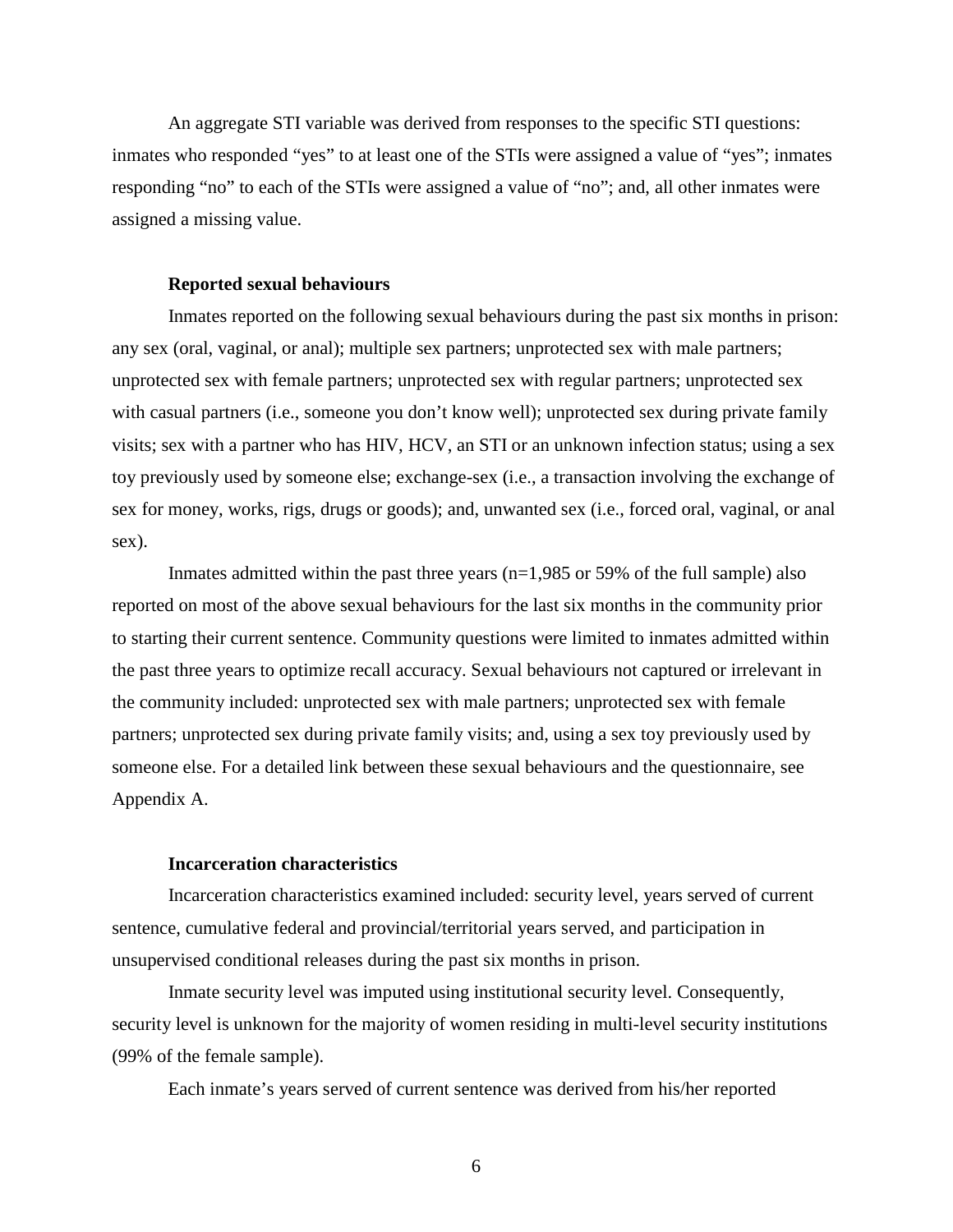admission year and the survey completion year (2007). Inmates admitted within 2007 had a value of 0.25 years imputed, the approximate mid-point of potential values for a survey conducted in the middle of 2007.

Each inmate's cumulative federal and provincial/territorial years served was the sum of reported total years served in federal prison and provincial/territorial jail. Survey options for federal prison included "less than one year" or the actual total years and months (if one year or longer). Provincial/territorial jail options included "never been in provincial/territorial jail", "less than 1 year", or the actual total years and months (if one year or longer). For both federal prison and provincial/territorial jail, inmates reporting "less than 1 year" had a value of 0.5 years imputed (the mid-point of potential values).

Finally, inmates reported any unsupervised conditional releases (unescorted temporary absences, day paroles, full parole, and statuary release) during the past six months in prison.

#### <span id="page-25-1"></span><span id="page-25-0"></span>**Sampling**

#### **Survey design and sample size estimation**

The sample frame was all inmates in federal penitentiaries, numbering approximately 13,749 just prior to the time of the survey (March, 2007). Excluded from the frame were inmates unable to understand, orally or in writing, English or French (less than 0.5% of the inmate population). Each penitentiary served as a stratum, the size of which varied from stratum to stratum. For each male penitentiary, a sample size was calculated to ensure estimated proportions had a small margin of error ( $\pm$ 5%), 8 times out of 10 [ $\alpha$  = 0.20 (two-tailed),  $\sigma$ <sup>2</sup> = 0.25, finite population correction factor applied] (Cochran, 1977, p. 75). If the estimated sample size for a specific institution was 80% or more of the institution's population, the whole population of the institution was invited to participate. This occurred with small penitentiary populations so the extra survey cost was minimal. Given the small number  $(N = 479)$  of women inmates, all were invited to participate. The final sample size estimate for the entire federal population, including both men and women, was 4,981 inmates.

#### **Institutional sample lists**

<span id="page-25-2"></span>For each male penitentiary, simple random sampling without replacement from the sample frame generated a primary list. Two or more replacement lists (secondary lists) helped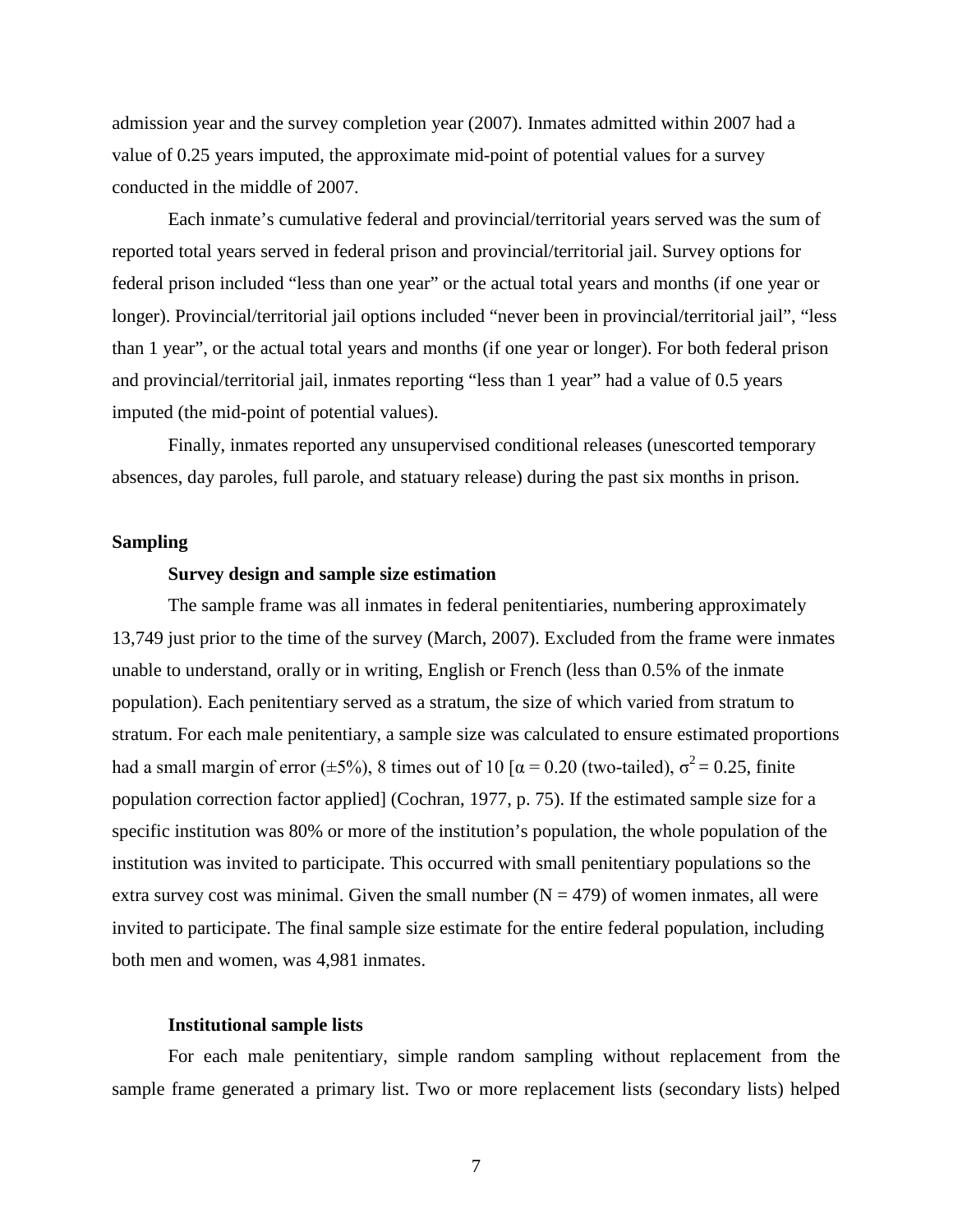maintain required sample sizes in the event an inmate refused to participate in the study or was not in the institution. Lists sorted by Aboriginal self-identification, primary official language (English or French), and aggregate sentence length facilitated substitutions. If an inmate on the primary list declined to participate or was not in the penitentiary for any reason, another inmate from the secondary list with the same characteristics could substitute for the originally sampled inmate.

#### <span id="page-26-1"></span><span id="page-26-0"></span>**Survey Implementation**

#### **Selection and training of survey coordinators**

Regional (Atlantic, Quebec, Ontario, Prairies, and Pacific) survey coordinators were nominated by the Assistant Deputy Commissioners for Institutional Operations. In addition, each institution's warden nominated an institutional survey coordinator. Regional coordinators acted as liaisons with institutional coordinators and held weekly teleconferences with the Research Branch to resolve logistical issues during survey implementation. The Research Branch prepared an extensive survey training manual for the coordinators and conducted face-to-face training sessions to encourage survey ownership and standardize approaches and messaging.

#### **Promoting awareness of the survey**

<span id="page-26-2"></span>Regional Management Committees, wardens, security staff and unions were briefed regarding the survey and indicated their support. To raise awareness in institutions about the survey, a general communication and frequently asked questions were sent to all CSC employees, and posters announcing the survey were posted in all institutions (Zakaria et al., in press<sup>b</sup>). These posters emphasized the voluntary nature of the survey; guaranteed participants anonymity and confidentiality; and, reinforced that the overall purpose of the survey was to improve inmate health. Wardens also assisted by informing institutional management committees, inmate committees and local unions.

### **Inmate recruitment**

<span id="page-26-3"></span>Institutional coordinators received lists of eligible inmates two to three weeks prior to the scheduled data collection period. Before inmates were approached, both primary and secondary lists were reviewed by an institution's Warden or his/her designate to identify security risks.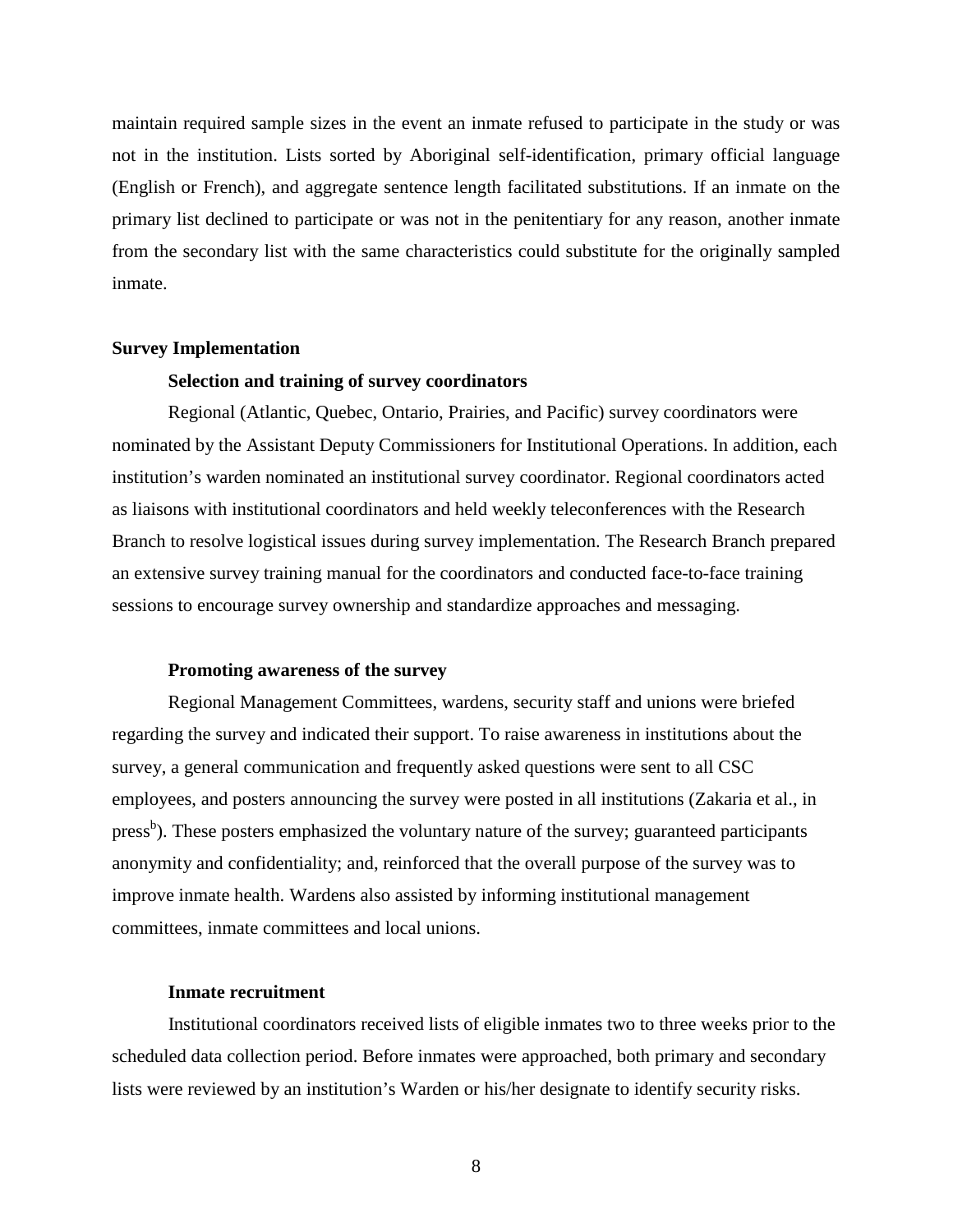Inmates deemed security risks were either excluded from further consideration or remained eligible to complete the questionnaire in their cell.

Institutional survey coordinators invited inmates on the sample list to participate in the study and to sign a consent form if they agreed (Zakaria et al., in press<sup>b</sup>). For efficiency, group information sessions were organized with eligible inmates to describe the survey and review the consent form. Consent, however, was not obtained in a group setting but privately from each inmate. Inmates in segregation were recruited individually. Educational attainment information and experiences interacting with an inmate were used to decide whether to ask an inmate if he/she would like assistance completing the questionnaire. A small version (13.9 cm by 21.6 cm) of the survey poster was left with each inmate approached for participation (Zakaria et al., in press<sup>b</sup>).

After scheduling was complete, CSC Security reviewed the list of inmates scheduled to complete the survey in a group setting to ensure compatibility among inmates scheduled for the same group session. Thereafter, each inmate was informed of when and where they were to complete the questionnaire and were reminded the day before. Recruitment activities continued, as necessary, until the end of the data collection period for a specific institution. This allowed replacement of inmates who were unable to complete the questionnaire for any reason.

### **Data collection**

<span id="page-27-0"></span>From May 22 to July 6, 2007, a private firm administered the questionnaire in each institution to those inmates with a signed consent form. The survey coordinator was responsible for organizing inmates for the day and time the survey contractor arrived to distribute questionnaires. Since the contractor did not have the sample list and inmates were specifically instructed not to put their name or the name of anyone else on the questionnaire, it was impossible to link the consent form with the completed questionnaire. In this manner, inmates could be assured of their anonymity and confidentiality.

Each inmate completed a self-administered questionnaire: behind a privacy screen when completed in a group setting; in his/her cell if in segregation; or through private one-on-one interviews if an inmate requested assistance. All participating inmates received the answers to the questionnaire's HIV and HCV knowledge questions after data collection was complete within their institution (Zakaria et al., in press<sup>b</sup>).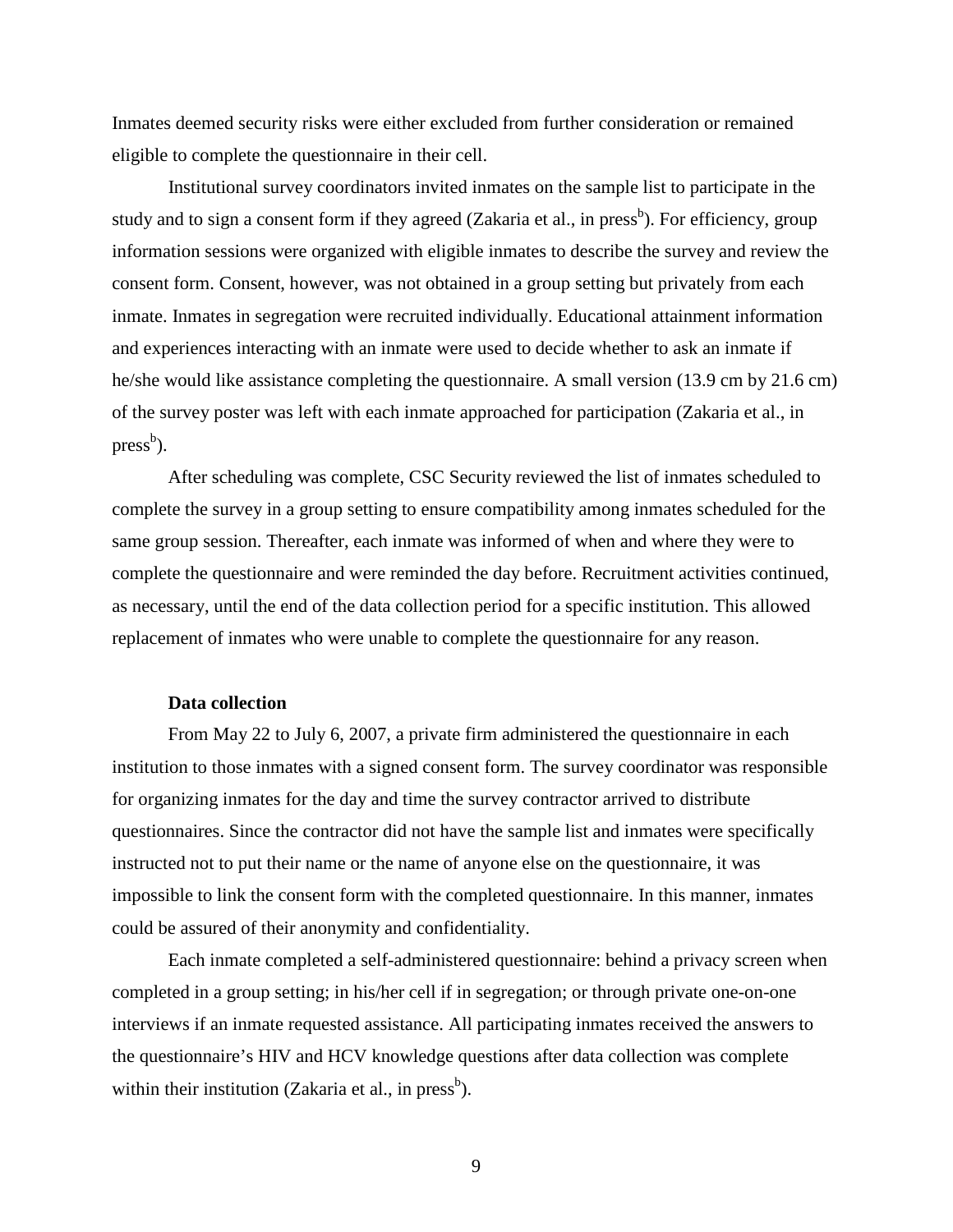Several factors limit inmate recruitment and survey completion in the correctional environment including the transfer of inmates between institutions, the departure of inmates at warrant expiry, and inmates on conditional leave during the survey period. In total, 3,370 inmates (3,006 men, 351 women, 13 transgendered) completed a questionnaire. Operational issues limited the majority of facilities from maintaining detailed records of the total number of inmates asked to participate; however, 13 institutions, accounting for approximately 27% of the total federal inmate population at the time of the survey, provided adequate detail to estimate a survey consent and response rate. Across these 13 institutions, which included inmates residing in minimum to maximum security levels, 1,687 inmates were asked to participate, 996 consented (consent rate = 59%) and 811 completed a questionnaire (response rate = 48%). In comparison, the 1995 National Inmate Survey reported a response rate of 64.2% [response rate = number who completed a questionnaire/(number who completed a questionnaire + number who refused)]. If inmate illnesses, releases, and transfers are included in the denominator, however, the response rate declines to 59.7% (Price Waterhouse, 1996, derived from Exhibit 1.3 on p.12). The difference in the response rates across the two surveys could be due to several factors, such as a change in the inmate profile over time or the greater sensitive content of the NIIDRBS.

The contractor retained all completed questionnaires and provided a database of anonymous survey records in August 2007. Preliminary analyses to test the integrity of the data were conducted in the fall and winter of 2007/08. The contractor destroyed all completed questionnaires in June 2008 after all data integrity issues were resolved.

#### <span id="page-28-1"></span><span id="page-28-0"></span>**General Analytical Approach**

#### **Statistical procedures for complex sample surveys**

Typically, statistical procedures assume data were obtained through a simple random sample. Under such circumstances each inmate in the sample represents one inmate from the population and estimates derived from the sample relate to the population. In the NIIDRBS, inmates were randomly selected, but the sampling fraction was not consistent across institutions ranging from approximately 8% to 94%. Consequently, each inmate in the sample represented anywhere from about 1 to 13 inmates. Analyzing the NIIDRBS data as if it were obtained through simple random sampling (i.e., each inmate in the sample represents one inmate in the population) would produce incorrect population estimates and variances (Lee & Forthofer,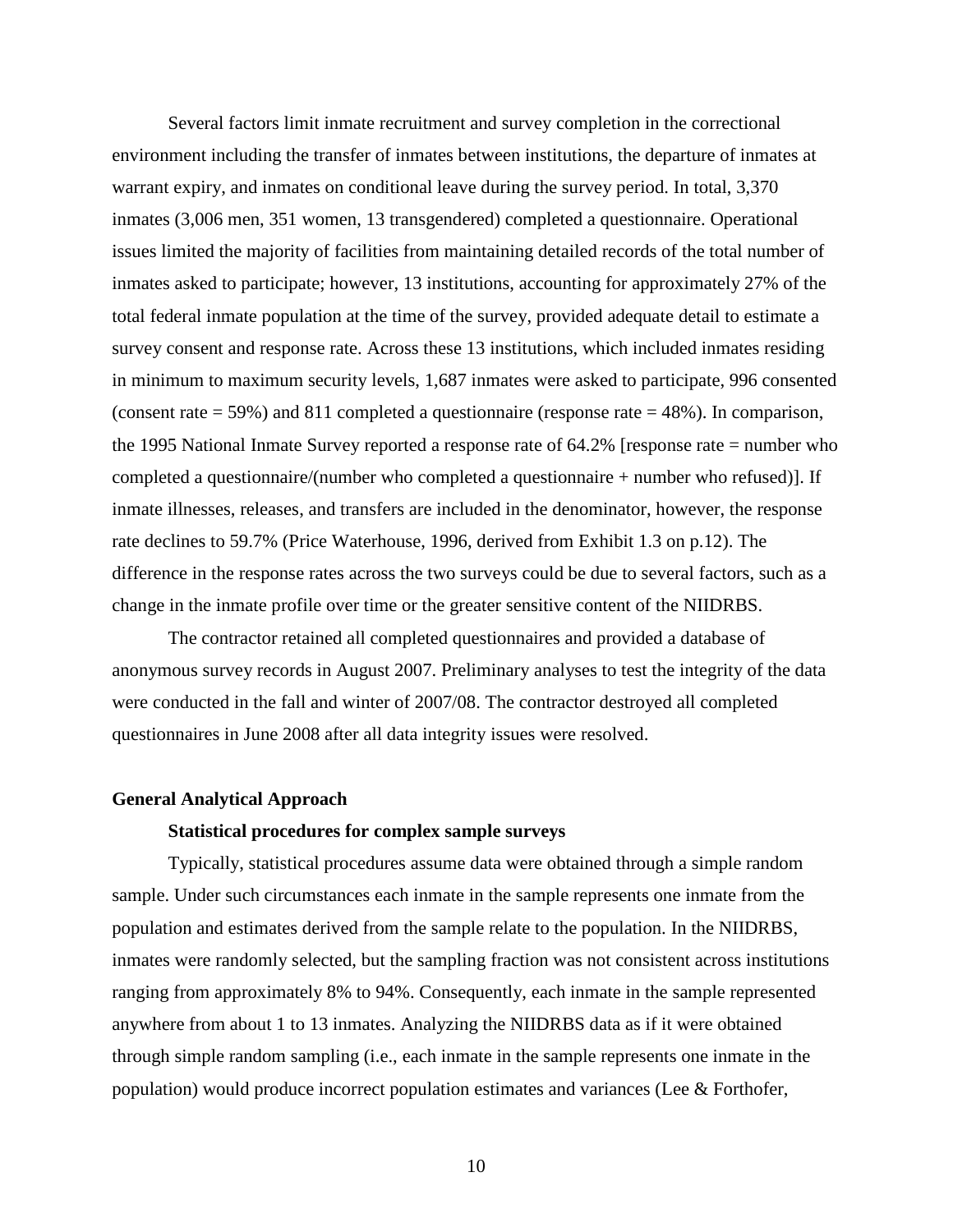2006). All statistical estimates shown in this report acknowledge the NIIDRBS' complex sample design by incorporating weights that convey the number of inmates in the population represented by each inmate in the sample. The inverse of the institution's sampling fraction formed the weight for a record. Thus, estimates presented in this report relate to the Canadian federal inmate population. In addition, provision of estimated population sizes in the tables allows derivation of the number of inmates reporting a specific characteristic. Such information is of administrative value.

All analyses used  $SAS^{\textcircled{0}}$  9.1 or 9.2 survey procedures (SAS Institute Inc., 2004, 2008) that take the complex sampling design into account. Inferences to the population use common decision criteria (e.g., two-tailed alpha of 0.05). To calculate the variance of an estimate, Taylor series (linearization)<sup>[2](#page-29-1)</sup> was used with the finite population correction factor. Each point estimate reported here comes with a two-sided 95% confidence interval using either the Student's tdistribution or standard normal distribution. During bivariate analyses, we used the Rao-Scott chi-square test<sup>[3](#page-29-2)</sup> for association if the data were categorical and the Wald F statistic<sup>[4](#page-29-3)</sup> for continuous data.

#### **Question non-response and small subpopulations**

<span id="page-29-0"></span>Question non-response is a limitation of most self-report surveys that probe personal or private matters such as sexual behaviour. Although sophisticated procedures exist for addressing low response rates on certain questions, this report used an approach similar to other studies found in the survey literature: on any given question we assume that non-responders and responders share similar characteristics. Tables shown in the report note those analyses using questions where the item non-response rate varied between 20% and 50% (based on the weighted distribution) to alert the reader to this issue. Furthermore, when item non-response exceeded 50%, we chose to suppress the reporting of estimates. For reasons of confidentiality and privacy, we do not report estimates where there are fewer than five inmates sharing a characteristic. Finally, due to their small number  $(n=13)$ , results for the transgendered are not presented in this report.

 $\overline{a}$ 

<span id="page-29-1"></span> $2$  See SAS Institute Inc. (2004, p. 166) for details and related references.

<span id="page-29-2"></span><sup>&</sup>lt;sup>3</sup> See SAS Institute Inc. (2004, p. 4216) for details and related references.

<span id="page-29-3"></span><sup>4</sup> See SAS Institute Inc. (2008, p. 6558) for details.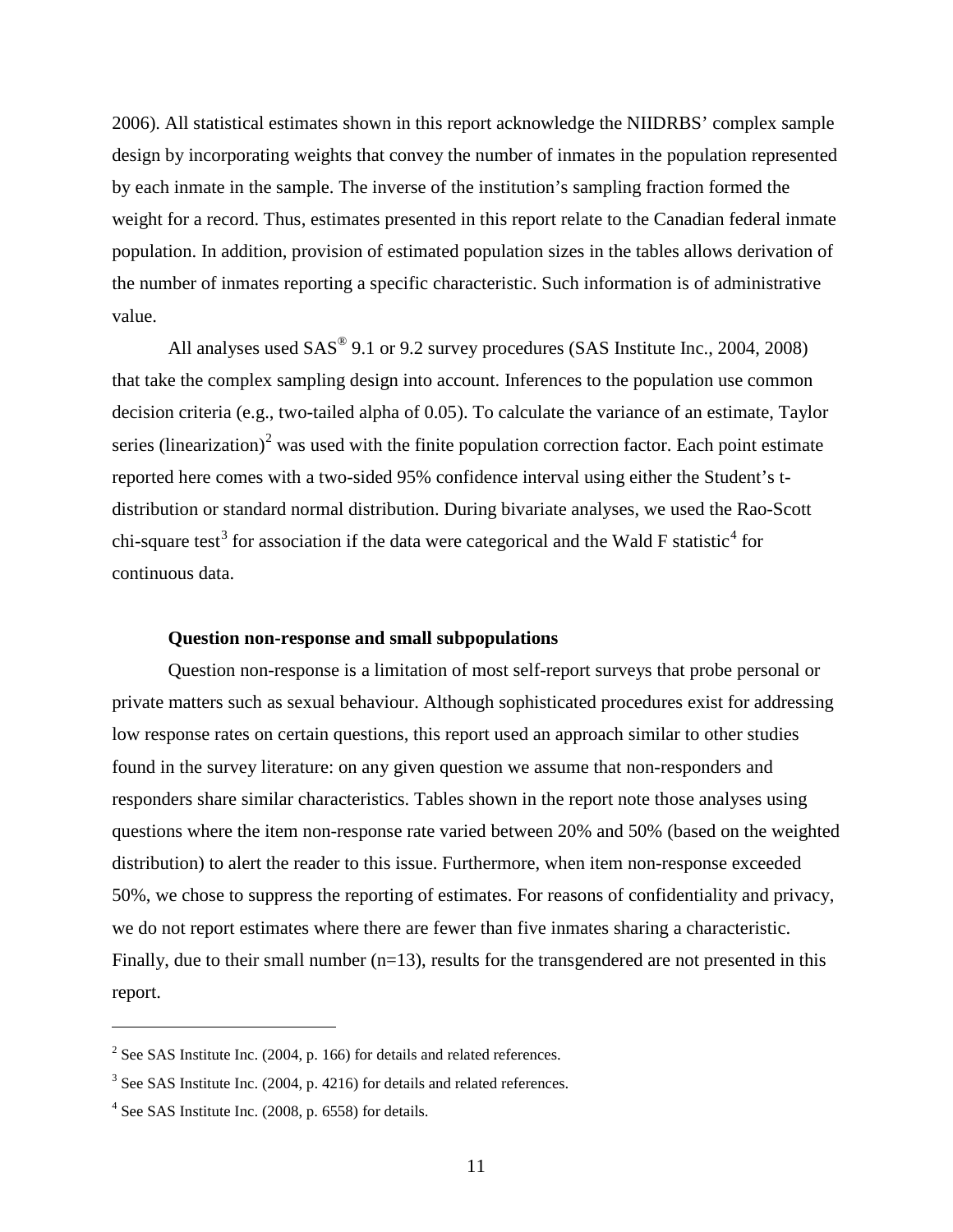#### <span id="page-30-1"></span><span id="page-30-0"></span>**Specific Analyses**

#### **Degree to which the sample is representative of the population**

To evaluate the extent to which the sample is representative of the inmate population, we compared sample estimates of sociodemographic and incarceration characteristics with estimates obtained from Canadian federal inmate administrative data.

#### **Rates of reported STIs since admission to Canadian federal prison**

<span id="page-30-2"></span>For each specific STI and subgroup of interest, the rate is the weighted sum of reported cases relative to the weighted sum of years served of the current sentence or "person-years at risk". "Person-years at risk" is a measurement combining persons and time, used as a denominator in rates. It is the sum of the individual units of time that the persons in a population have been followed (Last, 1995). As examples, one person followed for one year contributes one person-year; 100 people followed for one year contribute 100 person-years; and, 100 people followed for 0.5 years contribute 50 person-years. Using person-years to derive rates allows more valid comparisons across groups followed for differing periods of time.

$$
\frac{n}{\sum_{i=1}^{n} (w_i)(STI_i)}
$$
  
Rate = 
$$
\frac{n}{\sum_{i=1}^{n} (w_i)(years~served~of~current~sentence_i)}
$$

- wi weight assigned to an inmate's record
- $STI_i$ 0 indicates no STI since admission
	- 1 indicates at least one STI since admission
- n number of inmates in subgroup of interest

To contribute to a specific STI rate (i.e., chlamydia, gonorrhoea, syphilis, genital herpes, genital warts, other STI, or any STI), an inmate required complete information on both the presence/absence of the specific STI and the years served of current sentence. Subgroup-specific rates required additional information regarding gender and Aboriginal self-identification.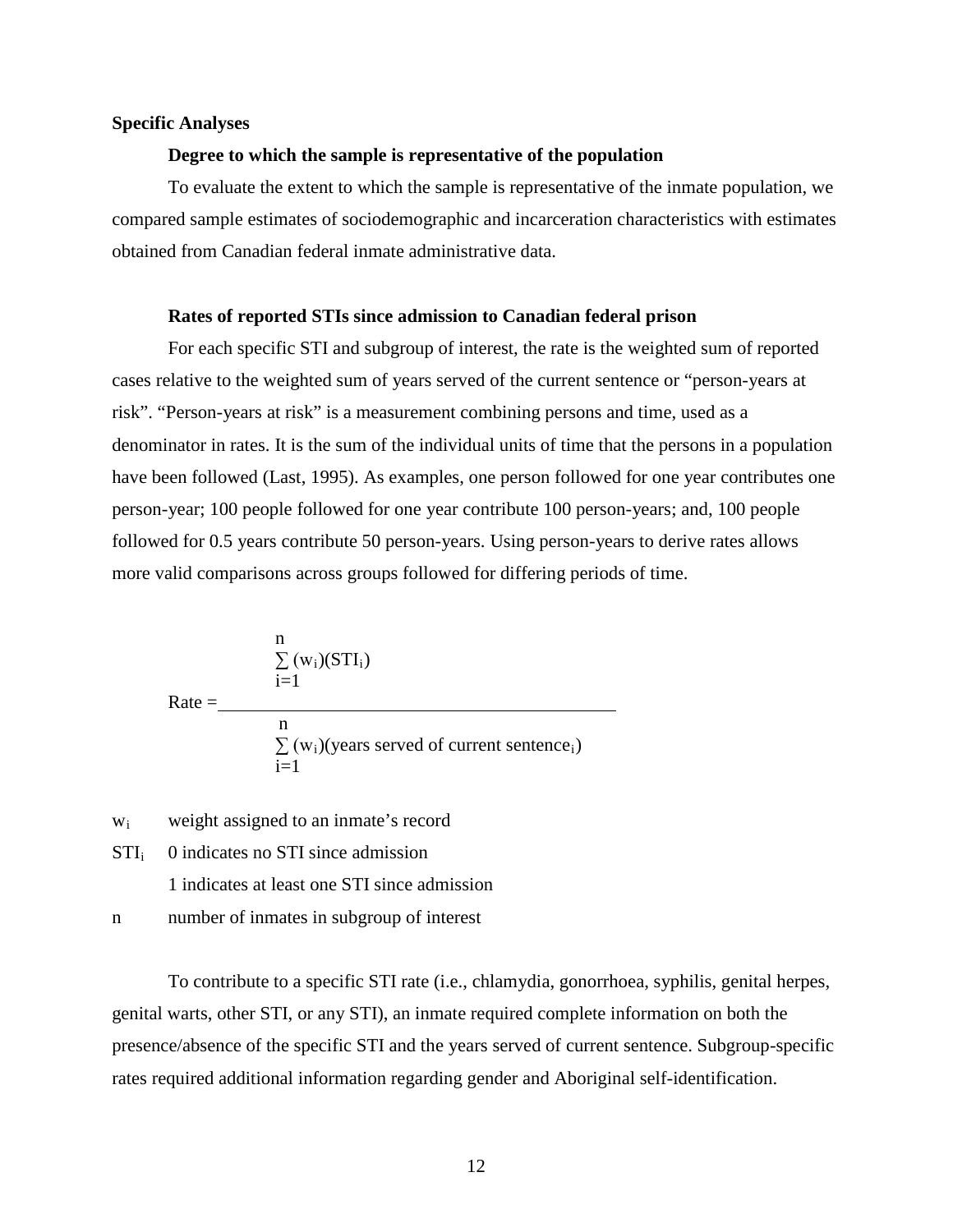Estimates are presented for all inmates, separately for men and women, and by Aboriginal self-identification for each gender. An examination of reported STI rates by gender and Aboriginal self-identification allows CSC to respond to the unique needs of women and Aboriginal inmates. Since  $SAS^{\circledast}$  9.2 is not presently capable of generating subgroup rates, these analyses were performed using a SAS macro (available at

http://support.sas.com./kb/25/033.html). The t-test was used to assess differences in rates.

All rates are expressed per 10,000 person-years. These rates can be interpreted as the number of inmates reporting at least one STI episode among 10,000 inmates followed for one year.

# <span id="page-31-0"></span>**Incarceration characteristics and in-prison sexual behaviours associated with reported STI since admission to Canadian federal prison**

To identify associations, incarceration characteristics and in-prison sexual behaviours were compared between those reporting an STI since admission and those who did not. These analyses are presented for all inmates and separately for men and women.

# <span id="page-31-1"></span>**Logistic regression of reported STI since admission on incarceration characteristics and in-prison sexual behaviours for Canadian federal inmates**

To obtain estimates of the relative importance of incarceration characteristics and inprison sexual behaviours associated with reporting an STI since admission, logistic regression was used. All variables significantly associated with reporting an STI since admission in bivariate analyses were placed in the logistic regression model. If the overall likelihood ratio test for the full model was statistically significant, the linearity assumption for statistically significant continuous variables (e.g., years served of current sentence or cumulative federal and provincial/territorial years served) was assessed using graphing and statistical methods. Briefly, a second model was produced by replacing the continuous variable with a categorical variable; the widths of intervals being decided by the data distribution and interpretability of regression coefficients. If the second model was statistically significant, the regression coefficients of the categorical variable were graphed relative to the mid-points of the categories to visually assess linearity of the logit of STI risk. Statistically, the partial likelihood ratio test was used to determine if the two models significantly differed. If the graph suggested linearity and the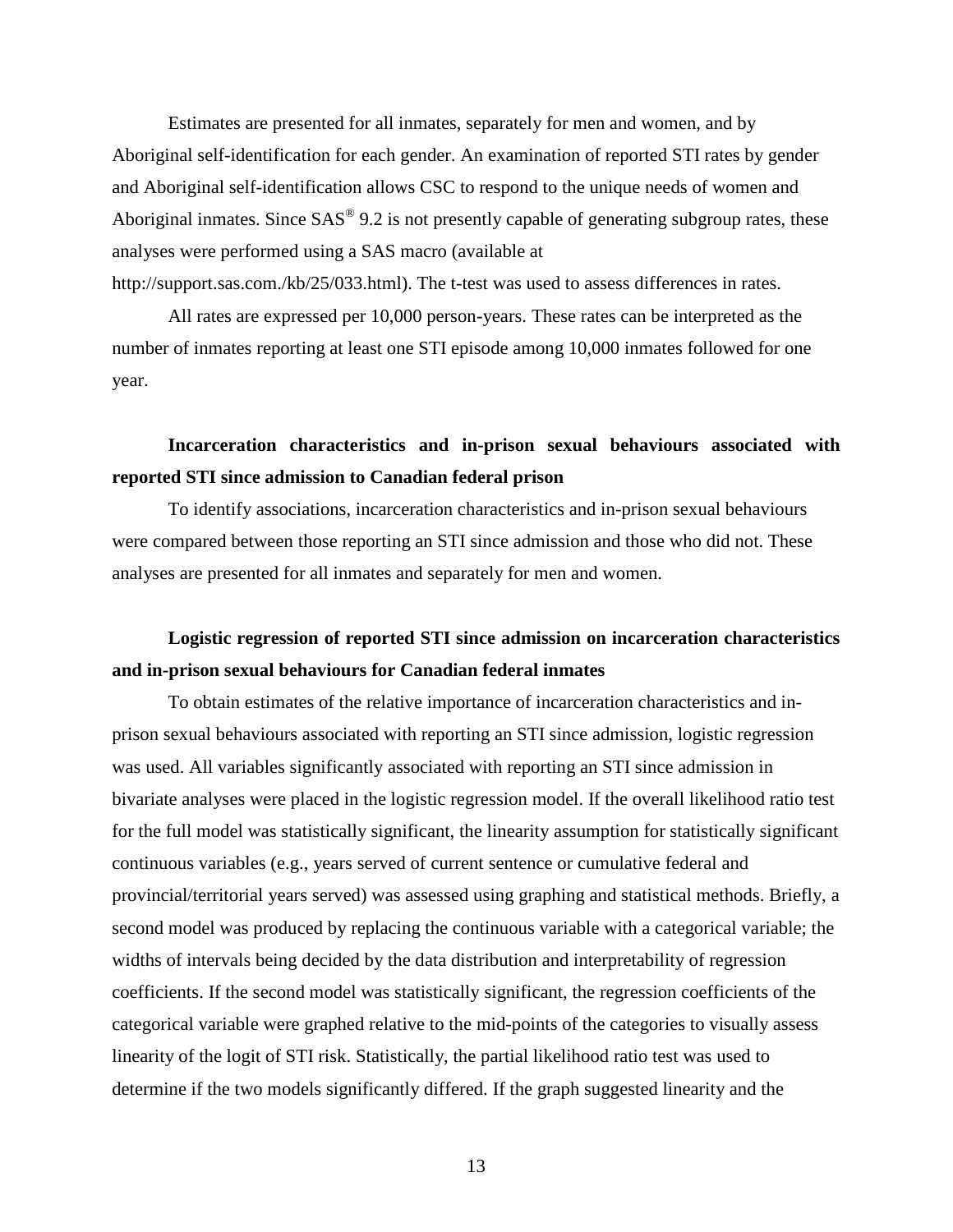models did not significantly differ, the model with the continuous variable was retained as the best model. Otherwise, the model incorporating the categorical variable was retained. This method of assessing linearity is detailed by Hosmer and Lemeshow (2000, p. 99-100).

The Wald chi-square test was used to assess the statistical significance of variables in the model, and the generalized coefficient of determination provided an estimate of the proportion of variation explained by the model (Nagelkerke, 1991). When interpreting generalized coefficients of determination, Hosmer and Lemeshow (2000, p.164) caution that low values are typical in logistic regression and do not necessarily reflect a bad model.

# <span id="page-32-0"></span>**Community sexual behaviours associated with reported STI since admission to Canadian federal prison**

Because STIs diagnosed in prison may be acquired in the community, sexual behaviours during the last six months in the community, prior to starting the current sentence, were also examined. To identify associations, community sexual behaviours were compared between those reporting an STI since admission and those who did not. These analyses are presented for all inmates and separately for men and women.

# <span id="page-32-1"></span>**Logistic regression of reported STI since admission on community sexual behaviours for Canadian federal inmates**

To obtain estimates of the relative importance of community sexual behaviours associated with reporting an STI since admission, logistic regression was used as previously described.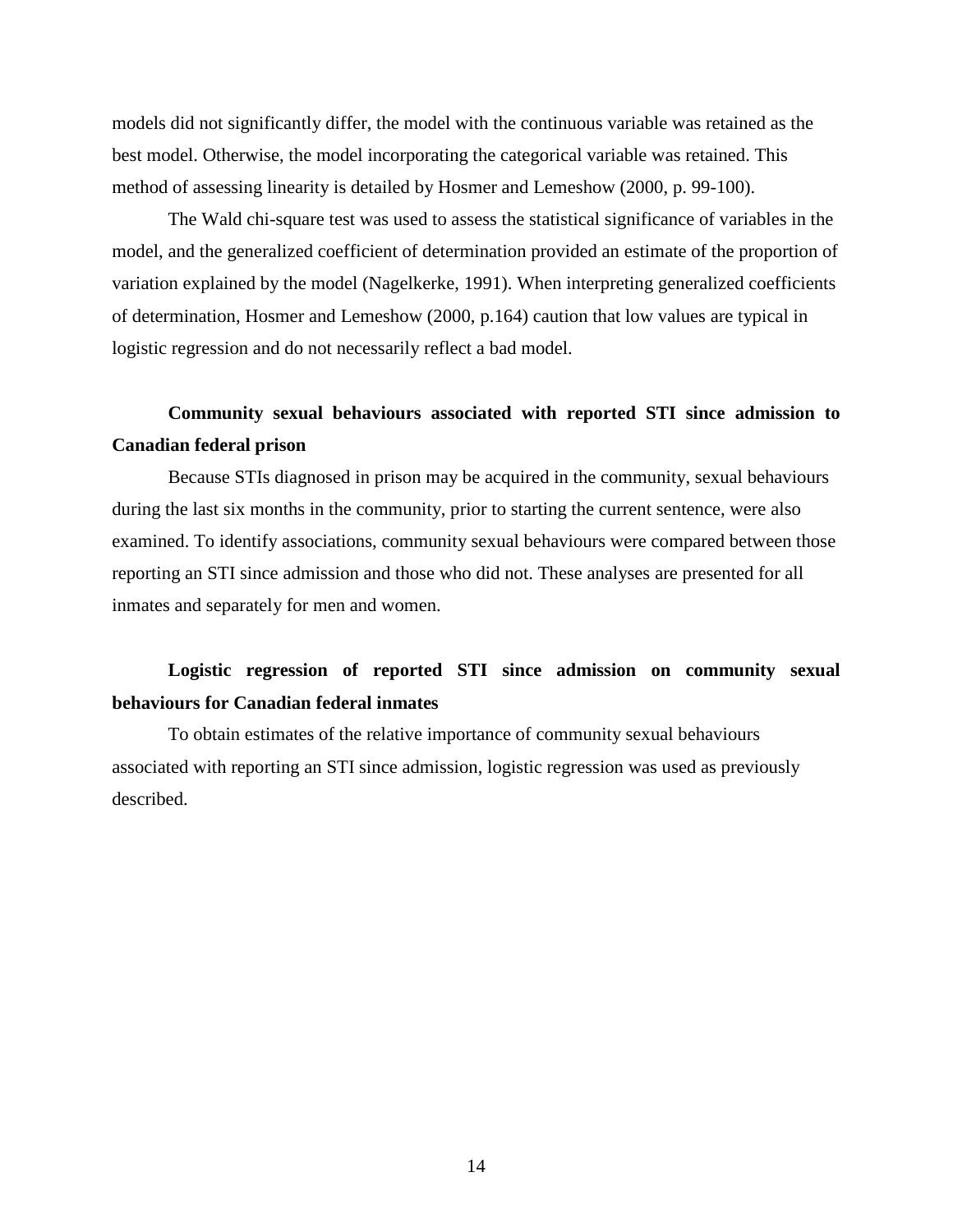#### **Results**

#### <span id="page-33-1"></span><span id="page-33-0"></span>**Representativeness of the Sample and Population Characteristics**

Canadian federal inmate population characteristics were comparable across data sources indicating the sample was representative of the population (see Appendix B). Based on the NIIDRBS, the majority of inmates were English speaking (78%, 95% CI: 77, 79), non-Aboriginal people (79%, 95% CI: 77, 80), born in Canada (89%, 95% CI: 88, 91), who had a high school diploma or greater at the time of the survey (54%, 95% CI: 52, 56), and were not in committed relationships (69%, 95% CI: 68, 71). Gender differences existed. On average, males were older (38 vs. 34 years,  $F(1, 3192) = 106.64$ ,  $p < 0.05$ ), had served a longer duration of their current sentence (4.8 vs. 2.2 years,  $F(1, 2975) = 274.15$ ,  $p < 0.05$ ), and were less likely to be Aboriginal (21% vs. 36%,  $\chi^2(1, n = 3,234) = 94.37$ , p < 0.05) compared to women.

#### <span id="page-33-2"></span>**Rates of Reported STIs since Admission to Canadian Federal Prison**

The overall rate of an STI since admission to federal prison was 158 per 10,000 personyears (95% CI: 135, 181) (see Table 2). Put differently, if 10,000 inmates were followed for one year after admission, approximately 158 or 1.6% would report at least one STI.

With respect to specific STIs, rates were highest for genital warts (53 per 10,000 personyears, 95% CI: 39, 67), chlamydia (44 per 10,000 person-years, 95% CI: 32, 55), and genital herpes (44 per 10,000 person-years, 95% CI: 33, 56) (see Table 2).

#### **Rates of reported STIs since admission by gender**

<span id="page-33-3"></span>The rate of an STI since admission to federal prison was 4.5 times greater among women than men (669 vs. 150 per 10,000 person-years, t(3,315)=7.89, p<0.05) (see Table 2). Similarly, for specific STIs, the female rates ranged from 2.7 to 9.6 times greater than the male rates.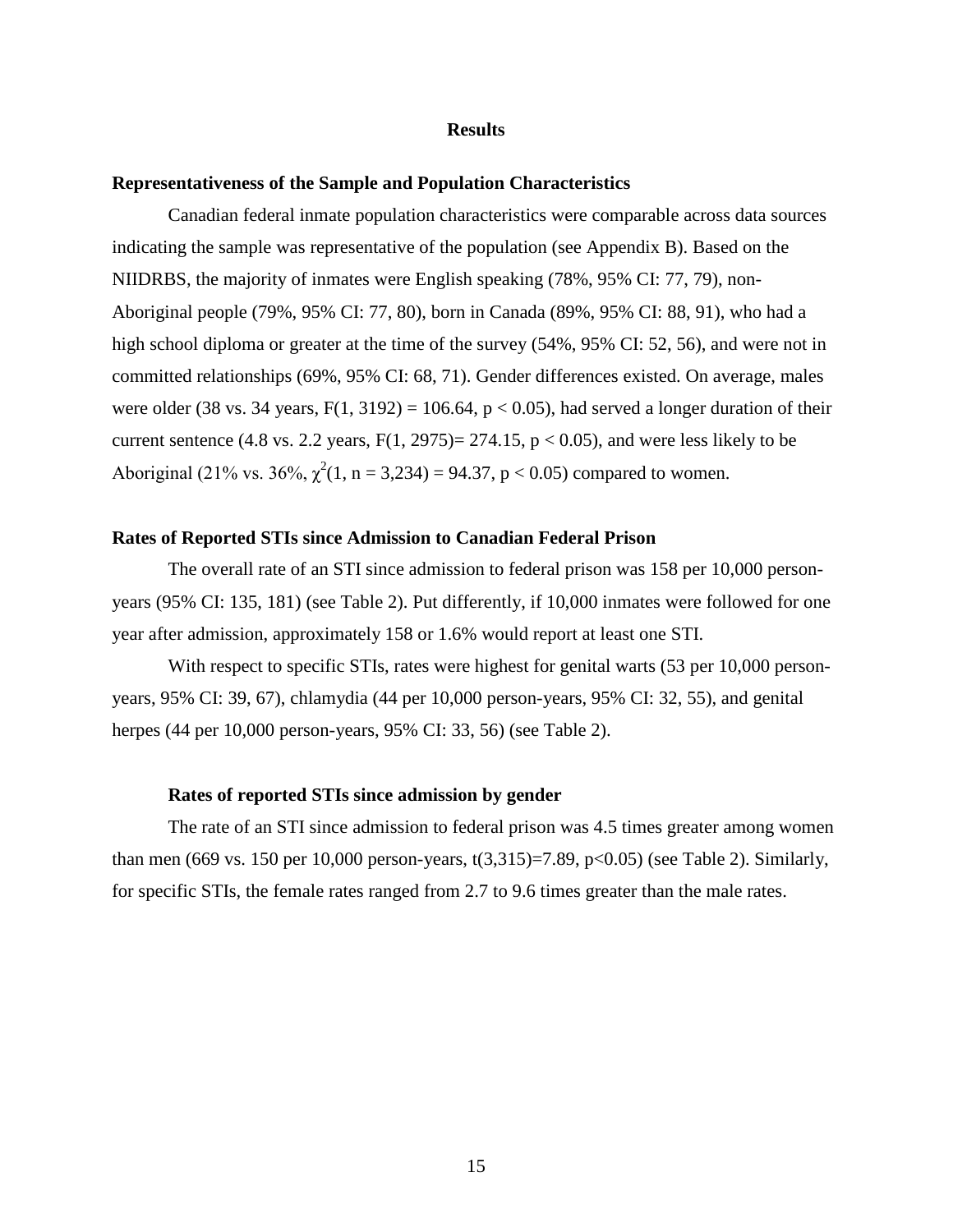| $\cdot$        |       |                           | Men<br>$(n=3,006)$<br>$(N=13,222)$ | ີ                             |             |                           | Women<br>$(n=351)$<br>$(N=479)$  |                               |         | All<br>$(n=3,357)$<br>$(N=13,701)$ |                           |                                         |                           |  |  |
|----------------|-------|---------------------------|------------------------------------|-------------------------------|-------------|---------------------------|----------------------------------|-------------------------------|---------|------------------------------------|---------------------------|-----------------------------------------|---------------------------|--|--|
| <b>STI</b>     | $n^a$ | <b>Number</b><br>of Cases | Total<br>Person-<br><b>Years</b>   | Rate $b$ (95% CI)             | $\mathbf n$ | Number of<br><b>Cases</b> | <b>Total</b><br>Person-<br>Years | Rate (95% CI)                 | t(3315) | $\mathbf n$                        | <b>Number</b><br>of Cases | <b>Total</b><br>Person-<br><b>Years</b> | Rate (95% CI)             |  |  |
| Chlamydia      | 2,364 | 200.63                    | 50,305.26                          | $40^{\frac{1}{2}}(28, 51)$    | 274         | 21.77                     | 803.41                           | $271^{\dagger}$ (194, 348)    | $5.85*$ | 2,638                              | 222.40                    | 51,108.67                               | $44^{\dagger}$ (32, 55)   |  |  |
| Gonorrhoea     | 2,356 | 60.81                     | 50,253.96                          | $12^{\frac{1}{2}}(7, 18)$     | 272         | 9.35                      | 810.09                           | $1151$ (68, 163)              | $4.26*$ | 2,628                              | 70.16                     | 51,064.05                               | $14^{\dagger}$ (8, 19)    |  |  |
| Syphilis       | 2,355 | 48.61                     | 50,524.39                          | $10^{\frac{1}{3}}(5, 14)$     | 269         | ÷                         | 811.93                           | ‡¶                            |         | 2,624                              | 53.02                     | 51,336.31                               | $10^{\frac{1}{3}}(6, 15)$ |  |  |
| Genital herpes | 2,370 | 219.44                    | 50,677.95                          | $43^{\dagger}$ (32, 55)       | 270         | 9.35                      | 805.02                           | $116^{\frac{1}{2}}(70, 162)$  | $3.00*$ | 2,640                              | 228.79                    | 51,482.97                               | $44^{\dagger}$ (33, 56)   |  |  |
| Genital warts  | 2,357 | 255.92                    | 50,437.98                          | $51^{\frac{6}{3}}(36, 65)$    | 272         | 16.05                     | 803.31                           | $200^{\frac{1}{2}}(128, 272)$ | $3.98*$ | 2,629                              | 271.97                    | 51,241.29                               | 53 <sup>1</sup> (39, 67)  |  |  |
| Other STI      | 2,348 | 161.34                    | 50,381.87                          | $32^{\frac{6}{3}}(22, 42)$    | 273         | 20.55                     | 810.99                           | $253^{\dagger}$ (180, 327)    | 5.85*   | 2,621                              | 181.89                    | 51,192.86                               | 36 <sup>1</sup> (25, 46)  |  |  |
| Any STI        | 2,381 | 762.90                    | 50,984.53                          | $150^{\frac{1}{2}}(127, 172)$ | 283         | 55.97                     | 836.45                           | 669 (542, 796)                | 7.89*   | 2,664                              | 818.87                    | 51,820.98                               | $1581$ (135, 181)         |  |  |

## Table 2: *Rate of Reported STIs since Admission among Canadian Federal Inmates*

<span id="page-34-0"></span>*Note.*  $STI =$  sexually transmitted infection;  $n =$  sample size;  $N =$  estimated population size.

andicates the number of inmates with specific STI and person-years of follow-up data. bexpressed per 10,000 person-years.<br>"greater than 20% to 50% missing data (based on weighted distribution).<sup>‡</sup>suppressed because fewer t  $*$ p < 0.05.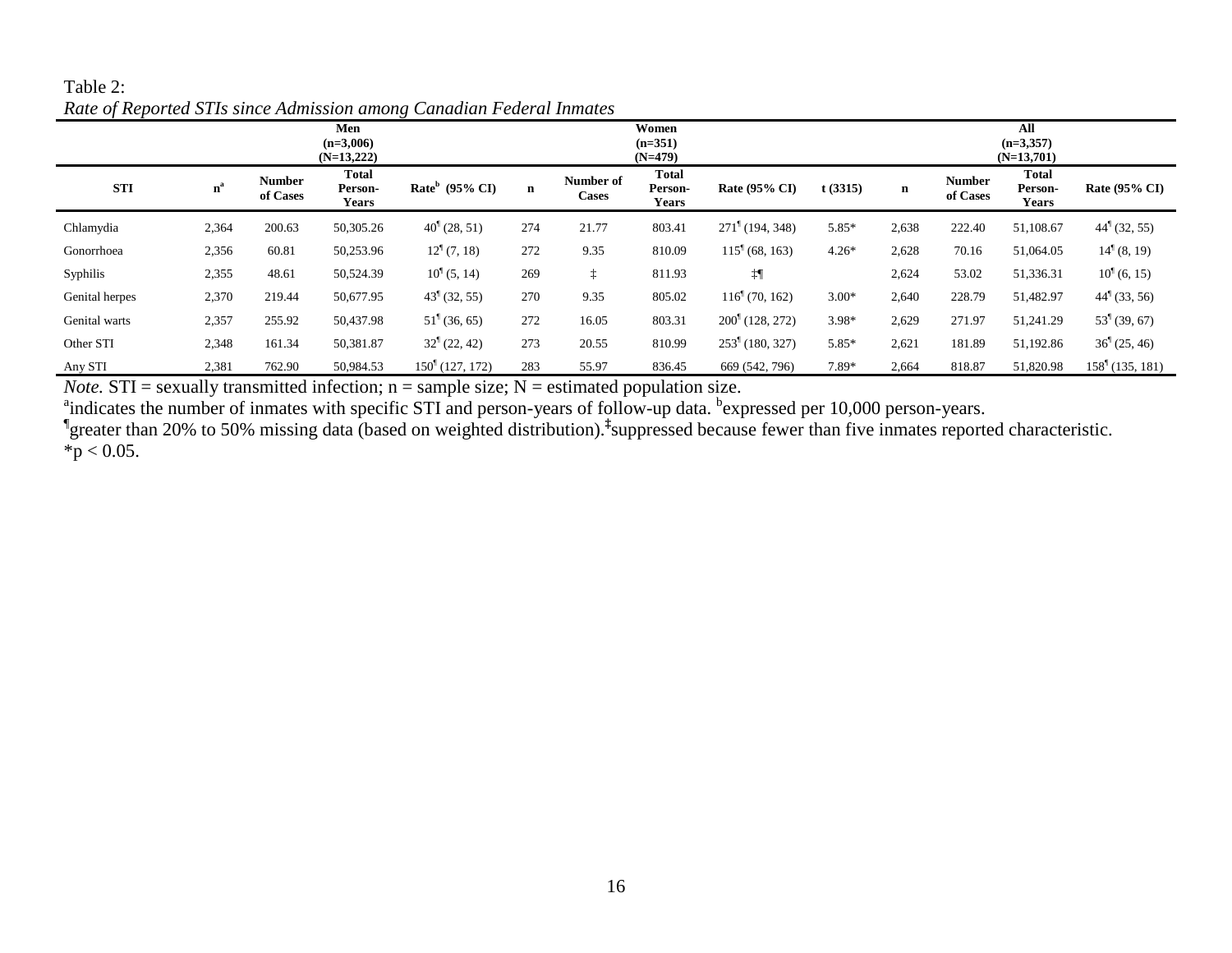#### **Rates of reported STIs since admission by Aboriginal self-identification**

<span id="page-35-0"></span>Among men, the rate of an STI since admission to federal prison was approximately 1.6 times greater in Aboriginal than non-Aboriginal inmates (222 vs. 136 per 10,000 person-years,  $t(3,315)=2.3$ ,  $p<0.05$ ) (see Table 3). With respect to specific STIs, only the chlamydia rate significantly differed by Aboriginal self-identification: Aboriginal men were 4.4 times more likely than non-Aboriginal men to report at least one episode of chlamydia since admission to prison (106 vs. 24 per 10,000 person-years,  $t(3,315) = 3.25$ , p <0.05).

Among women, the rate of an STI since admission to federal prison did not significantly differ by Aboriginal self-identification (691 vs. 673 per 10,000 person-years, t(3,315) = 0.13, p > 0.05) (see Table 4). Non-Aboriginal women, however, had an "other STI" rate which was 1.9 times greater than that among Aboriginal women (332 vs. 172 per 10,000 person-years, t(3,315)  $= 2.21$ , p $< 0.05$ ).

Table 3:

<span id="page-35-1"></span>*Rate of Reported STIs since Admission among Canadian Federal Male Inmates by Aboriginal Self-Identification*

|                |                      |                           | <b>Non-Aboriginal Men</b><br>$(n=2,281)$<br>$(N=10,480)$ |                   |             |                           |                                         |                             |         |
|----------------|----------------------|---------------------------|----------------------------------------------------------|-------------------|-------------|---------------------------|-----------------------------------------|-----------------------------|---------|
| <b>STI</b>     | $\mathbf{n}^{\rm a}$ | <b>Number</b><br>of Cases | <b>Total</b><br>Person-<br><b>Years</b>                  | Rate $b$ (95% CI) | $\mathbf n$ | <b>Number</b><br>of Cases | <b>Total</b><br>Person-<br><b>Years</b> | Rate (95% CI)               | t(3315) |
| Chlamydia      | 1,859                | 98.37                     | 40.428.10                                                | 24(15, 33)        | 452         | 90.81                     | 8.544.13                                | $106^{\{}$ (58, 155)        | $3.25*$ |
| Gonorrhoea     | 1,854                | 34.87                     | 40,418.20                                                | 9(4, 13)          | 451         | 25.94                     | 8,537.07                                | $301$ (7, 54)               | 1.80    |
| Syphilis       | 1,856                | 38.77                     | 40,704.88                                                | 10(4, 15)         | 448         | $\P$ $\ddagger$           | 8,520.81                                | $\P$ ‡                      |         |
| Genital herpes | 1,868                | 194.17                    | 40,775.45                                                | 48(34, 61)        | 450         | $25.27$ <sup>1</sup>      | 8,528.41                                | $301$ (5, 54)               | 1.26    |
| Genital warts  | 1,852                | 176.42                    | 40,538.82                                                | 43 (29, 58)       | 453         | 73.19                     | 8.581.54                                | $85^{\frac{1}{3}}(37, 133)$ | 1.64    |
| Other STI      | 1,847                | 131.91                    | 40.386.32                                                | 33(21, 45)        | 450         | $29.43$ <sup>1</sup>      | 8633.68                                 | 34 <sup>1</sup> (11, 57)    | 0.11    |
| Any STI        | 1,877                | 558.42                    | 40.987.94                                                | 136 (112, 160)    | 452         | 193.03                    | 8.675.75                                | $222^{\dagger}$ (153, 292)  | $2.30*$ |

*Note.*  $STI =$  sexually transmitted infection;  $n =$  sample size;  $N =$  estimated population size. <sup>a</sup>indicates the number of inmates with specific STI and person-years of follow-up data. <sup>b</sup>expressed per 10,000 person-years.

¶ greater than 20% to 50% missing data (based on weighted distribution).**‡** suppressed because fewer than five inmates reported characteristic.

 $*p < 0.05$ .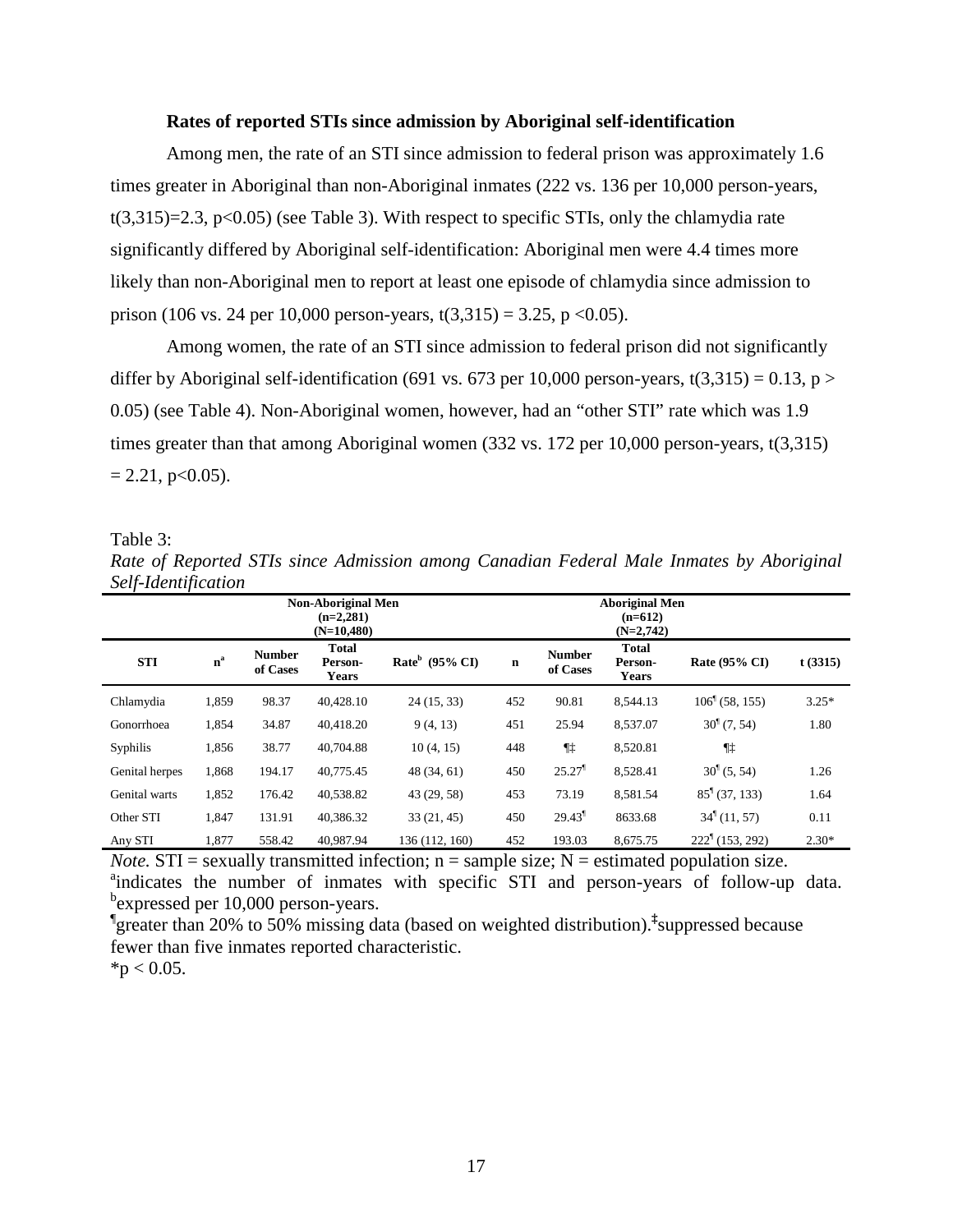<span id="page-36-2"></span>Table 4: *Rate of Reported STIs since Admission among Canadian Federal Women Inmates by Aboriginal Self-Identification*

|                |                           |                           | <b>Non-Aboriginal Women</b><br>$(n=212)$<br>$(N=309)$ |                           |             |                           |                                         |                              |         |
|----------------|---------------------------|---------------------------|-------------------------------------------------------|---------------------------|-------------|---------------------------|-----------------------------------------|------------------------------|---------|
| <b>STI</b>     | $\mathbf{n}^{\mathrm{a}}$ | <b>Number</b><br>of Cases | <b>Total</b><br>Person-<br><b>Years</b>               | Rate $b$ (95% CI)         | $\mathbf n$ | <b>Number</b><br>of Cases | <b>Total</b><br>Person-<br><b>Years</b> | Rate (95% CI)                | t(3315) |
| Chlamydia      | 170                       | 10.57                     | 416.98                                                | $2531$ (141, 366)         | 101         | 11.20                     | 370.05                                  | $3031$ (193, 413)            | 0.62    |
| Gonorrhoea     | 169                       | ţ                         | 418.86                                                | ¶‡                        | 100         | 6.05                      | 374.84                                  | $161^{\frac{1}{2}}(92, 231)$ |         |
| Syphilis       | 169                       | $\ddagger$                | 418.86                                                | ¶‡                        | 97          | ¶‡                        | 376.68                                  | ¶‡                           |         |
| Genital herpes | 170                       | ţ                         | 424.74                                                | ¶‡                        | 97          | $6.41$ <sup>1</sup>       | 363.90                                  | $176^{\{}$ (91, 261)         |         |
| Genital warts  | 170                       | 7.74                      | 420.33                                                | $184^{\dagger}$ (84, 284) | 99          | 8.31                      | 366.59                                  | $2271$ (117, 336)            | 0.57    |
| Other STI      | 174                       | 14.31                     | 431.56                                                | 332 (213, 450)            | 96          | $6.24$ <sup>1</sup>       | 363.04                                  | $1721$ (94, 249)             | $2.21*$ |
| Any STI        | 175                       | 29.68                     | 429.68                                                | 691 (510, 871)            | 105         | 26.29                     | 390.39                                  | 673 (490, 857)               | 0.13    |

*Note.*  $STI =$  sexually transmitted infection;  $n =$  sample size;  $N =$  estimated population size. <sup>a</sup>indicates the number of inmates with specific STI and person-years of follow-up data. bexpressed per 10,000 person-years.

¶ greater than 20% to 50% missing data (based on weighted distribution).**‡** suppressed because  $*_{p} < 0.05$ . fewer than five inmates reported characteristic.

# <span id="page-36-0"></span>**Incarceration Characteristics and In-Prison Sexual Behaviours Associated with Reported STI since Admission to Canadian Federal Prison**

### **Incarceration characteristics**

<span id="page-36-1"></span>Among men, security level  $(\chi^2(3, n = 2.515) = 14.00, p < 0.05)$  and cumulative federal and provincial/territorial years served (F(1, 2758) = 6.52,  $p < 0.05$ ) were significantly associated with reporting an STI since admission (see Table 5). With respect to security level, males reporting an STI were more likely to reside in maximum security facilities (29% vs. 19%) and less likely to reside in minimum security facilities (14% vs. 19%) compared to males not reporting an STI. In regards to years served, males reporting an STI since admission had served, on average, a greater number of years in federal and provincial/territorial institutions compared to males not reporting an STI (11.4 years vs. 9.6 years).

Since security level was unknown for the majority of women who resided in multi-level security institutions, the relationship between security level and reporting an STI since admission could not be examined. None of the remaining incarceration characteristics, however, were significantly associated with reporting an STI since admission among women.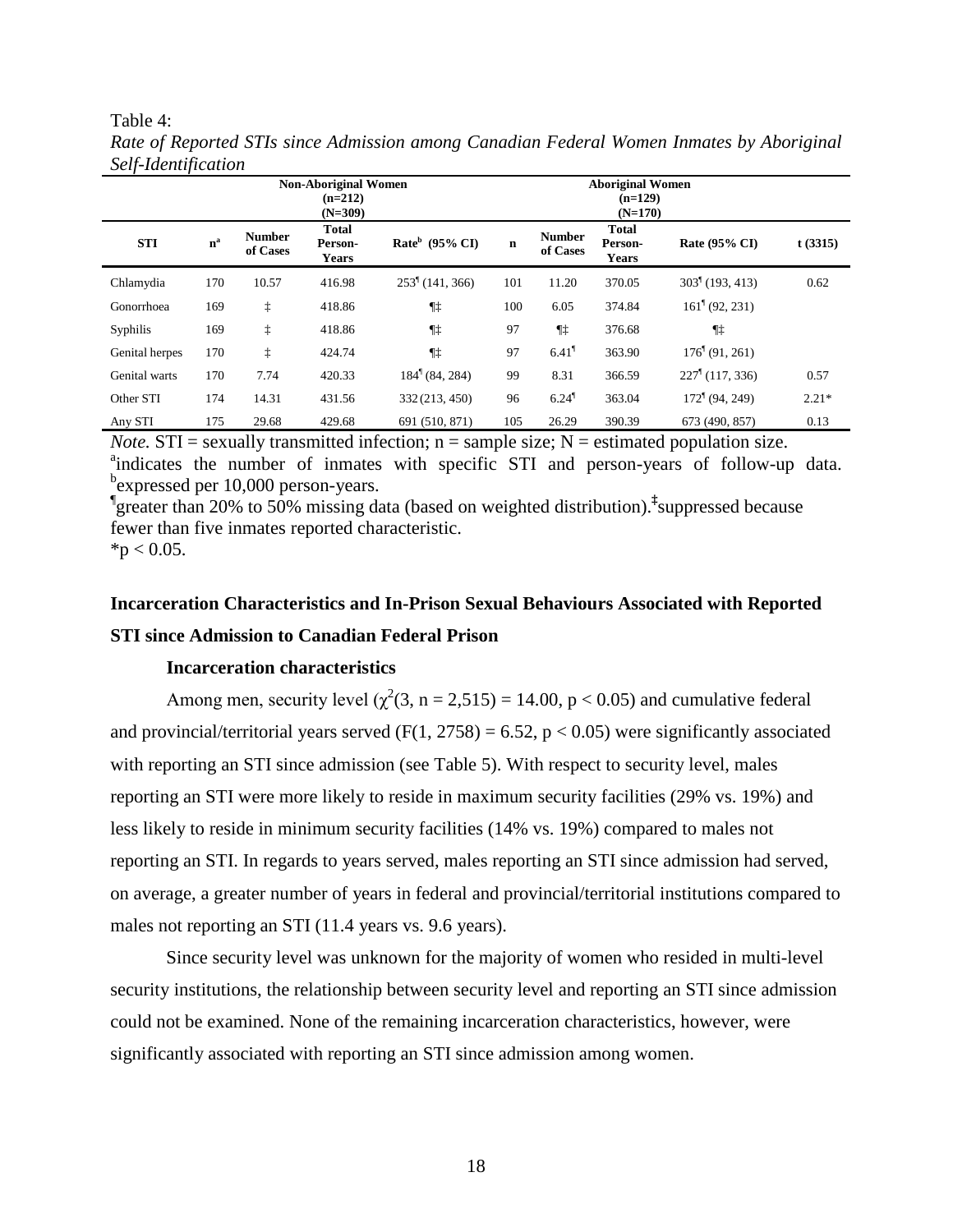## Table 5:

|                                                                         |             | Men                                |                                   |                                  |                                               |              |                                  |                                | Women                            |                                           |             | All                                |             |                                   |                                               |  |  |
|-------------------------------------------------------------------------|-------------|------------------------------------|-----------------------------------|----------------------------------|-----------------------------------------------|--------------|----------------------------------|--------------------------------|----------------------------------|-------------------------------------------|-------------|------------------------------------|-------------|-----------------------------------|-----------------------------------------------|--|--|
|                                                                         |             | <b>STI</b><br>$n = 185$<br>$N=978$ | No STI<br>$n=2,330$<br>$N=12,244$ |                                  | $\chi$ (df)<br><sub>or</sub><br>$F(v_1, v_2)$ |              | <b>STI</b><br>$n=44$<br>$N=70$   | No STI<br>$n=256$<br>$N = 410$ |                                  | $\chi$ (df)<br><b>or</b><br>$F(v_1, v_2)$ |             | <b>STI</b><br>$n=229$<br>$N=1,049$ |             | No STI<br>$n=2,586$<br>$N=12,653$ | $\chi$ (df)<br><sub>or</sub><br>$F(v_1, v_2)$ |  |  |
|                                                                         | $\mathbf n$ | Mean or %<br>$(95\% \text{ CI})$   | $\mathbf n$                       | Mean or %<br>$(95\% \text{ CI})$ |                                               | $\mathbf{n}$ | Mean or %<br>$(95\% \text{ CI})$ | $\mathbf n$                    | Mean or %<br>$(95\% \text{ CI})$ |                                           | $\mathbf n$ | Mean or %<br>$(95\% \text{ CI})$   | $\mathbf n$ | Mean or %<br>$(95\% \text{ CI})$  |                                               |  |  |
| Security level (%)                                                      |             |                                    |                                   |                                  |                                               |              |                                  |                                |                                  |                                           |             |                                    |             |                                   |                                               |  |  |
| Maximum                                                                 | 52          | 29(23, 35)                         | 409                               | 19(19, 20)                       | 14.00*                                        |              |                                  |                                |                                  |                                           |             |                                    |             |                                   |                                               |  |  |
| Medium                                                                  | 85          | 57(50, 63)                         | 1144                              | 60(59, 61)                       | (3)                                           |              |                                  |                                |                                  |                                           |             |                                    |             |                                   |                                               |  |  |
| Minimum                                                                 | 46          | 14(10, 17)                         | 724                               | 19 (19, 20)                      |                                               |              |                                  |                                |                                  |                                           |             |                                    |             |                                   |                                               |  |  |
| Multiple                                                                | $\ddagger$  | $\ddagger$                         | 53                                | 1(1, 1)                          |                                               |              |                                  |                                | ٠                                |                                           |             |                                    |             |                                   |                                               |  |  |
| <b>Duration of incarceration</b>                                        |             |                                    |                                   |                                  |                                               |              |                                  |                                |                                  |                                           |             |                                    |             |                                   |                                               |  |  |
| Years served of current sentence                                        | 174         | 4.9(4.2, 5.7)                      | 2,207                             | 4.8(4.6, 5.1)                    | 0.10<br>(1, 2616)                             | 41           | 2.0(1.6, 2.3)                    | 242                            | 2.1(1.9, 2.4)                    | 0.70<br>(1,2616)                          | 215         | 4.7(4.1, 5.4)                      | 2,449       | 4.7(4.5, 5.0)                     | 0.00<br>(1,2616)                              |  |  |
| Cumulative federal and<br>provincial/territorial years served           | 184         | 11.4(10.1, 12.7)                   | 2,324                             | 9.6(9.2, 9.9)                    | $6.52*$<br>(1,2758)                           | 43           | 4.9(4.1,5.7)                     | 253                            | 4.4(4.0, 4.9)                    | 0.82<br>(1,2758)                          | 227         | 10.9(9.7, 12.2)                    | 2,577       | 9.4(9.0, 9.7)                     | $5.41*$<br>(1,2758)                           |  |  |
| <b>Conditional releases during</b><br>past six months in prison $(\% )$ |             |                                    |                                   |                                  |                                               |              |                                  |                                |                                  |                                           |             |                                    |             |                                   |                                               |  |  |
| Any unsupervised release                                                | 24          | 13(8, 17)                          | 257                               | 11(9, 12)                        | 0.43<br>(1)                                   | 11           | 24(18, 30)                       | 48                             | 19(16, 22)                       | 2.04<br>(1)                               | 35          | 13(9, 18)                          | 305         | 11(10, 12)                        | 0.82<br>(1)                                   |  |  |

*Incarceration Characteristics by Reported STI since Admission to Canadian Federal Prison*

<span id="page-37-0"></span>*Note.* Subpopulations do not add to total due to rounding. Since security level is based on institutional security level, it is unknown for the majority of women residing in multi-level security institutions (99% of the female sample). STI = sexually transmitted infection; n = sample size; N = estimated population size.

**‡** suppressed because fewer than five inmates reported characteristic.

 $*p < 0.05$ .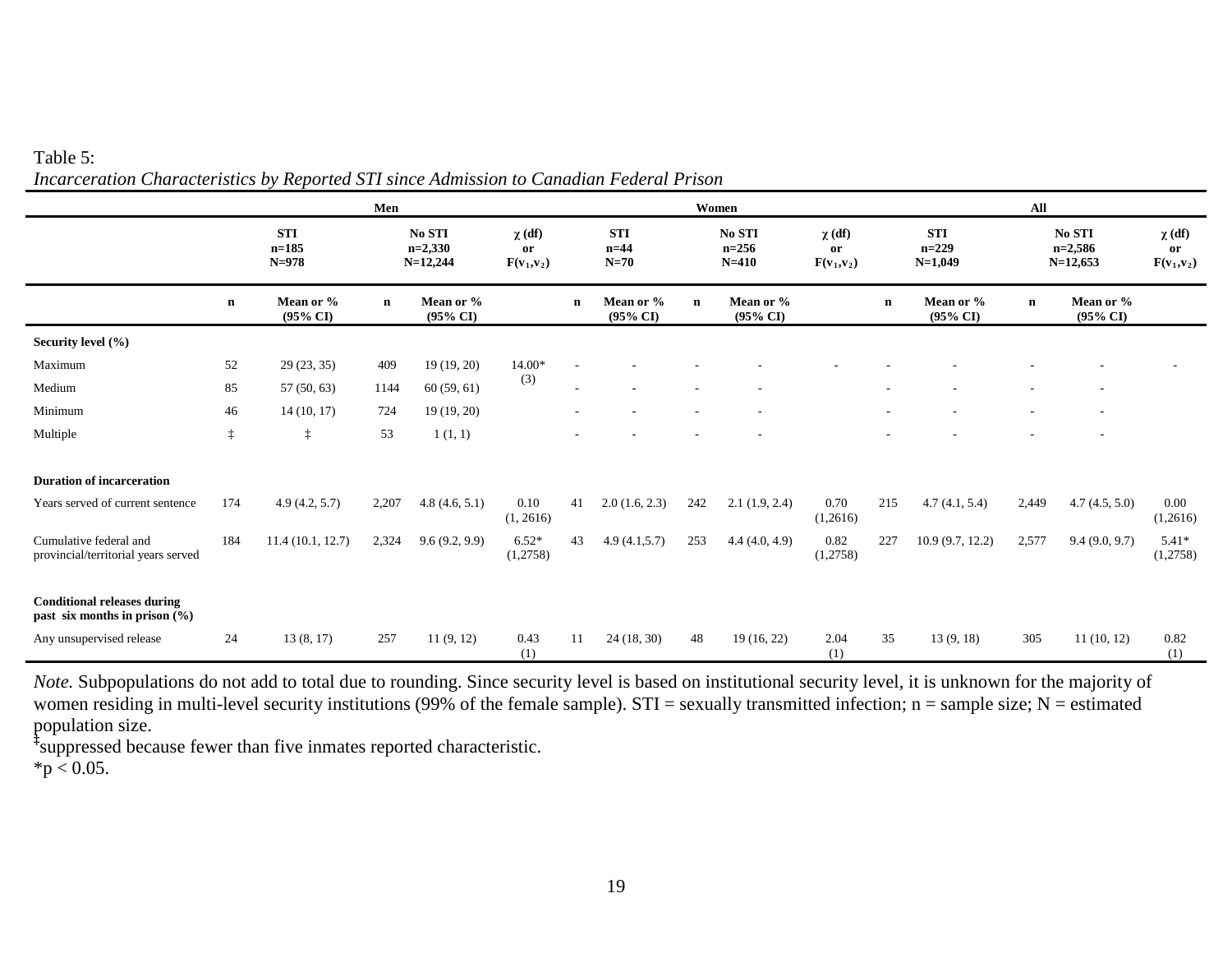#### **In-prison sexual behaviours**

<span id="page-38-0"></span>Among men who were sexually active during the past six months in prison, reporting an STI since admission was associated with three in-prison sexual behaviours (see Table 6). Those reporting an STI since admission were less likely to report unprotected sex during private family visits (29% vs. 53%,  $\chi^2(1, n = 374) = 7.22$ , p < 0.05), more likely to report using someone else's sex-toy (16% vs. 5%,  $\chi^2(1, n=313) = 4.15$ , p < 0.05), and more likely to report exchange-sex (27% vs. 8%,  $\chi^2$  (1, n = 337) = 8.64, p < 0.05) than those not reporting an STI. As previously mentioned, exchange-sex is a transaction involving the exchange of sex for money, works, rigs, drugs or goods. This includes both "being paid for sex" and "paying for sex." These two riskbehaviours were combined because of small sample sizes.

Among women who were sexually active during the past six months in prison, reporting an STI since admission was associated with one in-prison sexual behaviour (see Table 6). Specifically, those reporting an STI since admission were 1.6 times more likely to report unprotected sex with a casual partner compared to those not reporting an STI (56% vs. 35%,  $\chi^2(1)$ ,  $n = 77$ ) = 5.11,  $p < 0.05$ ).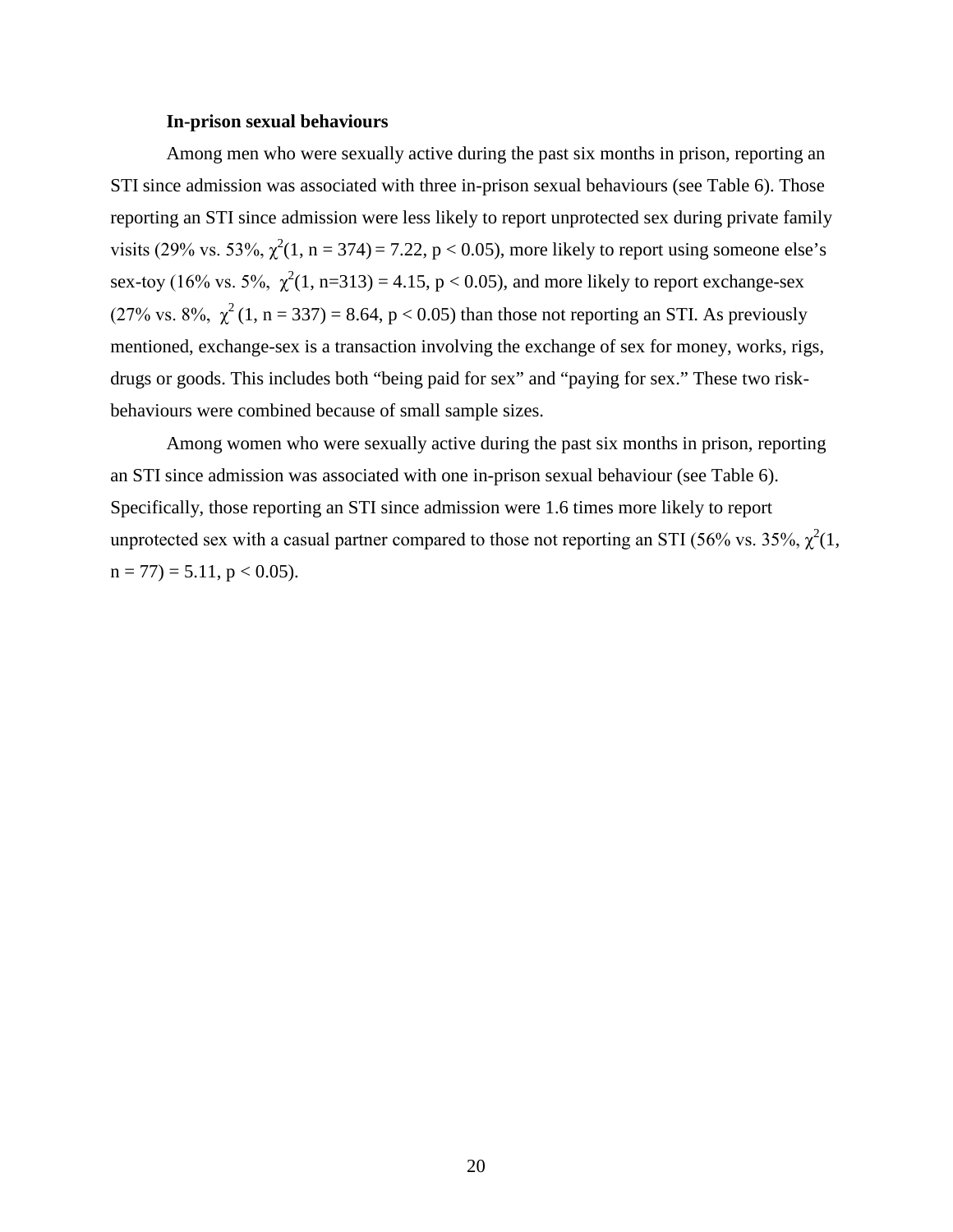## Table 6: *In-Prison Sexual Behaviours by Reported STI since Admission to Canadian Federal Prison*

<span id="page-39-0"></span>

|                                                                               | Men                |                                    |             |                                              |           |                 |                                | Women       | All                              |                          |             |                                    |             |                                      |           |
|-------------------------------------------------------------------------------|--------------------|------------------------------------|-------------|----------------------------------------------|-----------|-----------------|--------------------------------|-------------|----------------------------------|--------------------------|-------------|------------------------------------|-------------|--------------------------------------|-----------|
|                                                                               |                    | <b>STI</b><br>$n = 185$<br>$N=978$ |             | No STI<br>$n=2,330$<br>$N=12,244$            |           |                 | <b>STI</b><br>$n=44$<br>$N=70$ |             | No STI<br>$n = 256$<br>$N = 410$ |                          |             | <b>STI</b><br>$n=229$<br>$N=1,049$ |             | No STI<br>$n=2,586$<br>$N=12,653$    |           |
| Reported during the past six months in<br>prison                              | $\mathbf n$        | % (95% CI)                         | $\mathbf n$ | % (95% CI)                                   | $\chi(1)$ | $\mathbf n$     | % (95% CI)                     | $\mathbf n$ | $% (95\% CI)$                    | $\chi(1)$                | $\mathbf n$ | % (95% CI)                         | $\mathbf n$ | % (95% CI)                           | $\chi(1)$ |
| Any unwanted <sup>a</sup> sex (oral, vaginal, or anal)                        | $\S$               | $\S$                               | $\S$        | $\frac{8}{9}$                                |           | §               | Ş                              | ş           | ş                                |                          |             | 8                                  | ş           | ş                                    |           |
| Any sex                                                                       | 42                 | 21(15, 27)                         | 363         | 16(14, 17)                                   | 3.28      | 13              | 32(24, 40)                     | 68          | 28(25, 31)                       | 0.59                     | 55          | 22(17, 27)                         | 431         | 16(15, 17)                           | $4.12*$   |
| Among sexually active inmates:                                                |                    |                                    |             |                                              |           |                 |                                |             |                                  |                          |             |                                    |             |                                      |           |
| Unprotected sex during private family visits <sup>b</sup>                     | 12                 | 29 (16, 42)                        | 181         | 53 (48, 59)                                  | $7.22*$   | $\ddagger$      | İ                              | 9           | 15(9, 20)                        |                          | 12          | 26(14, 38)                         | 190         | 51 (46, 56)                          | 8.93*     |
| Unprotected sex with regular partner(s)                                       | 17                 | $52^{\frac{1}{3}}(35, 69)$         | 151         | $55^{\frac{1}{2}}(49, 61)$                   | 0.09      | 9               | 73(61, 85)                     | 39          | 59 (52, 66)                      | 2.60                     | 26          | 55 (40, 70)                        | 190         | $56^{\dagger} (50, 61)$              | 0.01      |
| Unprotected sex with casual partner(s)                                        | 8                  | 22(8, 35)                          | 42          | $171$ (12, 22)                               | 0.34      | $7\phantom{.0}$ | 56 (41, 72)                    | 23          | 35(29, 42)                       | $5.11*$                  | 15          | 26(14, 38)                         | 65          | $181$ (14, 23)                       | 1.13      |
| Any unprotected sex                                                           | 30                 | $971$ (92, 100)                    | 303         | 98 (97, 100)                                 | 0.37      | 12              | 100                            | 65          | 100                              | $\overline{\phantom{a}}$ | 42          | $971$ (93, 100)                    | 368         | 99 (97, 100)                         | 0.30      |
| Sex with a partner who has HIV, HCV, an<br>STI or an unknown infection status | $\mathbf{Q}$       | 31 <sup>1</sup> (15, 46)           | 41          | $16^{\dagger}$ (11, 20)                      | 3.62      | 6               | 43 (29, 58)                    | 22          | 32(26, 38)                       | 1.72                     | 15          | 32 (19,45)                         | 63          | $171$ (12, 21)                       | $4.64*$   |
| Using a sex-toy previously used by someone<br>else                            | 5                  | $16^{1}(4, 28)$                    | 8           | $5^{\dagger}(2, 8)$                          | $4.15*$   | İ               | İ                              | 6           | 9(5, 13)                         | 0.71                     | $\tau$      | $16^{\frac{1}{3}}(5, 26)$          | 14          | $5^{\frac{1}{2}}(2, 8)$              | $4.52*$   |
| Any exchange-sex <sup>c</sup>                                                 | 8                  | $27^{\dagger}$ (12, 43)            | 26          | 8(5, 11)                                     | $8.64*$   | İ               | $\ddagger$                     | $\ddagger$  | ţ                                |                          | 9           | $25^{\frac{6}{3}}(11, 39)$         | 29          | 8(5, 11)                             | $8.31*$   |
| Sex with male( $s$ )                                                          | ş                  | $\S$                               | $\S$        | ş                                            |           | ş               | ş                              | §           | ş                                |                          |             | ş                                  | ş           | ş                                    | §         |
| Sex with $female(s)$                                                          | $\hat{\mathbf{S}}$ | $\S$                               | 218         | 98 <sup><math>\degree</math></sup> (96, 100) |           | 12              | 100                            | 52          | 100 <sup>1</sup>                 |                          | 35          | 100 <sup>1</sup>                   | 270         | 98 <sup><math>(96, 100)</math></sup> |           |
| Among inmates having sex with<br>$female(s)$ :                                |                    |                                    |             |                                              |           |                 |                                |             |                                  |                          |             |                                    |             |                                      |           |
| Unprotected oral sex                                                          |                    |                                    | 143         | 76(69, 82)                                   | $\sim$    | 12              | 100                            | 42          | 91 (86, 96)                      | $\sim$                   | 22          | 69 (52, 85)                        | 185         | 77(71, 82)                           | 0.71      |
| Unprotected vaginal sex                                                       |                    |                                    | 157         | 76 (70, 82)                                  | $\sim$    | 8               | 71 (58, 83)                    | 32          | 73(65, 81)                       | 0.07                     | 23          | 69 (52, 85)                        | 189         | 76 (70, 81)                          | 0.55      |
| Unprotected anal sex                                                          |                    |                                    | 81          | 45 (37, 52)                                  |           | 5               | 47(32, 63)                     | 16          | 39 <sup>1</sup> (30, 47)         | 0.72                     | 11          | 36(20, 53)                         | 97          | 44 (37, 51)                          | 0.52      |
| sex with more than one female partner                                         |                    |                                    | 33          | $22^{\frac{1}{3}}(15, 29)$                   |           | 5               | 47(30, 65)                     | 18          | 39 (32, 47)                      | 0.53                     | 8           | $24^{\frac{1}{2}}(10, 38)$         | 51          | 23 <sup>1</sup> (17, 29)             | 0.01      |

*Note*. Subpopulations do not add to total due to rounding. Among men reporting an STI since admission, sexual behaviour estimates specific to sex with females are suppressed due to missing data. The chi-square test is not calculable in the presence of zero cell counts. STI = sexually transmitted infection; HIV = human immunodeficiency virus; HCV = hepatitis C virus;  $n =$  sample size;  $N =$  estimated population size.

<sup>a</sup>unwanted sex is forced sex. <sup>b</sup>private family visits provide inmates the opportunity to use separate facilities to meet privately with family. <sup>c</sup>exchange-sex is a transaction involving the exchange of sex for money, works, rigs, drugs or goods; it includes both "being paid for sex" and "paying for sex."

<sup>‡</sup>suppressed because fewer than five inmates reported characteristic. <sup>1</sup>greater than 20% to 50% missing data (based on weighted distribution). <sup>§</sup>suppressed because greater than 50% missing data (based on weighted distribution).

 $*$ p < 0.05.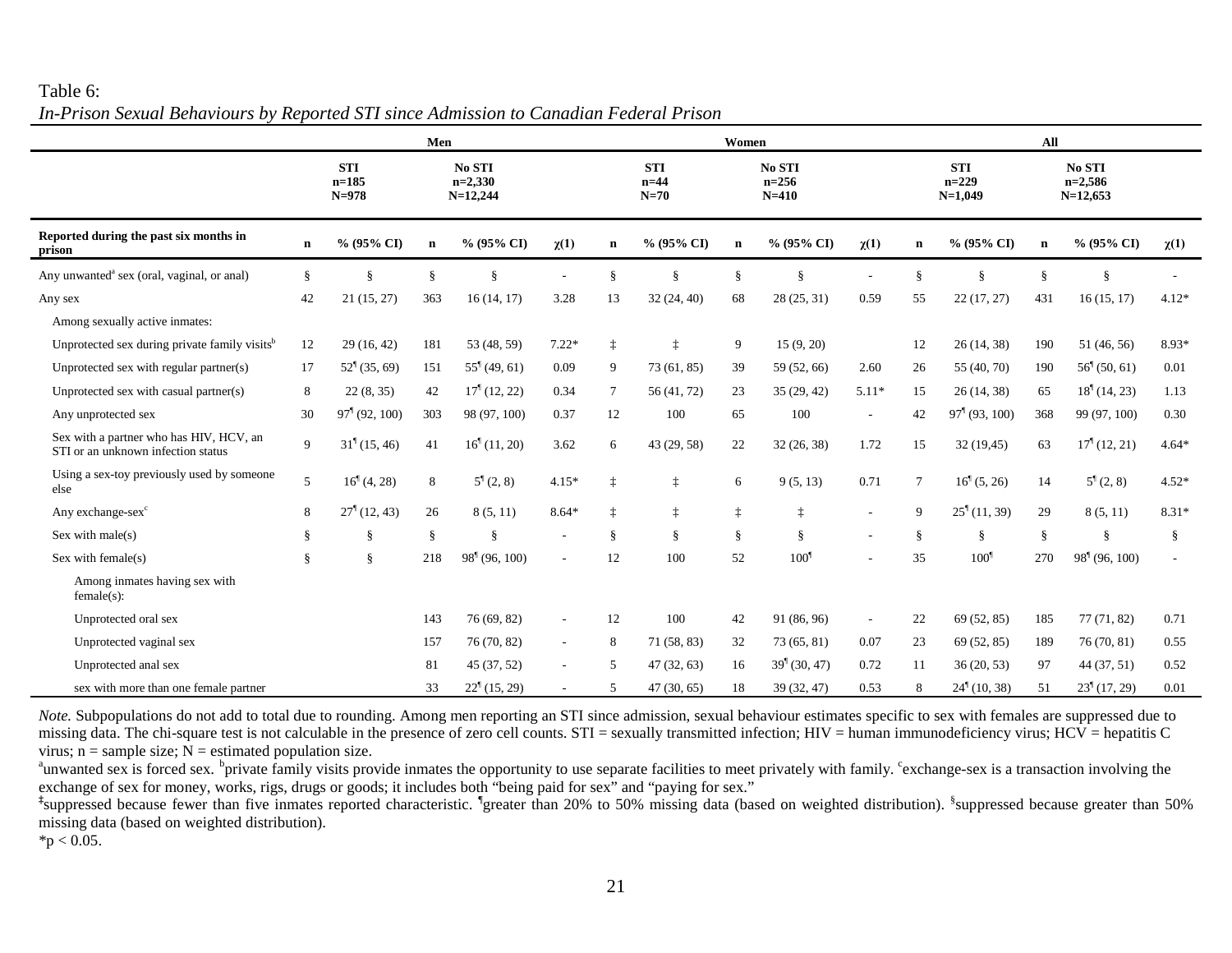# <span id="page-40-0"></span>**Logistic regression of reported STI since admission on incarceration characteristics and in-prison sexual behaviours for Canadian federal inmates**

Since women had only one in-prison sexual behaviour associated with reporting an STI since admission (i.e., unprotected sex with casual partners), logistic regression was limited to the men's data (see Table 7). Both statistical testing (partial likelihood ratio test (df = 7, n = 2,296) = 45.87, p < 0.05) and graphing (see Figure 1) indicated that cumulative federal and provincial/territorial years served should be modelled as a categorical variable rather than a continuous variable. In the logistic regression, three variables continued to be significantly associated with reporting an STI since admission: security level (Wald  $\chi^2$  (3, n = 2,296) = 12.19,  $p < 0.05$ ), cumulative federal and provincial/territorial years served (Wald  $\chi^2$  (8, n = 2,296) = 15.74, p < 0.05), and exchange-sex during the past six months in prison (Wald  $\gamma^2$  (1, n = 2,296) = 15.66,  $p < 0.05$ ).

#### *Security level*

<span id="page-40-1"></span>The odds of reporting an STI since admission were about two times greater among inmates residing in maximum security prisons compared to those residing in minimum security prisons, after adjusting for the other variables in the model (OR = 1.97, 95% CI: 1.29, 3.02, Wald  $\chi^2(1, n = 2,296) = 9.75, p < 0.05)$ .

### *Cumulative federal and provincial/territorial years served*

<span id="page-40-2"></span>Relative to inmates serving two years or less, the odds of reporting an STI since admission fluctuated over the next 8 years served. Thereafter, the odds consistently increased, plateauing after 14 years. Only one of the "years served" categories significantly differed from the reference group: the odds of reporting an STI since admission were 1.8 times greater among those serving more than 16 years compared to those serving 2 years or less, after adjusting for the remaining variables in the model (OR = 1.77, 95% CI: 1.03, 3.03, Wald  $\chi^2(1, n = 2,296) = 4.33$ , p  $< 0.05$ ).

#### *Any exchange-sex during the past six months in prison*

<span id="page-40-3"></span>The odds of reporting an STI since admission were approximately five times greater among inmates reporting exchange-sex compared to those not reporting exchange-sex, after adjusting for the remaining variables in the model (OR = 4.99, 95% CI: 2.25, 11.07, Wald  $\chi^2(1, n)$  $= 2,296$  = 15.66, p < 0.05).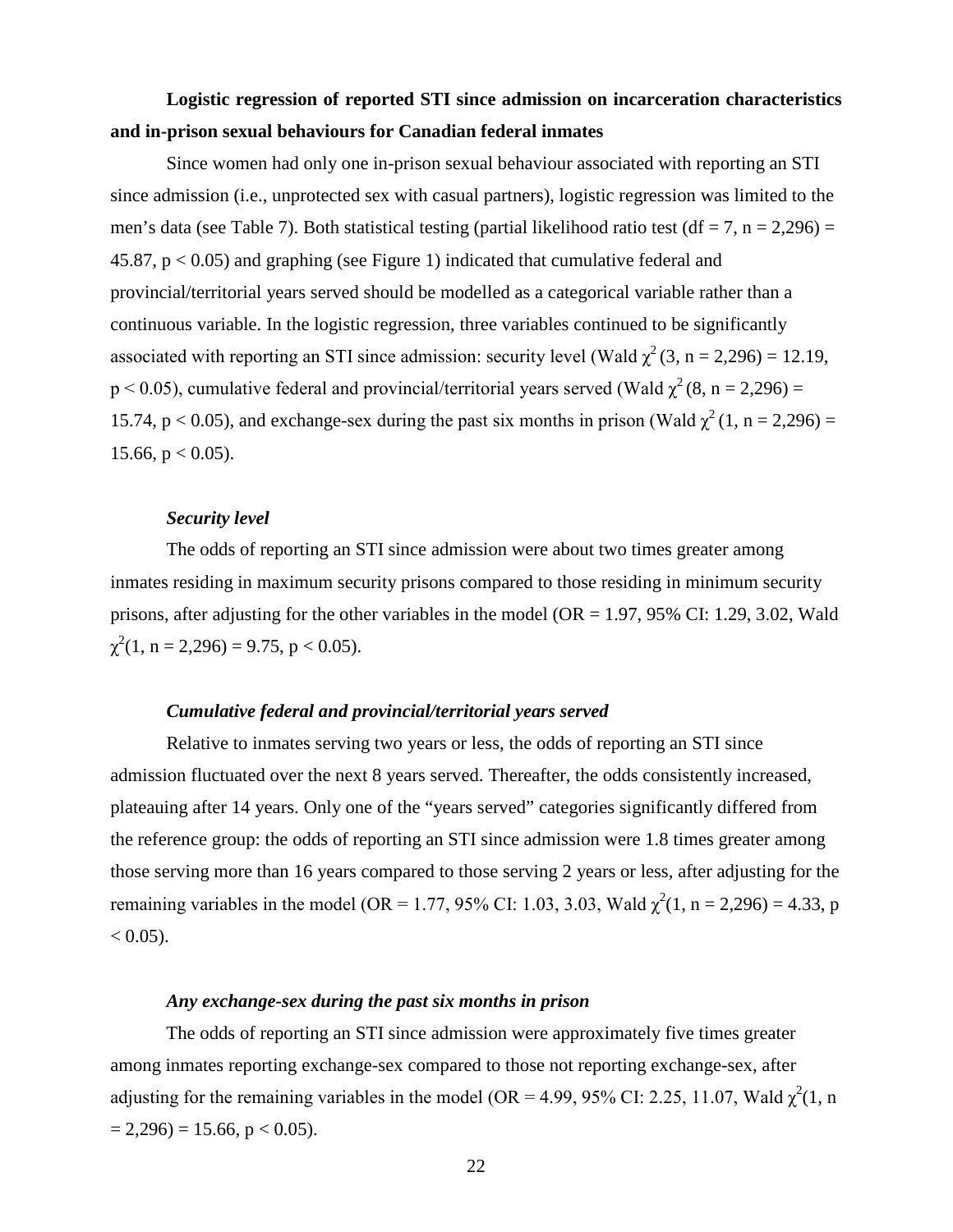### *Aboriginal self-identification*

<span id="page-41-0"></span>Because Aboriginal males had a higher rate of reported STIs since admission compared to non-Aboriginal males (see Table 3), Aboriginal self-identification was tested in the final model. Aboriginal self-identification was not independently associated with reporting an STI since admission, after adjusting for the remaining variables in the model ( $OR = 1.36$ , 95% CI: 0.89, 2.06, Wald  $\chi^2(1, n = 2,248) = 2.03, p > 0.05)$ .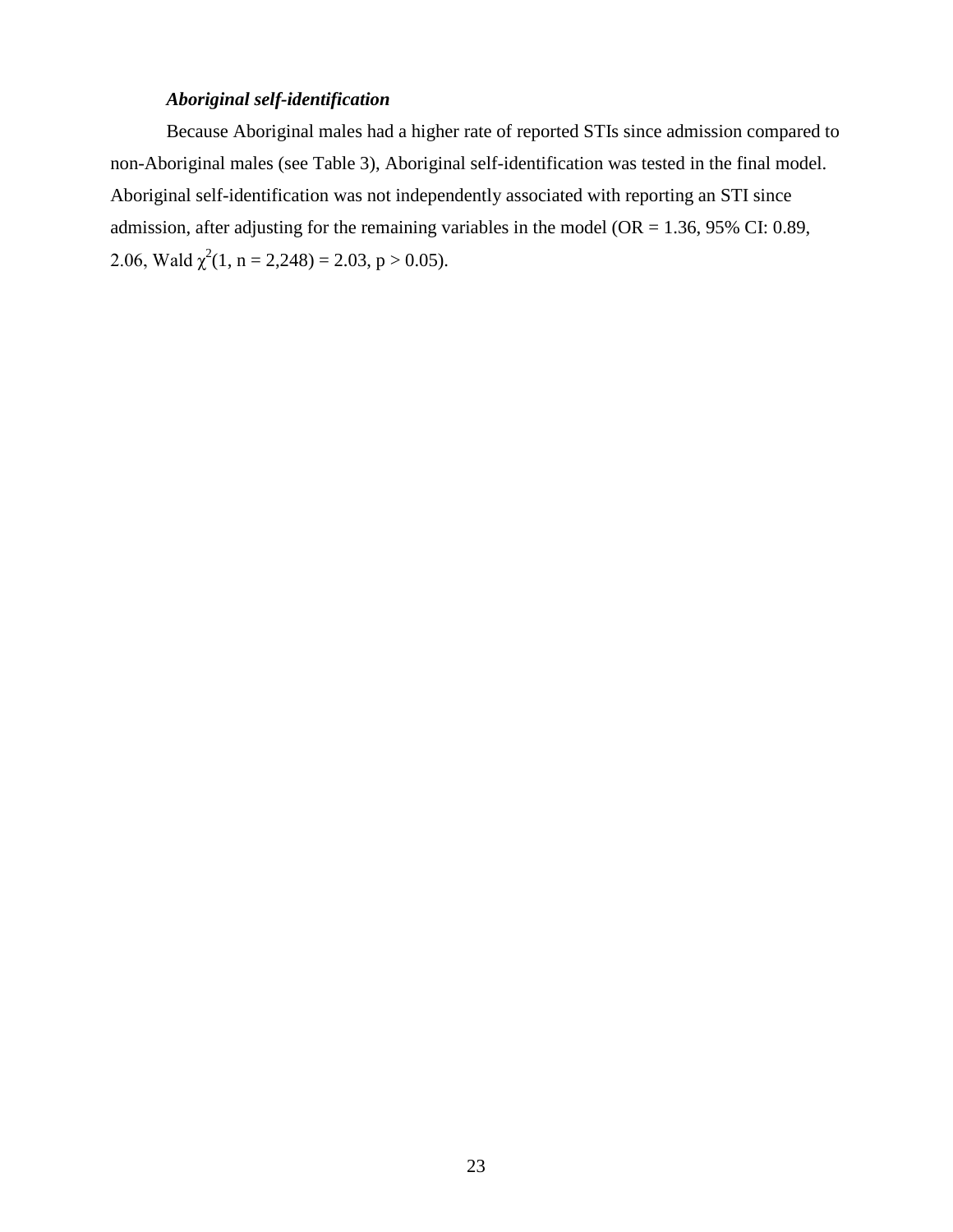Table 7:

|                                                                                                   | $n=2,296$               |                        |  |  |  |  |
|---------------------------------------------------------------------------------------------------|-------------------------|------------------------|--|--|--|--|
|                                                                                                   | $N=13,222$              |                        |  |  |  |  |
| Characteristic                                                                                    | Odds Ratio (95% CI)     |                        |  |  |  |  |
| <b>Security level</b>                                                                             |                         |                        |  |  |  |  |
| Minimum (reference group)                                                                         | 1.00                    | 1.00                   |  |  |  |  |
| Multiple                                                                                          | 0.65(0.19, 2.26)        | 0.65(0.19, 2.26)       |  |  |  |  |
| Medium                                                                                            | 1.21(0.83, 1.77)        | 1.17(0.80, 1.73)       |  |  |  |  |
| Maximum                                                                                           | $2.01$ $(1.33, 3.05)$ * | $1.97(1.29, 3.02)^{*}$ |  |  |  |  |
| Cumulative federal and provincial/territorial years served (continuous<br>variable)               |                         |                        |  |  |  |  |
| Per 1 year increase                                                                               | $1.02(1.01, 1.04)$ *    | not in model           |  |  |  |  |
| Cumulative federal and provincial/territorial years served (categorical<br>variable)              |                         |                        |  |  |  |  |
| 0 to 2 (reference group)                                                                          | not in model            | 1.00                   |  |  |  |  |
| $>2$ to 4                                                                                         |                         | 1.54(0.84, 2.81)       |  |  |  |  |
| $>4$ to 6                                                                                         |                         | 0.63(0.31, 1.28)       |  |  |  |  |
| $>6$ to $8$                                                                                       |                         | 1.79(0.91, 3.51)       |  |  |  |  |
| $>8$ to 10                                                                                        |                         | 1.15(0.52, 2.54)       |  |  |  |  |
| $>10$ to 12                                                                                       |                         | 1.41(0.59, 3.36)       |  |  |  |  |
| $>12$ to 14                                                                                       |                         | 1.73(0.77, 3.87)       |  |  |  |  |
| $>14$ to 16                                                                                       |                         | 2.21(0.99, 4.91)       |  |  |  |  |
| $>16$                                                                                             |                         | $1.77(1.03, 3.03)*$    |  |  |  |  |
| Unprotected sex during private family visits <sup>a</sup> during the past six months<br>in prison |                         |                        |  |  |  |  |
| No (reference group)                                                                              | 1.00                    | 1.00                   |  |  |  |  |
| Yes                                                                                               | 0.67(0.32, 1.39)        | 0.64(0.31, 1.33)       |  |  |  |  |
| Using a sex-toy previously used by someone else during the past six<br>months in prison           |                         |                        |  |  |  |  |
| No (reference group)                                                                              | 1.00                    | 1.00                   |  |  |  |  |

<span id="page-42-0"></span>*Logistic Regression of Reported STI since Admission on Incarceration Characteristics and In-Prison Sexual Behaviours for Canadian Federal Male Inmates*

*Note.* The partial likelihood ratio test indicated that modelling cumulative federal and provincial/territorial years served as a categorical variable improved model fit [partial likelihood ratio test (df=7, n = 2,296) = 45.87, p < 0.05].  $STI =$  sexually transmitted infection;  $n =$  sample size;  $N =$  estimated population size.

**Model Fit Statistics**

Yes 1.07 (0.29, 3.94) 1.13 (0.28, 4.54)

No (reference group) 1.00 1.00 Yes  $4.63 (2.07, 10.38)^*$   $4.99 (2.25, 11.07)^*$ 

Overall likelihood ratio test (df) 118.96 (7)\* 164.83 (14)\* Coefficient of determination 0.0518 0.0712

**Any exchange-sexb during the past six months in prison**

<sup>a</sup>private family visits provide inmates the opportunity to use separate facilities to meet privately with family.<br><sup>b</sup>exchange-sex is a transaction involving the exchange of sex for money, works, rigs, drugs or goods.  $*$ p < 0.05.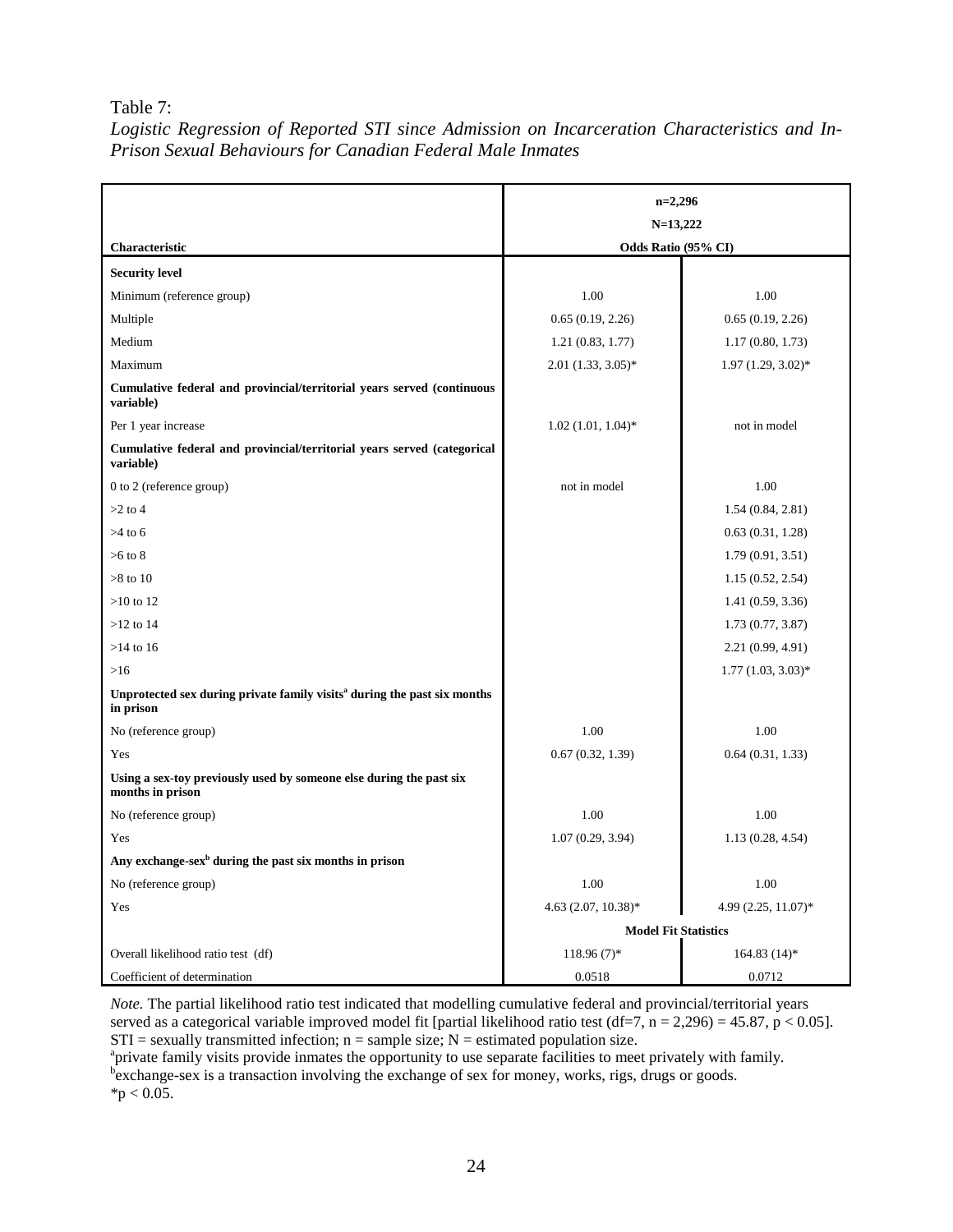<span id="page-43-1"></span>*Figure 1***.** Logit of Reported STI Risk since Admission by Cumulative Federal/Provincial Time Served for Canadian Federal Male Inmates



*Note*. STI = sexually transmitted infection.

# <span id="page-43-0"></span>**Community Sexual Behaviours Associated with Reported STI since Admission to Canadian Federal Prison**

Among men, reporting an STI since admission was associated with three community sexual behaviours (see Table 8). Those reporting an STI since admission were more likely to report unwanted sex (7% vs. 2%,  $\chi^2(1, n = 1, 234) = 6.40$ , p < 0.05) and any sex (94% vs. 83%,  $\chi^2$  $(1, n = 1,266) = 5.10$ ,  $p < 0.05$ ) compared to those not reporting an STI. Further, among men who were sexually active during the last six months in the community, those reporting an STI since admission were three times more likely to report having sex with males compared to those not reporting an STI (15% vs. 5%,  $\chi^2(1, n = 874) = 12.23$ , p < 0.05).

Among women, reporting an STI since admission was associated with five community sexual behaviours (see Table 8). Those reporting an STI since admission were two times more likely to report unwanted sex compared to those not reporting an STI (29% vs. 14%,  $\chi^2(1, n =$  $214$ ) = 11.68, p < 0.05). Further, among women who were sexually active during the last six months in the community, those reporting an STI since admission were less likely to report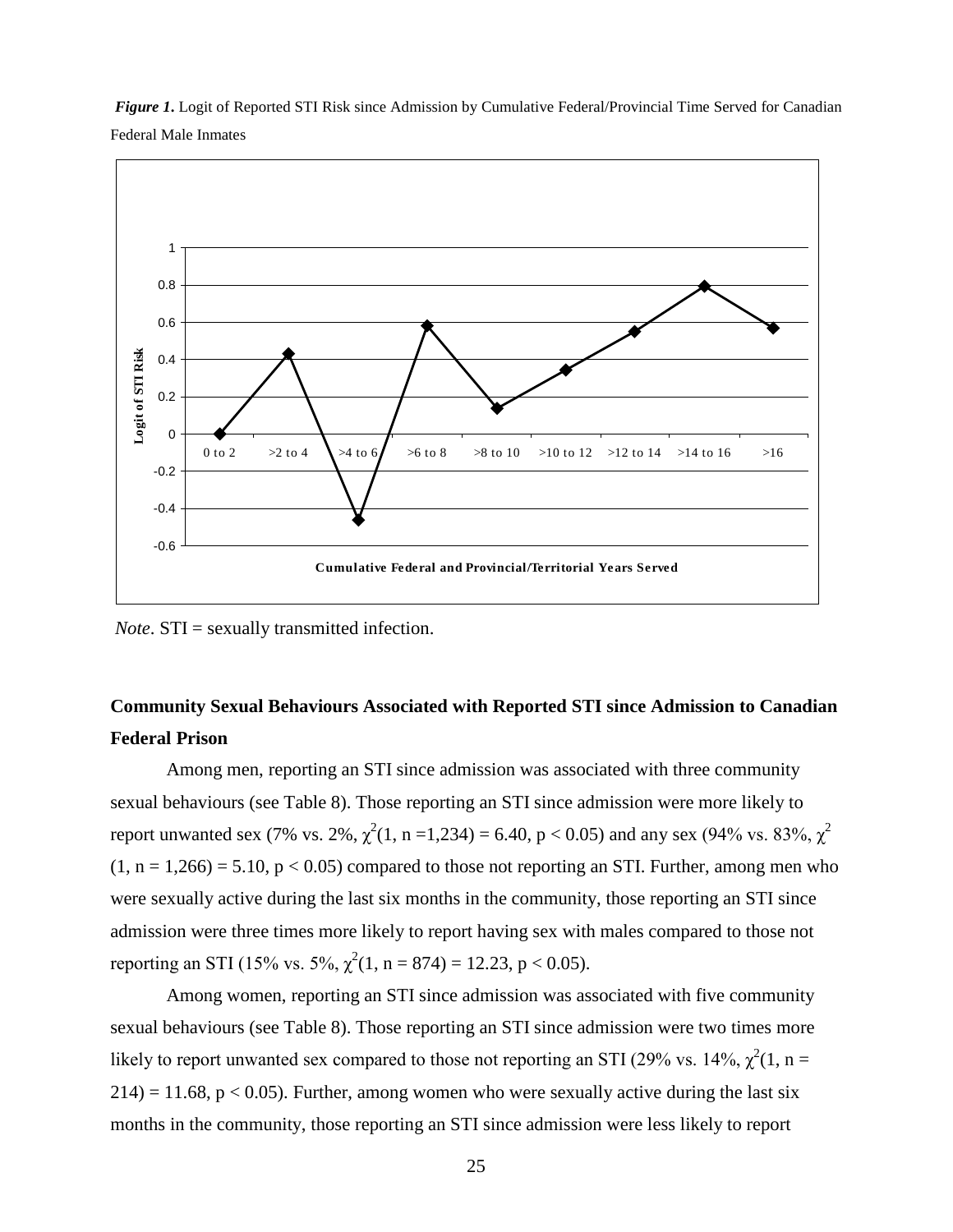unprotected sex with regular partners (70% vs. 90%,  $\chi^2(1, n = 167) = 18.52$ , p < 0.05) and any unprotected sex (83% vs. 93%,  $\chi^2(1, n=167) = 6.02$ , p < 0.05) compared to those not reporting an STI. Further, those reporting an STI were more likely to report being paid for sex (51% vs. 29%,  $\chi^2(1, n = 167) = 14.09$ , p < 0.05) and having sex with females (41% vs. 19%,  $\chi^2(1, n = 163) =$ 16.41, p < 0.05) compared to those not reporting an STI.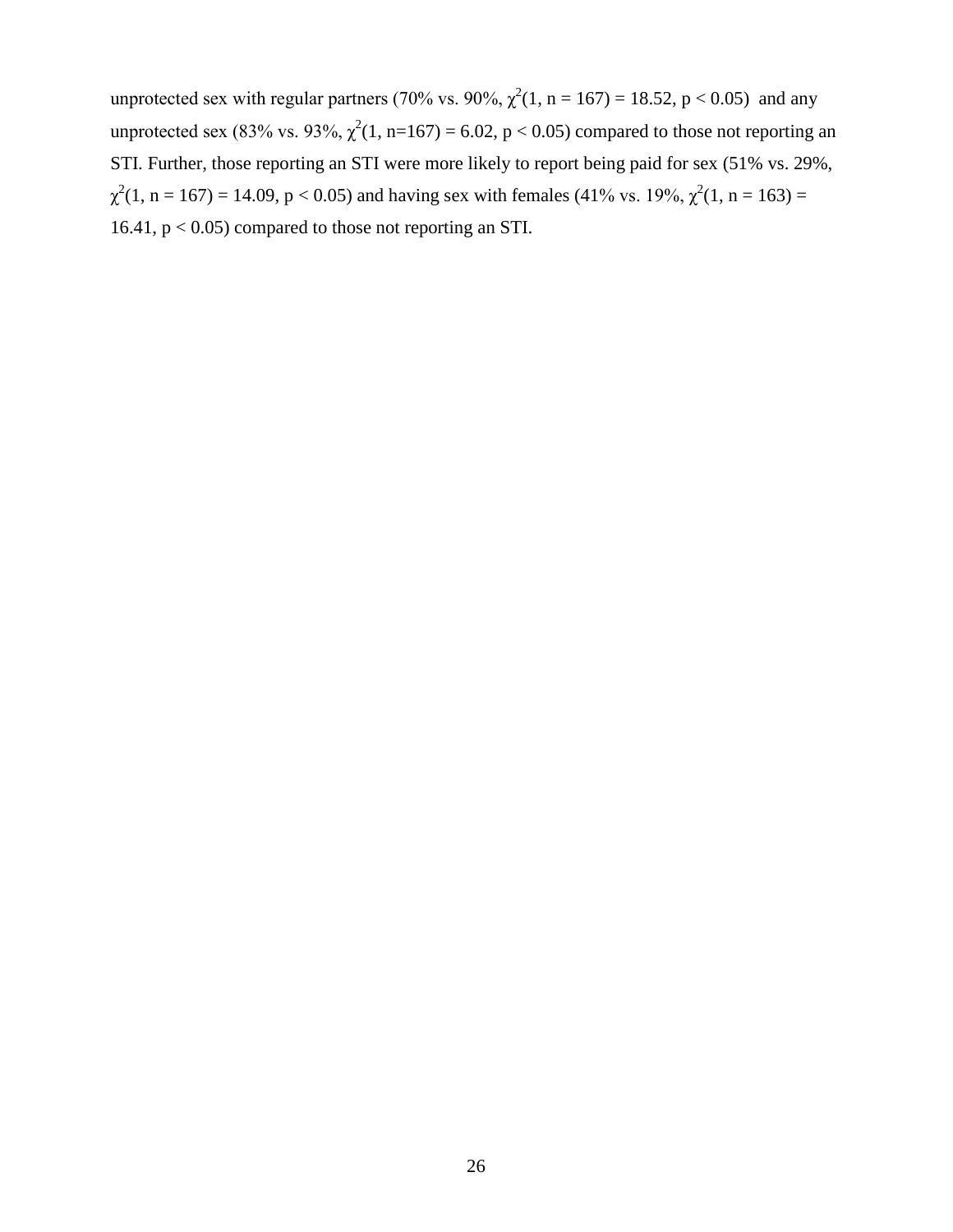### Table 8: *Community Sexual Behaviours by Reported STI since Admission to Canadian Federal Prison*

<span id="page-45-0"></span>

|                                                                                                | Men         |                                    |             |                                   |           | Women                          |              |                                  |               |           | All                                |             |                                   |             |           |
|------------------------------------------------------------------------------------------------|-------------|------------------------------------|-------------|-----------------------------------|-----------|--------------------------------|--------------|----------------------------------|---------------|-----------|------------------------------------|-------------|-----------------------------------|-------------|-----------|
|                                                                                                |             | <b>STI</b><br>$n=185$<br>$N = 978$ |             | No STI<br>$n=2,330$<br>$N=12,244$ |           | <b>STI</b><br>$n=44$<br>$N=70$ |              | No STI<br>$n = 256$<br>$N = 410$ |               |           | <b>STI</b><br>$n=229$<br>$N=1,049$ |             | No STI<br>$n=2,586$<br>$N=12,653$ |             |           |
| Reported during the last six months in<br>the community                                        | $\mathbf n$ | % (95% CI)                         | $\mathbf n$ | $% (95\% CI)$                     | $\chi(1)$ | $\mathbf n$                    | % (95%<br>CD | $\mathbf n$                      | $% (95\% CI)$ | $\chi(1)$ | n                                  | % (95% CI)  | $\mathbf n$                       | % (95% CI)  | $\chi(1)$ |
| Any unwanted <sup>a</sup> sex (oral, vaginal, or<br>anal)                                      | 6           | 7(2, 12)                           | 22          | 2(1, 3)                           | $6.40*$   | 9                              | 29 (20, 38)  | 25                               | 14(11, 16)    | 11.68*    | 15                                 | 9(5, 14)    | 47                                | 3(2, 3)     | 15.15*    |
| Any sex                                                                                        | 76          | 94 (89, 99)                        | 969         | 83 (81, 85)                       | $5.10*$   | 30                             | 87 (80, 94)  | 151                              | 82 (79, 85)   | 0.95      | 106                                | 93 (88, 97) | 1,120                             | 83 (81, 85) | 5.95*     |
| Among sexually active inmates:                                                                 |             |                                    |             |                                   |           |                                |              |                                  |               |           |                                    |             |                                   |             |           |
| Unprotected sex with regular<br>partner(s)                                                     | 61          | 86 (77, 95)                        | 755         | 86 (83, 88)                       | 0.00      | 21                             | 70 (61, 79)  | 124                              | 90 (86, 93)   | 18.52*    | 82                                 | 84 (76, 92) | 879                               | 86 (84, 88) | 0.12      |
| Unprotected sex with casual partner(s)                                                         | 32          | 47(35, 58)                         | 343         | 39 (36, 42)                       | 1.18      | 10                             | 32(24, 41)   | 43                               | 31(26, 35)    | 0.09      | 42                                 | 45(35, 56)  | 386                               | 39 (36, 42) | 1.03      |
| Any unprotected sex                                                                            | 65          | 92(85, 100)                        | 803         | 91 (89, 93)                       | 0.08      | 25                             | 83 (75, 90)  | 128                              | 93 (90, 95)   | $6.02*$   | 90                                 | 91 (85, 98) | 931                               | 91 (89, 93) | 0.00      |
| Sex with a partner who has HIV,<br>HCV, or an unknown infection status                         | 22          | 34(23, 45)                         | 193         | 23(20, 25)                        | 3.41      | 12                             | 42(33, 52)   | 52                               | 37(33, 42)    | 0.70      | 34                                 | 35(25, 44)  | 245                               | 23(21, 26)  | $4.39*$   |
| Was paid for sex with "money, works,<br>rigs, drugs, or goods (e.g. tobacco or<br>cigarettes)" | $\tau$      | 9(3, 15)                           | 88          | 9(7, 11)                          | 0.01      | 15                             | 51(41, 60)   | 42                               | 29(25, 33)    | 14.09*    | 22                                 | 14(8, 19)   | 130                               | 10(8, 12)   | 1.34      |
| Paid for sex with "money, works, rigs,<br>drugs, or goods (e.g. tobacco or<br>cigarettes)"     | 13          | 15(8, 23)                          | 191         | 20(18, 23)                        | 1.04      | ţ                              | $\ddagger$   | 8                                | 6(4, 8)       |           | 16                                 | 15(8, 21)   | 199                               | 20(17, 22)  | 1.30      |
| Sex with male( $s$ )                                                                           | 11          | 15(8, 23)                          | 41          | 5(3,6)                            | $12.23*$  | 27                             | 93 (89, 98)  | 122                              | 88 (85, 92)   | 1.78      | 38                                 | 25(17, 32)  | 163                               | 9(7, 10)    | 23.39*    |
| Among inmates having sex with<br>$male(s)$ :                                                   |             |                                    |             |                                   |           |                                |              |                                  |               |           |                                    |             |                                   |             |           |
| Sex with more than one male<br>partner                                                         | 8           | 69 (42, 95)                        | 28          | 75(61, 90)                        | 0.17      | 20                             | 74 (66, 83)  | 76                               | 65(60, 69)    | 2.46      | 28                                 | 71 (56, 87) | 104                               | 70 (63, 78) | 0.01      |
| Sex with female(s)                                                                             | 64          | 91 (84, 98)                        | 858         | 96 (94, 97)                       | 2.70      | 12                             | 41(32, 51)   | 26                               | 19(16, 23)    | $16.41*$  | 76                                 | 86 (79, 92) | 884                               | 92 (91, 94) | 4.99*     |
| Among inmates having sex with<br>$female(s)$ :                                                 |             |                                    |             |                                   |           |                                |              |                                  |               |           |                                    |             |                                   |             |           |
| Sex with more than one female<br>partner                                                       | 45          | 71 (59, 82)                        | 563         | 68 (65, 71)                       | 0.16      | 7                              | 56 (43, 70)  | 14                               | 55 (45, 66)   | 0.01      | 52                                 | 70(59, 81)  | 577                               | 68 (65, 71) | 0.11      |

*Note*. Subpopulations do not add to total due to rounding. STI = sexually transmitted infection; HIV = human immunodeficiency virus; HCV = hepatitis C virus;  $n =$  sample size;  $N =$  estimated population size.

<sup>a</sup>unwanted sex is forced sex.

**‡** suppressed because fewer than five inmates reported characteristic.

 $*$ p < 0.05.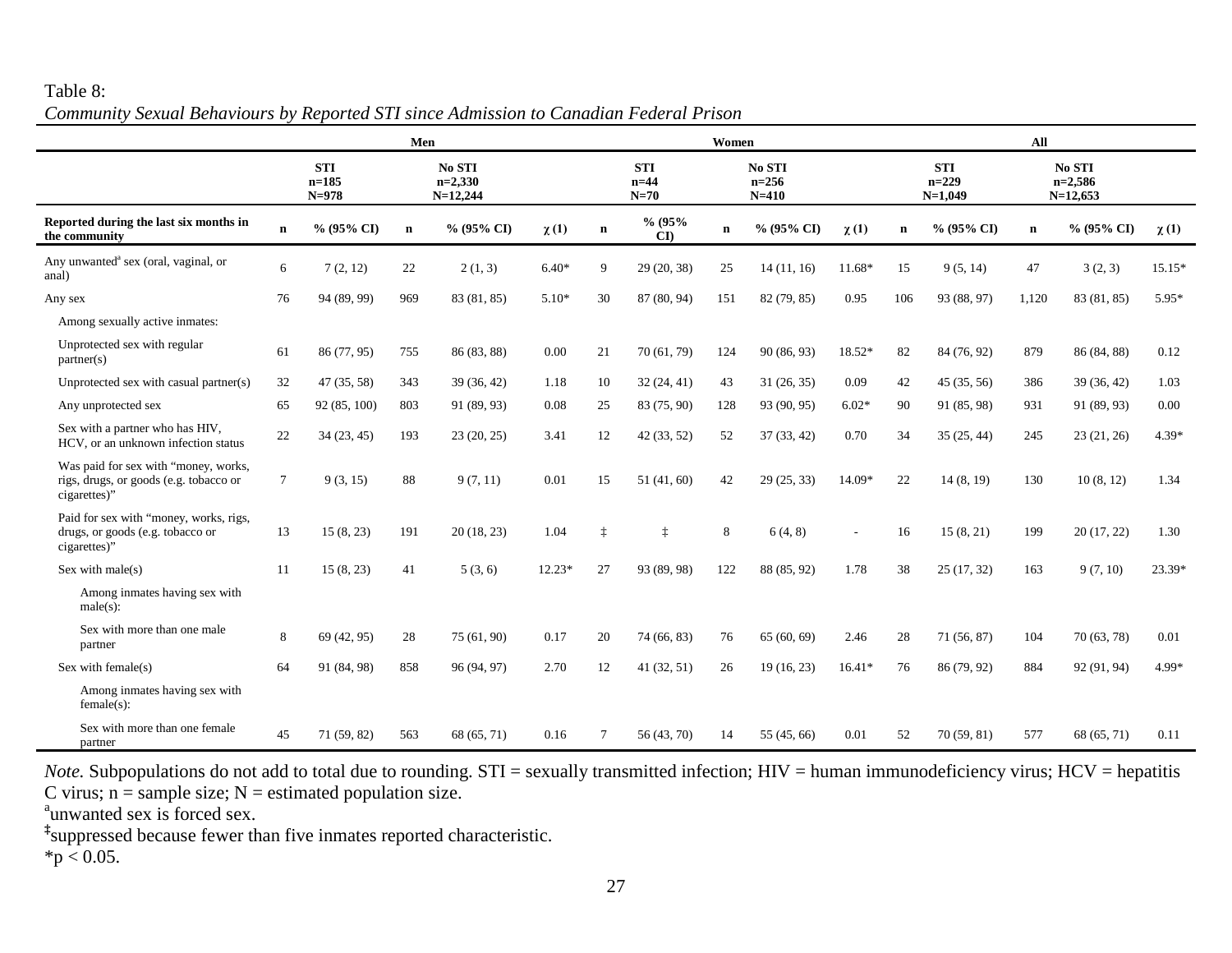# <span id="page-46-0"></span>**Logistic regression of reported STI since admission on community sexual behaviours for Canadian federal inmates**

In the logistic regression for men, one community sexual behaviour remained significantly associated with reporting an STI since admission: having sex with male partners during the last six months in the community (see Table 9). The odds of reporting an STI since admission were 3.4 times greater among those reporting sex with males compared to those who did not, after adjusting for the remaining variables in the model (95% CI: 1.63, 7.26, Wald  $\chi^2$  =  $(1, n=7942) = 10.50, p < 0.05$ . Because Aboriginal males had a higher rate of reported STIs since admission compared to non-Aboriginal males (see Table 3), Aboriginal self-identification was tested in the final model. Aboriginal self-identification was not independently associated with reporting an STI since admission, after adjusting for the remaining variables in the model  $(OR = 1.38, 95\% \text{ CI: } 0.75, 2.57, \text{Wald } \chi^2(1, n=1,050) = 1.06, p > 0.05).$ 

In the logistic regression for women, three community sexual behaviours remained significantly associated with reporting an STI since admission: unprotected sex with a regular partner, being paid for sex, and having sex with female partners (see Table 10).

#### *Unprotected sex with a regular partner during the last six months in the community*

<span id="page-46-1"></span>The odds of reporting an STI since admission were 85% lower among those having unprotected sex with a regular partner compared to those who did not, after adjusting for the remaining variables in the model (OR = 0.15, 95% CI: 0.04, 0.60, Wald  $\chi^2(1, n = 193) = 7.23$ , p < 0.05).

### *Being paid for sex during the last six months in the community*

<span id="page-46-2"></span>The odds of reporting an STI since admission were 2.4 times greater among those who were paid for sex compared to those who were not, after adjusting for the remaining variables in the model (OR = 2.44, 95% CI: 1.21, 4.92, Wald  $\chi^2(1, n = 193) = 6.16$ , p < 0.05).

#### *Sex with female partners during the last six months in the community*

<span id="page-46-3"></span>The odds of reporting an STI since admission were 2.9 times greater among those having sex with females compared to those who did not, after adjusting for the remaining variables in the model (OR = 2.94, 95% CI: 1.43, 6.04, Wald  $\chi^2(1, n=193) = 8.56$ , p < 0.05).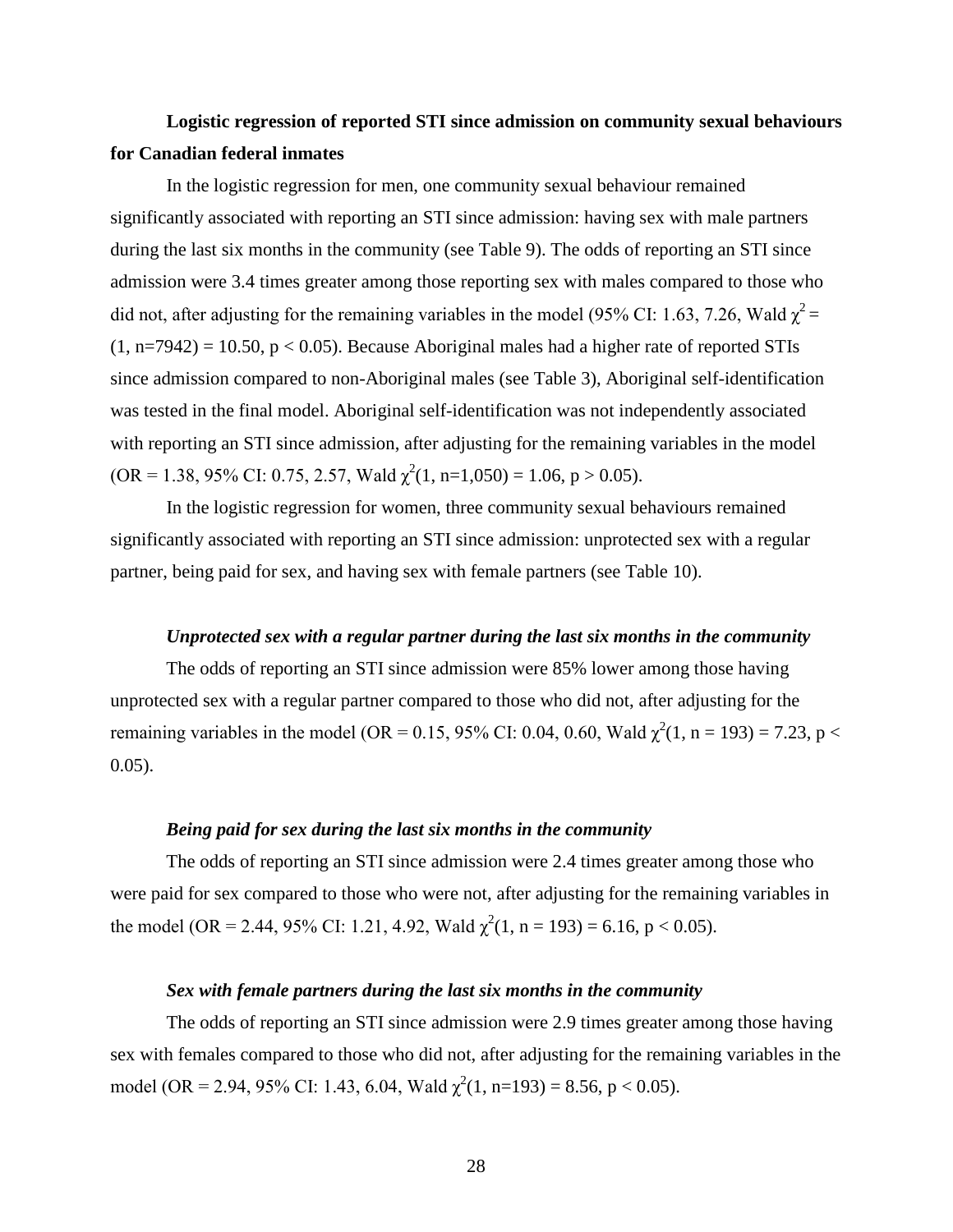Table 9:

|                                                        | $n=1,072$                   |
|--------------------------------------------------------|-----------------------------|
|                                                        | $N=7,942$                   |
| Reported during the Last Six Months in the Community   | Odds Ratio (95% CI)         |
| Any unwanted <sup>a</sup> sex (oral, vaginal, or anal) |                             |
| No (reference group)                                   | 1.00                        |
| Yes                                                    | 2.38(0.85, 6.65)            |
|                                                        |                             |
| Any sex                                                |                             |
| No (reference group)                                   | 1.00                        |
| Yes                                                    | 2.51(0.95, 6.64)            |
|                                                        |                             |
| Sex with male partner(s)                               |                             |
| No (reference group)                                   | 1.00                        |
| Yes                                                    | $3.44$ $(1.63, 7.26)$ *     |
|                                                        |                             |
|                                                        | <b>Model Fit Statistics</b> |
| Overall likelihood ratio test (df)                     | 84.31 $(3)*$                |
| Coefficient of determination                           | 0.076                       |

### <span id="page-47-0"></span>*Logistic Regression of Reported STI since Admission on Community Sexual Behaviours for Canadian Federal Male Inmates*

*Note.*  $STI =$  sexually transmitted infection;  $n =$  sample size;  $N =$  estimated population size. <sup>a</sup>unwanted sex is forced sex.

 $*p < 0.05$ .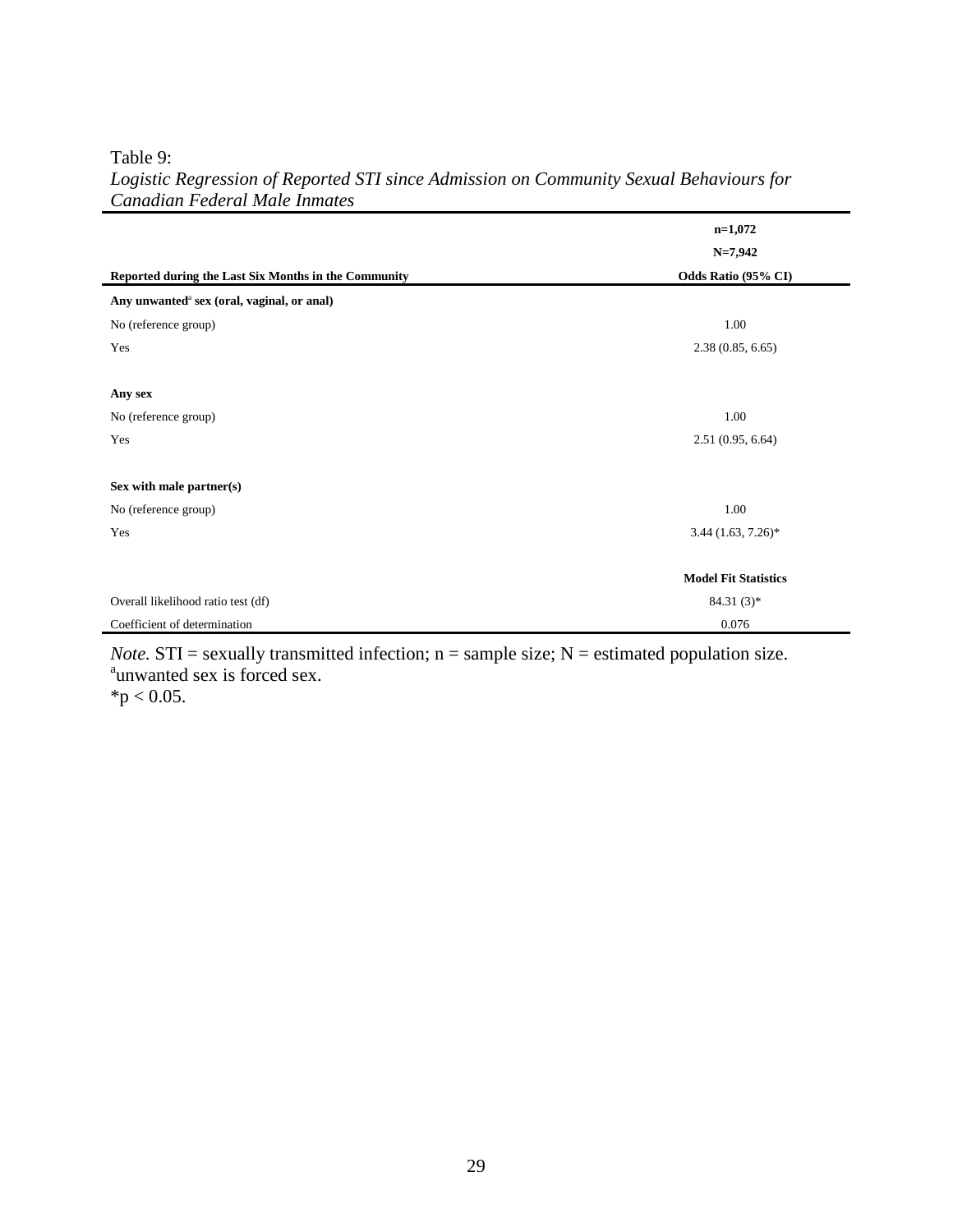Table 10:

|                                                                                          | $n=193$                     |
|------------------------------------------------------------------------------------------|-----------------------------|
|                                                                                          | $N = 391$                   |
| Reported during the Last Six Months in the Community                                     | Odds Ratio (95% CI)         |
| Any unwanted <sup>a</sup> sex (oral, vaginal, or anal)                                   |                             |
| No (reference group)                                                                     | 1.00                        |
| Yes                                                                                      | 1.82(0.78, 4.24)            |
|                                                                                          |                             |
| Unprotected sex with regular partner(s)                                                  |                             |
| No (reference group)                                                                     | 1.00                        |
| Yes                                                                                      | $0.15(0.04, 0.60)$ *        |
|                                                                                          |                             |
| Any unprotected sex                                                                      |                             |
| No (reference group)                                                                     | 1.00                        |
| Yes                                                                                      | 2.81 (0.66, 11.87)          |
|                                                                                          |                             |
| Was paid for sex with "money, works, rigs, drugs, or goods (e.g. tobacco or cigarettes)" |                             |
| No (reference group)                                                                     | $1.00\,$                    |
| Yes                                                                                      | 2.44 (1.21, 4.92)*          |
|                                                                                          |                             |
| Sex with female partner(s)                                                               |                             |
| No (reference group)                                                                     | 1.00                        |
| Yes                                                                                      | $2.94(1.43, 6.04)$ *        |
|                                                                                          |                             |
|                                                                                          | <b>Model Fit Statistics</b> |
| Overall likelihood ratio test (df)                                                       | $25.11(5)$ *                |
| Coefficient of determination                                                             | 0.1166                      |

## <span id="page-48-0"></span>*Logistic Regression of Reported STI since Admission on Community Sexual Behaviours for Canadian Federal Women Inmates*

*Note.* STI = sexually transmitted infection;  $n =$  sample size;  $N =$  estimated population size.  $a^a$  animated sex is forced sex.

 $*p < 0.05$ .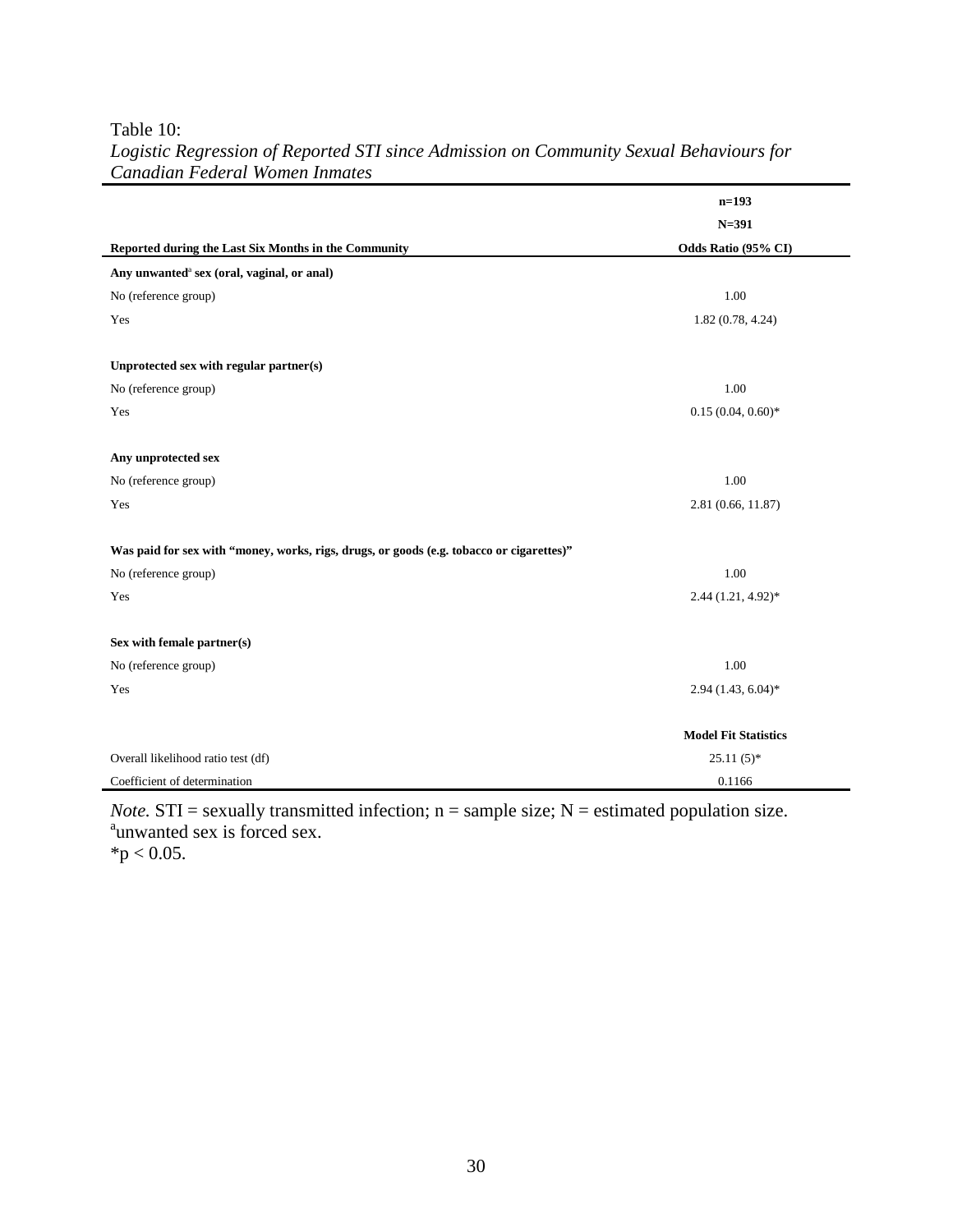#### **Discussion**

#### <span id="page-49-1"></span><span id="page-49-0"></span>**Rates of Reported STIs since Admission**

The overall rate of at least one reported STI since admission to Canadian federal prison was 158 per 10,000 person-years served (see Table 2). Comparisons across sub-groups revealed differences by gender and Aboriginal self-identification. With respect to gender differences, the rate of reporting an STI since admission was about 4.5 times greater in women than men (669 vs. 150 per 10,000 person-years) (see Table 2). Similarly, for all specific STIs, rates among women were consistently greater than rates among men. Conversely, in the Canadian general population, gonorrhoea and syphilis incidence rates are actually greater in males than females. This gender difference among Canadian federal inmates and the disparity with the Canadian general population have been previously documented (see Table 1). In regards to differences by Aboriginal self-identification, the rate of reporting an STI since admission was approximately 1.6 times greater in Aboriginal males than non-Aboriginal males (222 vs. 136 per 10,000 personyears) (see Table 3). Examination of more specific STI rates among men revealed that chlamydia predominantly accounted for this disparity. Specifically, the rate of reported chlamydia since admission was more than 4 times greater among Aboriginal males than non-Aboriginal males (106 vs. 24 per 10,000 person-years). Caution should be exercised when interpreting these results. Although the suggestion is that women are a high-risk population for reporting an STI diagnosed since admission, other factors could account for the observed elevated risk. In particular, since the questionnaire did not enquire if inmates had been tested for STIs since admission, rates of STIs were calculated among all inmates (i.e., tested and not). If women are more rigorously targeted for testing or are more likely to seek testing at CSC, then they are more likely to have STIs diagnosed compared to men.

Comparisons of STI rates derived from the NIIDRBS with CSC surveillance rates and Canadian general population rates (see Table 1 and PHAC, 2009) are limited because of methodological differences. First, unlike previously published estimates, in this study, the number of episodes of a specific STI is limited to one for each inmate, and each inmate's actual time at risk is estimated as the years served of their current sentence. Although using "timeserved" in the denominators of rates provides more accurate estimates of "time at risk," limiting the number of specific STI episodes reported by an inmate will have the impact of biasing rates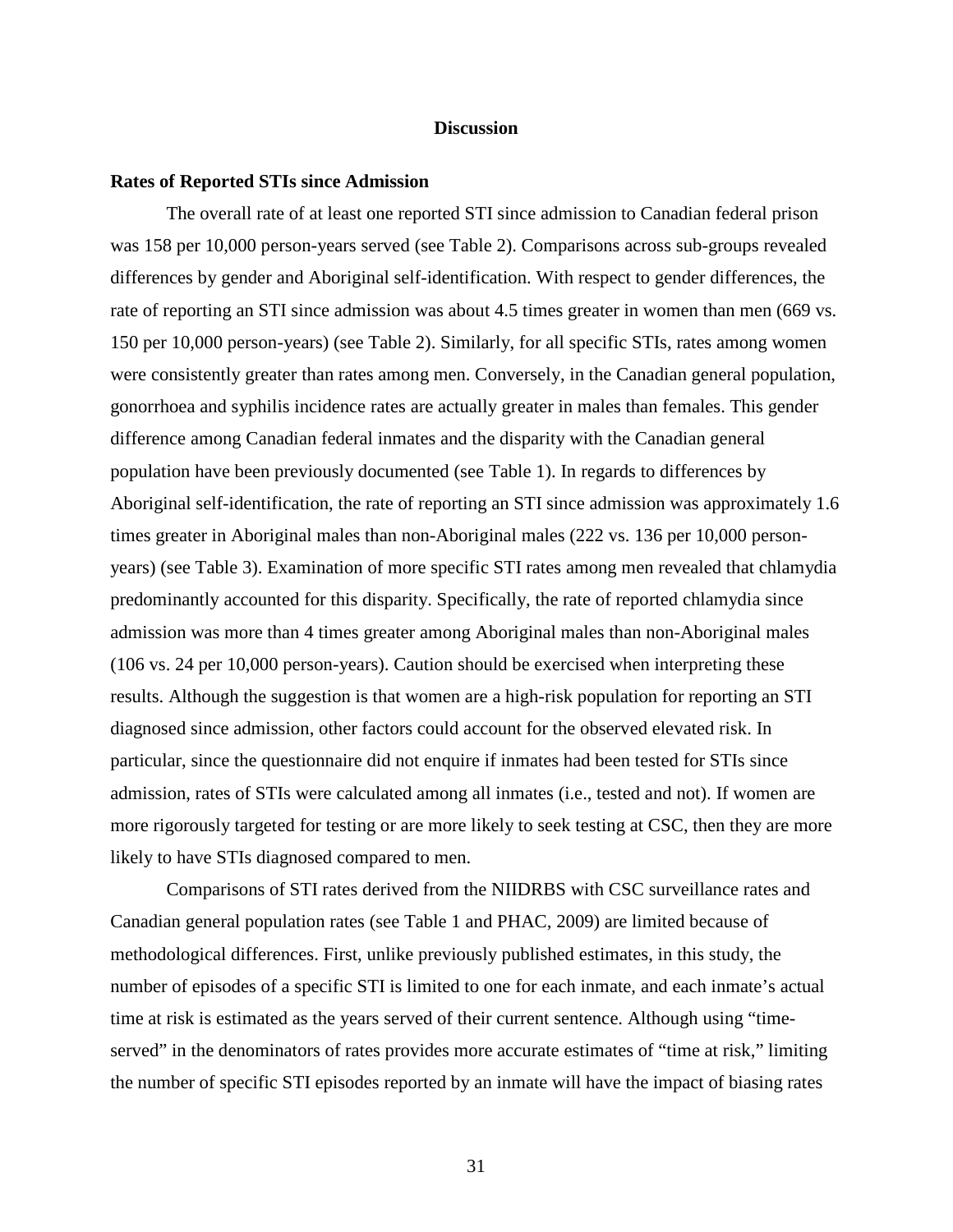downward. Second, previously published estimates are based on the number of STIs diagnosed and reported while the NIIDRBS relied on self-report. Estimates based on self-report are vulnerable to recall and social desirability biases. The last methodological difference applies to comparisons between the Canadian general population and federal prison population. There are differences in the rigor of STI screening in these two populations. All inmates are offered voluntary screening and risk-based testing for STIs on admission. Moreover, testing is available upon request by an inmate at any time throughout his/her sentence (Correctional Service of Canada, 2008a, 2008b). Conversely, the Canadian general population must seek testing. These testing differences may be contributing to a spuriously large differential in STI rates between the Canadian general public and Canadian federal inmates.

# <span id="page-50-0"></span>**Incarceration Characteristics and In-Prison Sexual Behaviours Associated with Reported STI since Admission to Canadian Federal Prison**

Among recently sexually active women, reporting an STI since admission was associated with only one in-prison sexual behaviour: unprotected sex with casual partners during the past six months in prison. Those reporting an STI since admission were 1.6 times more likely to have unprotected sex with a casual partner than those not reporting an STI (56% vs. 35%) (see Table 6).

Among men, several incarceration characteristics and in-prison sexual behaviours were associated with reporting an STI since admission to federal prison (see Tables 6 and 7). Hence, logistic regression was used to determine their relative importance. Security level, cumulative federal and provincial/territorial years served, and exchange-sex during the past six months in prison all remained significantly associated with reporting an STI since admission (see Table 7).

Among men residing in maximum security, the odds of reporting an STI since admission were about twice that of men in minimum security. Previous American and Canadian research has found that men are more likely to report sex with other men in maximum security than in minimum security (Garland et al., 2005; Price Waterhouse, 1996). Furthermore, the 1995 Canadian federal inmate survey found that, among men having sex with other men, the proportion reporting condom use decreased from 51% in minimum security to 30% in maximum security (Price Waterhouse, 1996). Unfortunately, sex with male partners in prison could not be thoroughly evaluated using the NIIDRBS because of non-response.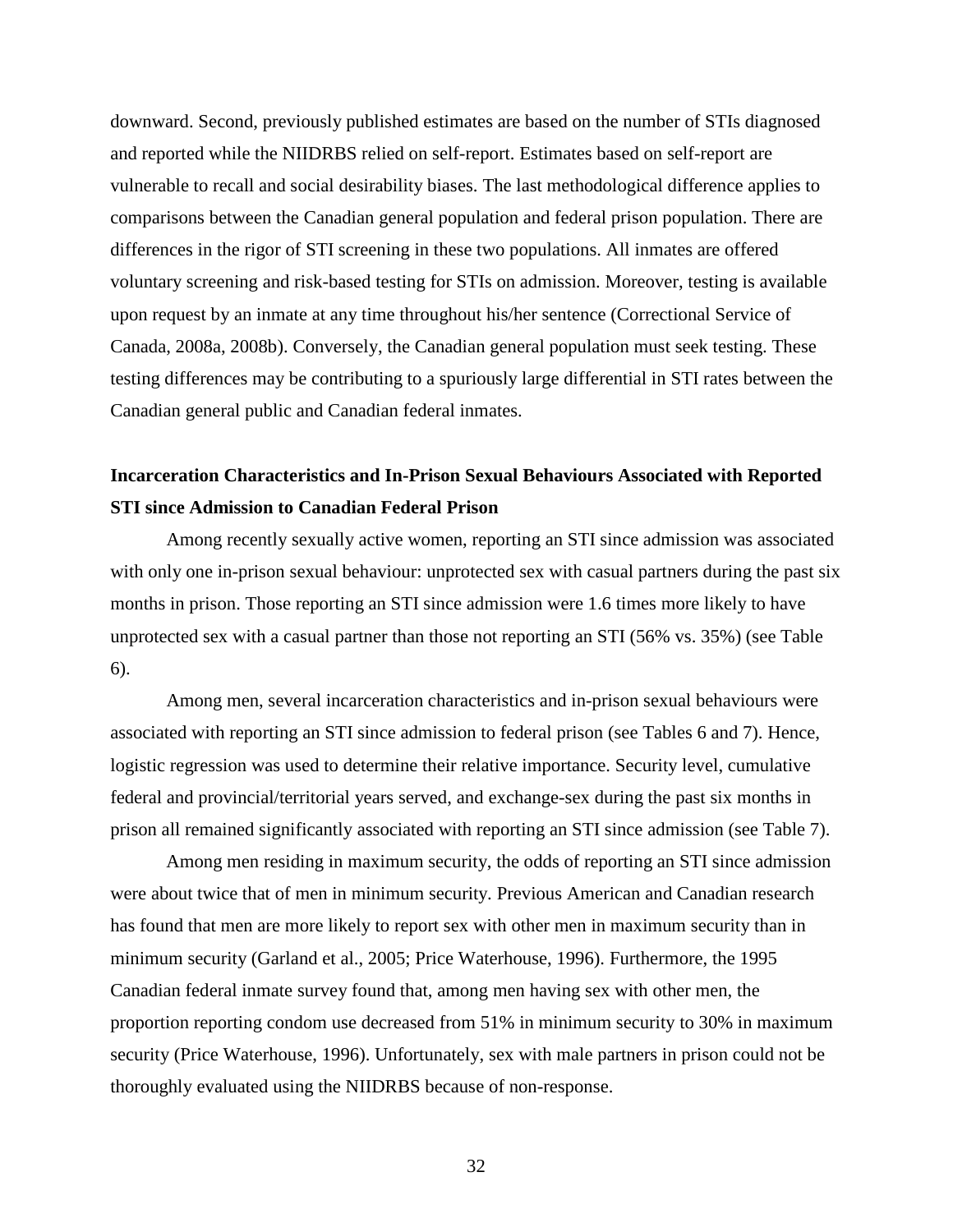After serving approximately eight years, the odds of reporting an STI among men appeared to consistently increase over time, plateauing after 14 years. Only those inmates serving more than 16 years, however, had odds of an STI which were significantly greater than those serving two years or less ( $OR = 1.77$ ). Serving time is not a causal risk-factor for STIs, but it may be a surrogate for likelihood of exposure or magnitude of exposure to sexual risk-behaviours. More precisely, as an inmate serves more time, they may become more accepting of same-sex relationships and with additional time comes additional opportunity to engage in risky sexual behaviours.

Finally, the odds of reporting an STI were approximately five times greater among men reporting exchange-sex compared to those who did not. Only 1.8% of the male population, however, reported this high-risk activity during the past six months in prison.

Although Aboriginal self-identification was associated with the rate of reporting an STI since admission among men (see Table 3), it was not associated with reporting an STI in the male logistic regression. That is, the odds of reporting an STI were not significantly greater among Aboriginal men compared to non-Aboriginal men  $(OR = 1.36)$  after adjusting for incarceration characteristics and in-prison sexual behaviours.

# <span id="page-51-0"></span>**Community Sexual Behaviours Associated with Reported STI since Admission to Canadian Federal Prison**

Because STIs diagnosed in prison may be acquired in the community, the relationships between reporting an STI since admission to federal prison and sexual behaviours in the community were examined. In the logistic regression for men, only one community sexual behaviour remained significantly associated with reporting an STI since admission: sex with male partners during the last six months in the community (see Table 9). The odds of reporting an STI were about 3.4 times greater among those reporting sex with males compared to those who did not. Again, Aboriginal self-identification was not independently associated with reporting an STI since admission after adjusting for community sexual behaviours ( $OR = 1.38$ ).

In the logistic regression for women, several sexual behaviours during the last six months in the community were significantly associated with reporting an STI since admission (see Table 10). First, the odds of reporting an STI were approximately three times greater in those reporting sex with females compared to those who did not. Second, the odds of reporting an STI were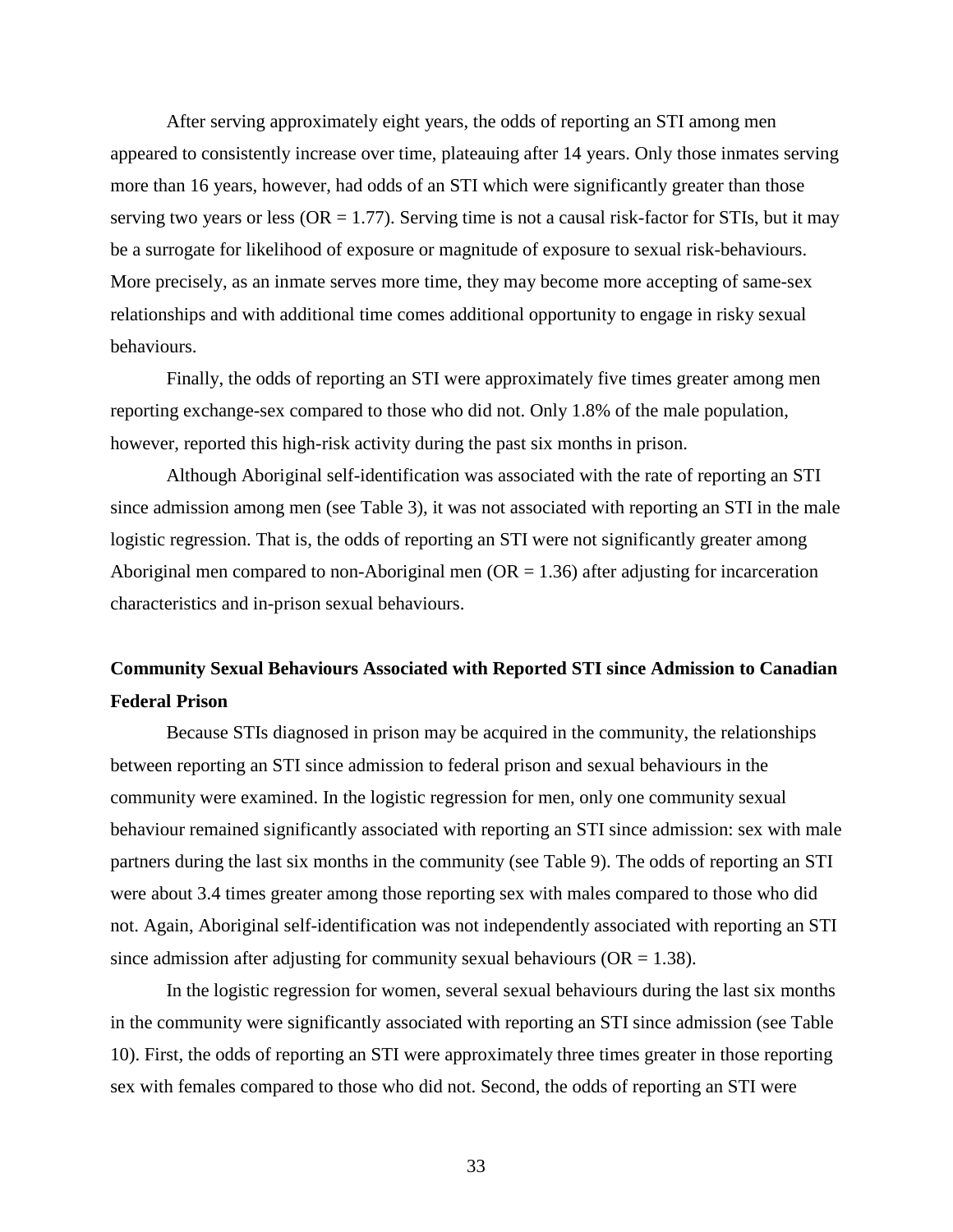approximately 2.4 times greater among those being paid for sex compared to those who were not. Last, the odds of reporting an STI were 85% lower among those reporting unprotected sex with a regular partner compared to those who did not. This last finding is counterintuitive. Unprotected sex is generally considered a risk-factor for STIs but our finding indicates it is protective. Although further research is necessary to validate this finding, it does reinforce the importance of distinguishing between unprotected sex with casual partners and unprotected sex with regular partners.

It is interesting that for both men and women, sex with a partner of the same sex was associated with greater odds of reporting an STI since admission compared to those not reporting this sexual behaviour. Additional research is necessary to determine the underlying reasons for this observed association. Potential reasons include an increased likelihood of continuing sex in the same-sex environment of prison and/or riskier sexual behaviour among those engaging in sex with a partner of the same sex.

#### <span id="page-52-0"></span>**Summary of Major Findings and Implications for CSC**

The NIIDRBS indicates Canadian federal inmates report sexual risk-behaviours in both the community and, to a lesser extent, prison. Further, inmates report STIs while in prison. Consistent with previously established associations, our research found that involvement in exchange-sex and unprotected sex with casual partners were associated with an increased likelihood of reporting an STI since admission. Further, sex with a partner of the same sex in the community; and, among men, being in maximum security and cumulative time served were also associated with an increased likelihood of reporting an STI since admission.

These findings have implications for CSC. Presently, CSC's intake health status assessment screens for the following sexual behaviours: sex with a partner of the same sex; unprotected sex with regular and casual partners; ever being a sex trade worker; and, ever being a client of a sex trade worker. In addition to the usual education and recommendations for testing and treatment at admission, healthcare professionals can use affirmative responses to these questions to identify individuals at elevated risk for STIs while incarcerated and thus more likely to benefit from regular STI testing at CSC. In addition, the reasons why offenders choose to have unprotected sex can be explored in a non-judgemental fashion while educating inmates about the harm-reduction items (i.e., condoms, dental dams, and lubricant) CSC provides to prevent the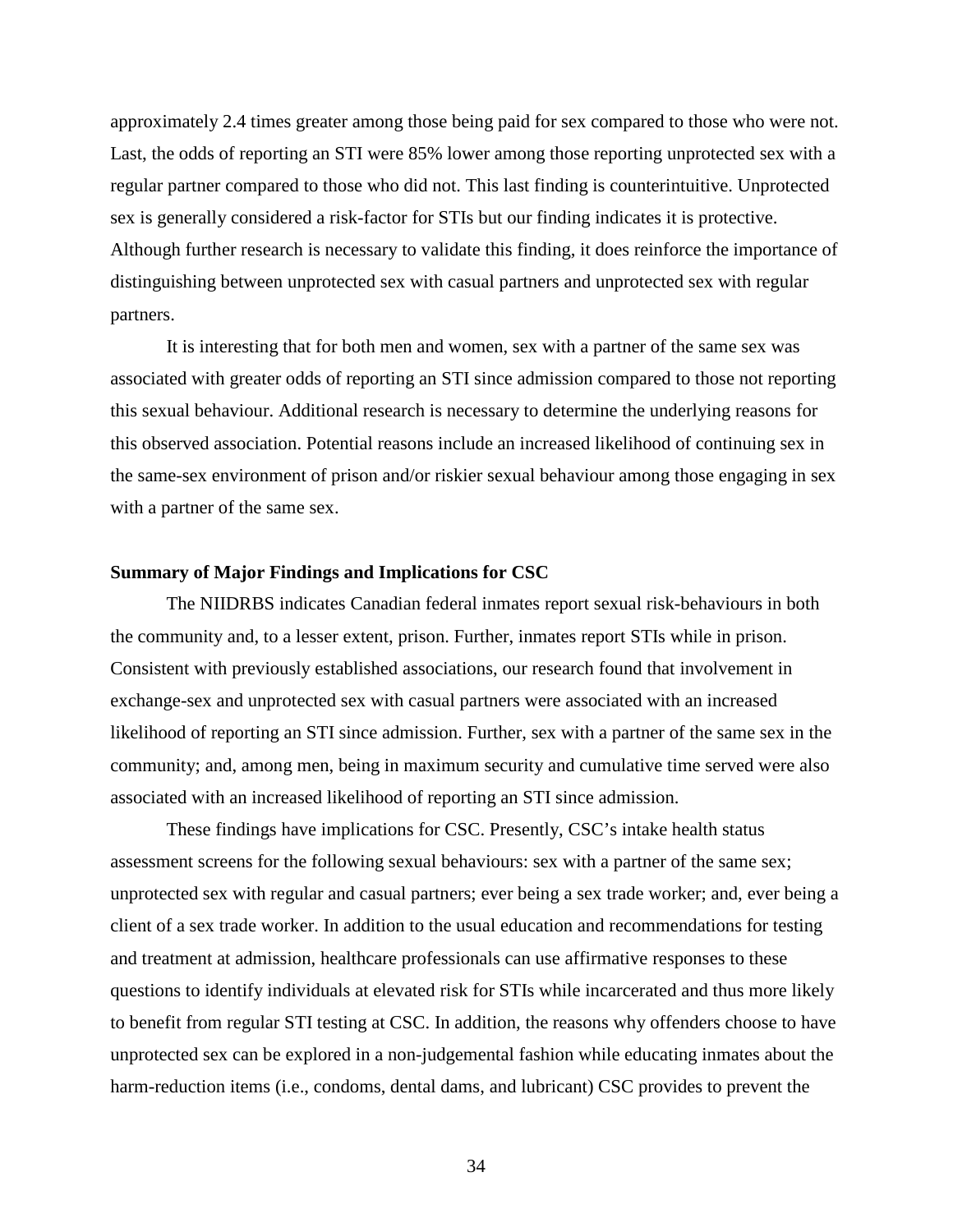transmission of STIs (CSC, 2004).

Among women, sex with female partners in the community and unprotected sex with casual partners while incarcerated were associated with an increased likelihood of reporting an STI since admission. Although rates of STIs tend to be higher among heterosexual and bisexual women, STIs can be transmitted among women having sex exclusively with women (PHAC, 2008). Thus, STI testing recommendations for women who have sex with women should be based on a detailed risk assessment rather than assumptions of low-risk sexual behaviour. In addition, healthcare professionals need to dispel misconceptions regarding STI risk among women having sex with other women.

Among men, cumulative time served and security level were associated with an increased risk of reporting an STI since admission. Although additional research is needed to identify the underlying reasons these factors are related to STIs, the findings suggest that education, screening and testing needs to continue beyond admission, particularly among high-risk sub-groups, and that access to harm-reduction items needs to be monitored across security levels.

#### <span id="page-53-0"></span>**Limitations and Recommendations for Future Research**

The NIIDRBS has several important limitations. First, since the NIIDRBS was a selfreport survey, it is vulnerable to recall and social desirability bias. CSC, however, employed several strategies to optimize accuracy (e.g., an external private firm administered and retained the anonymous self-administered questionnaires). Second, since STIs may not have any signs or symptoms, some inmates in the "no STI" group may have undiagnosed STIs. This type of misclassification would tend to bias associations with reporting an STI towards the null; that is, true associations would be masked. Third, the questionnaire did not allow a distinction between STIs contracted in the community and prison. Hence, the actual rate of STIs resulting from inprison sexual behaviour cannot be determined. Fourth, as previously mentioned, bias may have resulted from differences in the rigour with which subpopulations are tested for STIs, or from differences in the seeking of STI testing across subpopulations. Finally, a temporality issue exists when examining the associations between reporting an STI since admission and in-prison sexual behaviour. Specifically, behaviours were reported for the past six months in prison, not for the period prior to diagnosis with an STI. Thus, if inmates altered their behaviour because of an STI diagnosis, behaviours captured during the past six months in prison would not reflect pre-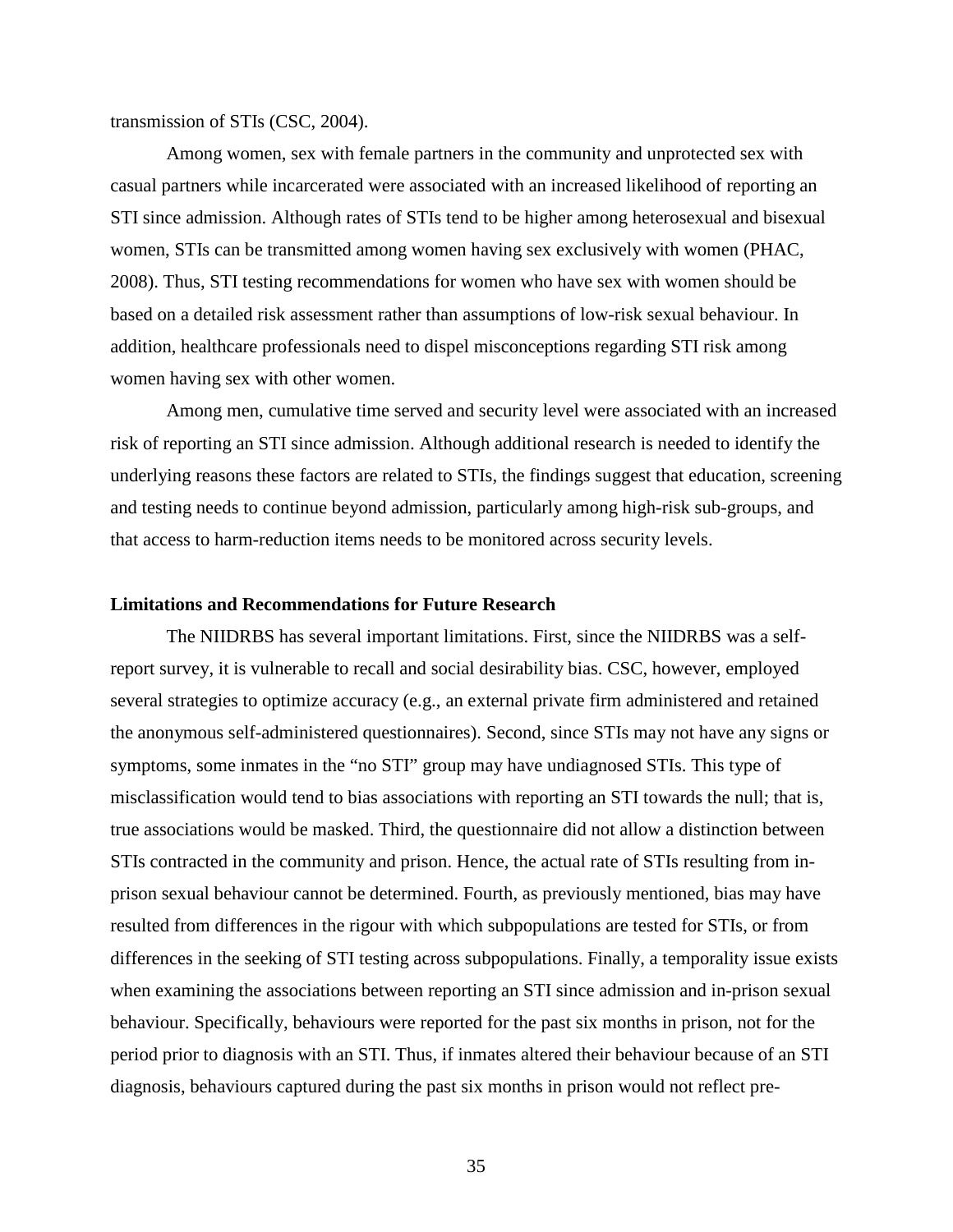diagnosis behaviours. Again, this would contribute to biased estimates of association. Notwithstanding these limitations, which are common to self-report cross-sectional surveys, most of the factors identified as increasing the likelihood of reporting an STI since admission are consistent with previous research.

To overcome methodological limitations, it may be useful in future research to: test all inmates using biosamples (e.g. urine tests) instead of relying on self-report; test inmates at admission and regular follow-ups (e.g., every six months) to maximize accuracy in estimating the time of infection and recalling risk-behaviours; and, ask about risk-behaviours occurring since the last follow-up to minimize temporality issues. Finally, additional research is needed to delineate the factors underlying the observed associations between cumulative time served, security level, and STIs.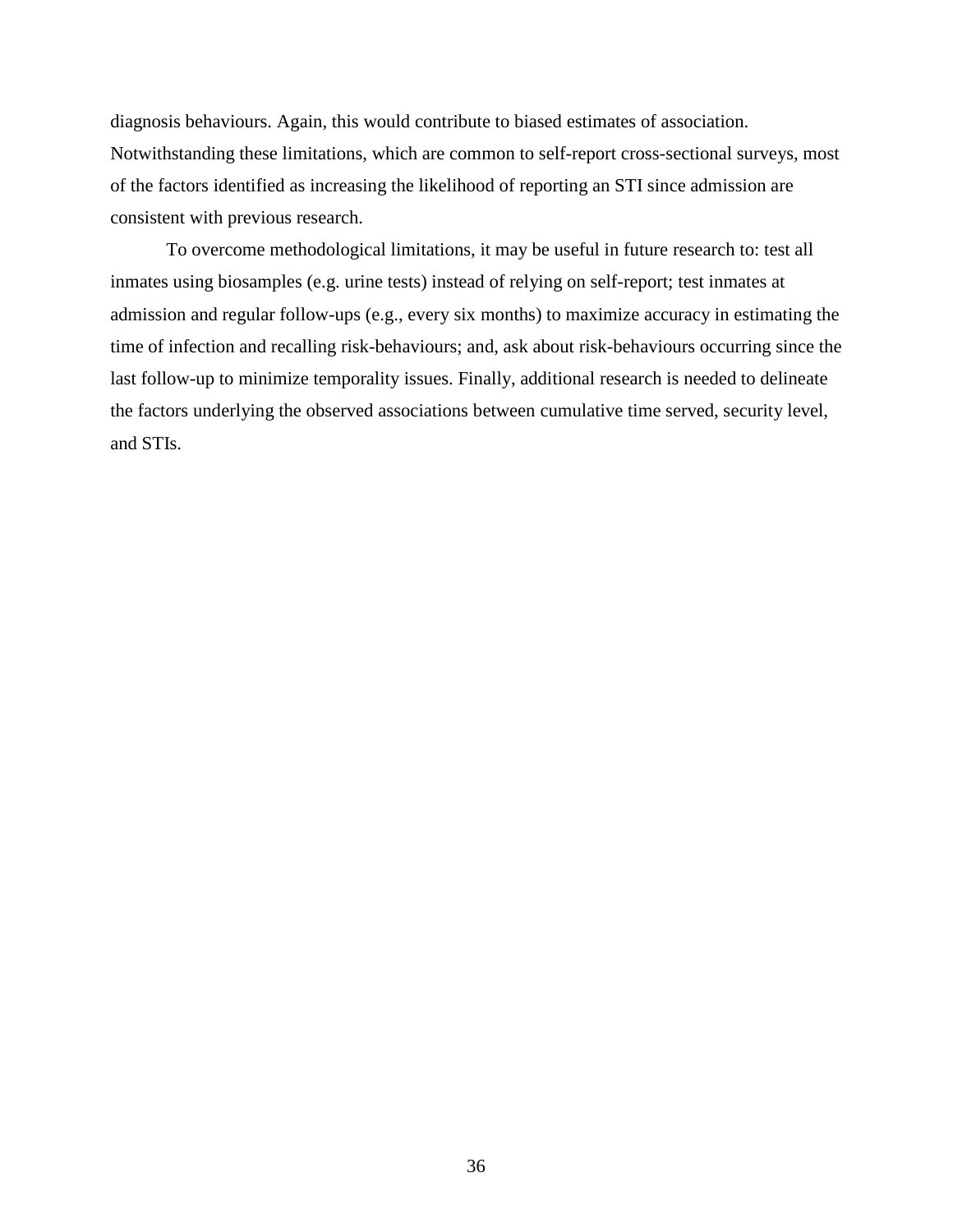#### **References**

- <span id="page-55-0"></span>Centers for Disease Control (CDC) (2005). *Syphilis-CDC Fact Sheet*. Retrieved June 15, 2008, from http://www.cdc.gov/std/syphilis/STDFact-Syphilis.htm.
- Centers for Disease Control (CDC) (2006a). *Chlamydia-CDC Fact Sheet*. Retrieved June 15, 2008, from http://www.cdc.gov/std/chlamydia/STDFact-Chlamydia.htm.
- Centers for Disease Control (CDC) (2006b). *Ghonorrhea-CDC Fact Sheet*. Retrieved June 15, 2008, from http://www.cdc.gov/std/Gonorrhea/STDFact-gonorrhea.htm.
- Cochran, W.G. (1977). *Sampling Techniques, 3rd edition*. New York: John Wiley & Sons, Inc.
- Correctional Service of Canada (2001). *Commissioner's directive 770: visiting*. Ottawa, Ontario: Correctional Service of Canada.
- Correctional Service of Canada (2004). *Commissioner's directive 821: management of infectious diseases*. Ottawa, Ontario: Correctional Service of Canada.
- Correctional Service of Canada (2008a). *Commissioner's Directive 800: Health Services*. Ottawa, Ontario: Correctional Service of Canada.
- Correctional Service of Canada (2008b). *Infectious disease surveillance in Canadian federal penitentiaries, 2002-2004*. Ottawa, Ontario: Correctional Service of Canada.
- Ford, P.M., Pearson, M., Sankar-Mistry, P., Stevenson, T., Bell, D., & Austin, J. (2000). HIV, hepatitis C and risk behaviour in a Canadian medium-security federal penitentiary. Queen's University HIV Prison Study Group*. QJM: An International Journal of Medicine,* 93(2), 113-9.
- Garland, J., Morgan, R., & Beer, A. (2005). Impact of time in prison and security level on inmates' sexual attitude, behavior, and identity. *Psychological Services*, 2(2), 151-162.
- Hensley, C., Tewksbury, R., & Wright, J. (2001). Exploring the dynamics of masturbation and consensual same-sex activity within a male maximum security prison. *The Journal of Men's Studies, 10,* 59-71.
- Hosmer, D., & Lemeshow, S. (2000). *Applied logistic regression, 2nd edition.* New York: John Wiley & Sons Inc.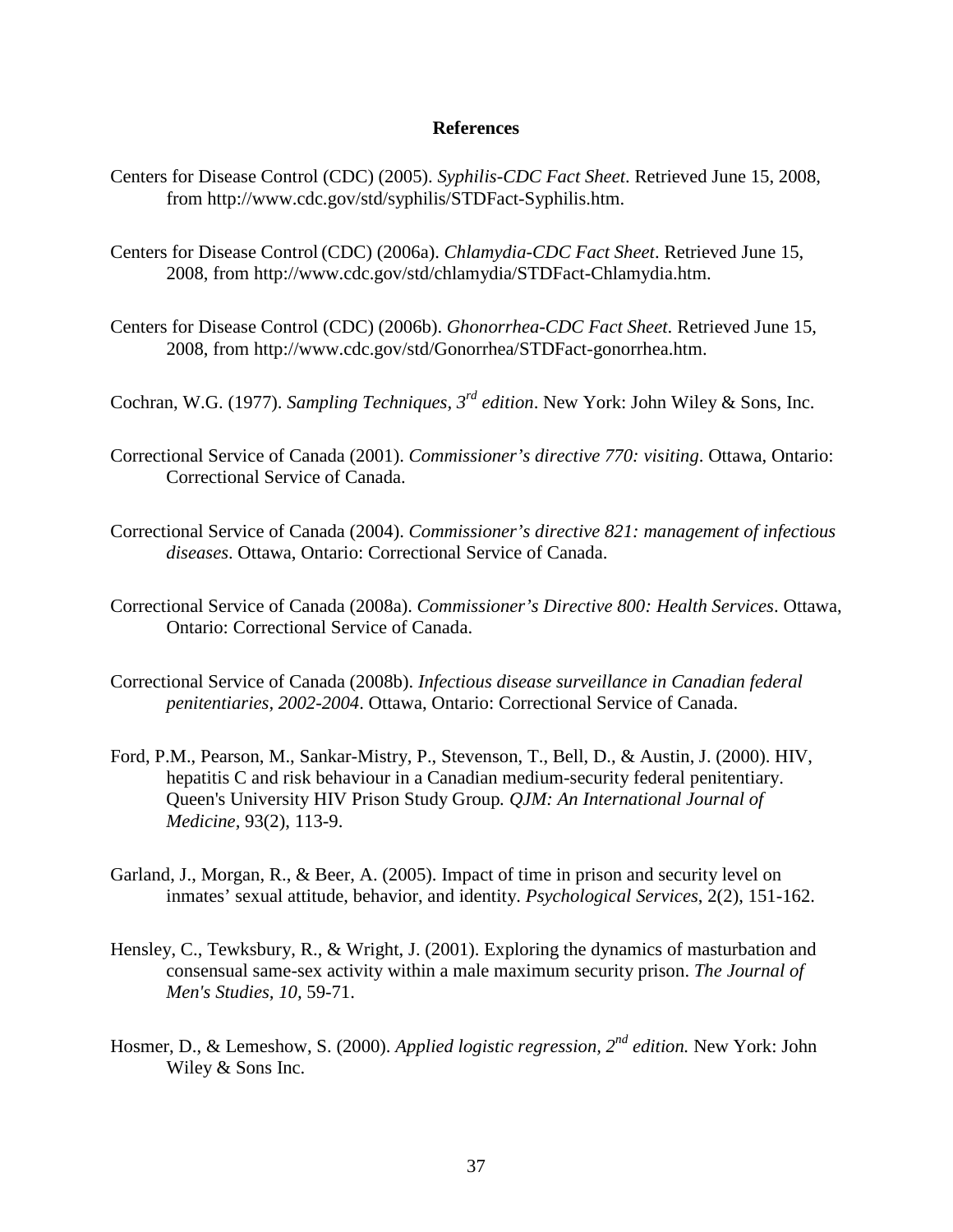Last, J. (1995). *A dictionary of epidemiology (3rd edition)*. New York: Oxford University Press.

- Nagelkerke, N.J.D. (1991). A note on a general definition of the coefficient of determination. *Biometrika,* 78(3), 691-2.
- Price Waterhouse (1996). *1995 National inmate survey: final report* (No. SR-02). Ottawa, Ontario: Correctional Service Canada.
- Public Health Agency of Canada (2007a). *HIV/AIDS Epi Updates*. Surveillance and Risk Assessment Division, Centre for Infectious Disease Prevention and Control, Public Health Agency of Canada.
- Public Health Agency of Canada (2007b). 2004 Canadian sexually transmitted infections surveillance report. *Canada Communicable Disease Report*, 33S1, 1-69.
- Public Health Agency of Canada (2008). *Canadian guidelines on sexually transmitted infections*. Retrieved May 20, 2010, from http://www.phac-aspc.gc.ca/std-mts/sti-its/guide-lignesdireng.php.
- Public Health Agency of Canada (2009). *Brief report on sexually transmitted infections in Canada: 2007*. Retrieved May 21, 2010, from http://www.phacaspc.gc.ca/publicat/2009/sti-its/pdf/sti\_brief-its\_bref\_2009-eng.pdf.
- Public Health Agency of Canada (n.d.<sup>c</sup>). *Infectious diseases A-Z index*. Retrieved Dec 15, 2006, from http://www.phac-aspc.gc.ca/id-mi/index-eng.php.
- Public Health Agency of Canada (n.d.<sup>d</sup>). *Notifiable Diseases On-Line*. Retrieved Sep 24, 2008, from http://dsol-smed.phac-aspc.gc.ca/dsol-smed/ndis/index\_e.html.

SAS Institute Inc. (2004). *SAS/STAT® 9.1 User's Guide*. Cary, NC: SAS Institute Inc.

SAS Institute Inc. (2008). *SAS/STAT® 9.2 User's Guide*. Cary, NC: SAS Institute Inc.

UNAIDS (2006). *2006 Report on the global AIDS epidemic*. UNAIDS.

Zakaria, D., Thompson, J., & Borgatta, F. (in press<sup>a</sup>). *Rates of reported HIV and HCV infections since admission to Canadian federal prison and associated incarceration characteristics and drug-related risk-behaviours*. Ottawa: Correctional Service Canada.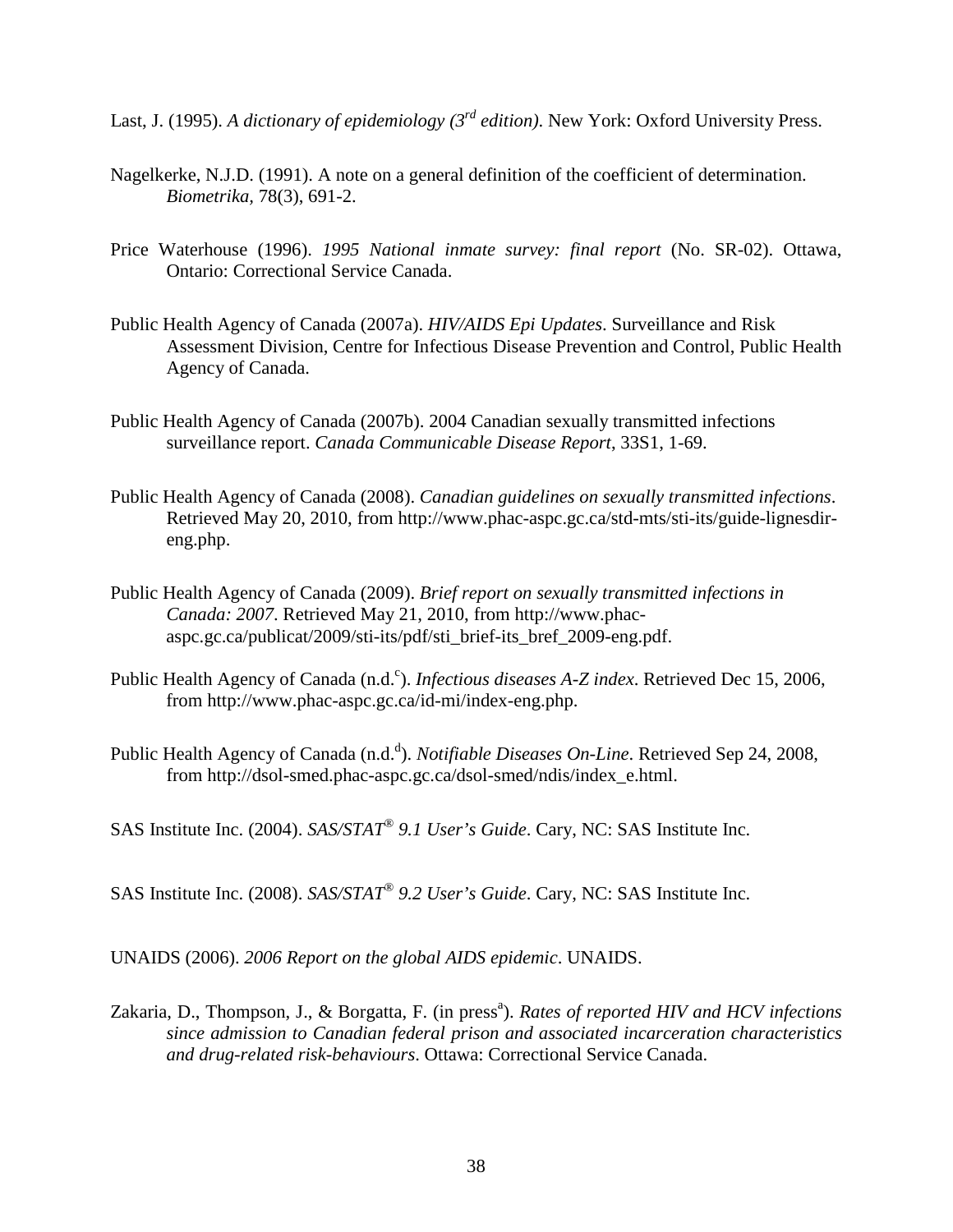Zakaria, D., Thompson, J., & Borgatta, F. (in press<sup>b</sup>). *Study materials for the 2007 National Inmate Infectious Diseases and Risk-Behaviours Survey*. Ottawa: Correctional Service Canada.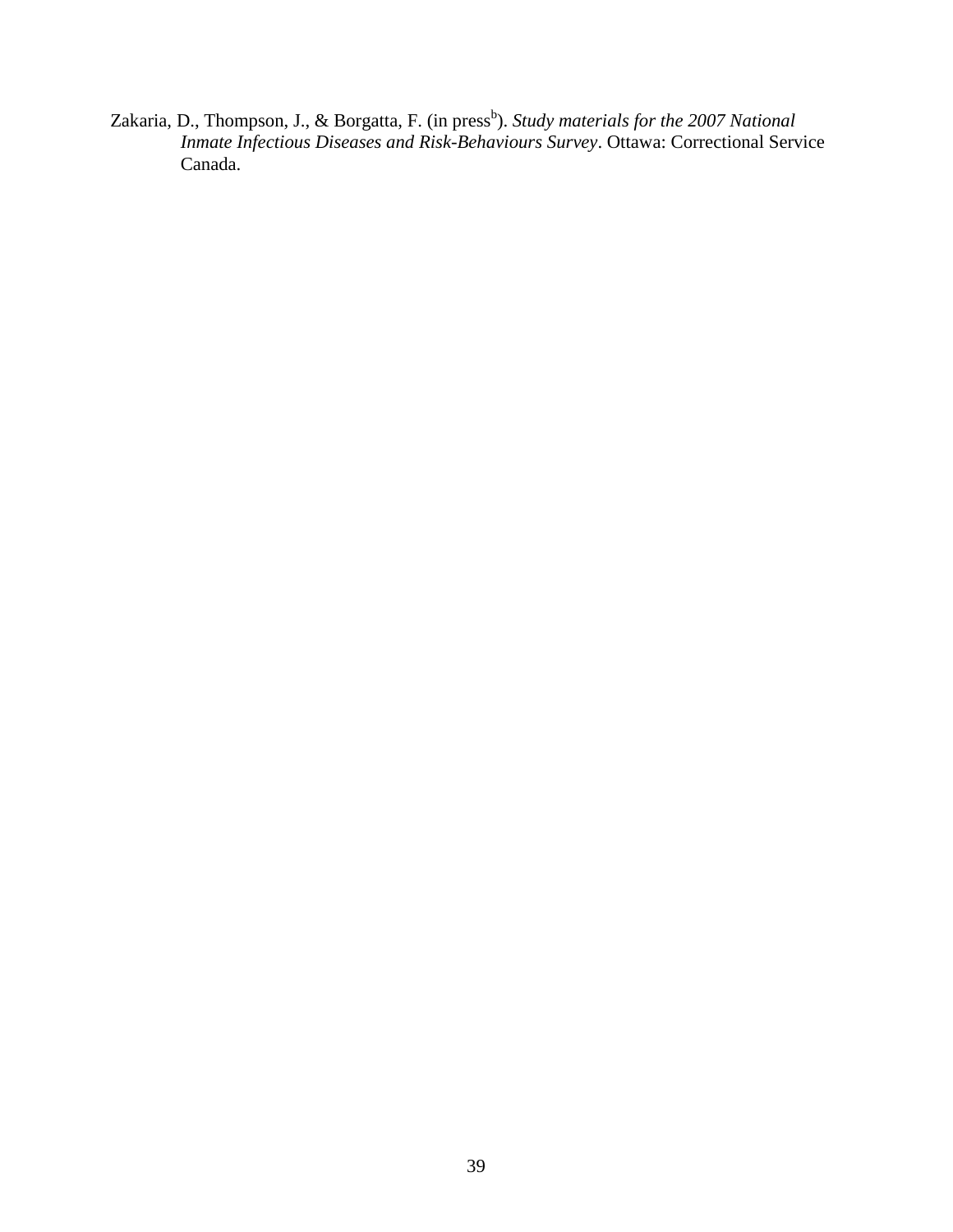<span id="page-58-0"></span>

|                                                                                                            | <b>NIIDRBS</b> Questions |                         |  |  |  |
|------------------------------------------------------------------------------------------------------------|--------------------------|-------------------------|--|--|--|
| <b>Sexual Behaviours</b>                                                                                   | <b>Prison</b>            | <b>Community</b>        |  |  |  |
| <b>Sexual Behaviours during the Past Six Months</b>                                                        |                          |                         |  |  |  |
| Any sex (oral, vaginal, or anal)                                                                           | Q <sub>55</sub>          | Q89                     |  |  |  |
| Sex with multiple partners                                                                                 | Q55a                     | Q90, Q90a, Q91,<br>Q91a |  |  |  |
| Unprotected sex with male partners                                                                         | Q57                      |                         |  |  |  |
| Unprotected sex with female partners                                                                       | Q56                      |                         |  |  |  |
| Unprotected sex with regular partners                                                                      | Q59                      | Q <sub>93</sub>         |  |  |  |
| Unprotected sex with casual partners                                                                       | Q60                      | Q94                     |  |  |  |
| Unprotected sex during private family visits                                                               | Q62, Q63                 | $\overline{a}$          |  |  |  |
| Having sex with a partner who has HIV, HCV, an STI, or an unknown<br>infection status <sup>a</sup>         | Q61                      | Q <sub>95</sub>         |  |  |  |
| Using someone else's sex toy after they used it                                                            | Q58                      |                         |  |  |  |
| Exchange-sex (i.e., a transaction involving the exchange of sex for money,<br>works, rigs, drugs or goods) | Q65, Q66, Q67,<br>Q68    | Q96, Q97                |  |  |  |
| Unwanted sex (i.e., forced oral, vaginal, or anal sex)                                                     | Q69                      | Q98                     |  |  |  |

## **Appendix A: Sexual Behaviours Captured by the NIIDRBS**

*Note*. To view the full questionnaire, see Zakaria et al. (in press<sup>b</sup>). Some sexual behaviours were not captured or relevant in the community. NIIDRBS = National Inmate Infectious Diseases and Risk-Behaviours Survey;  $HIV =$  human immunodeficiency virus;  $HCV =$  hepatitis C virus;  $STI =$ sexually transmitted infection.

<sup>a</sup>The community question did not include STIs.